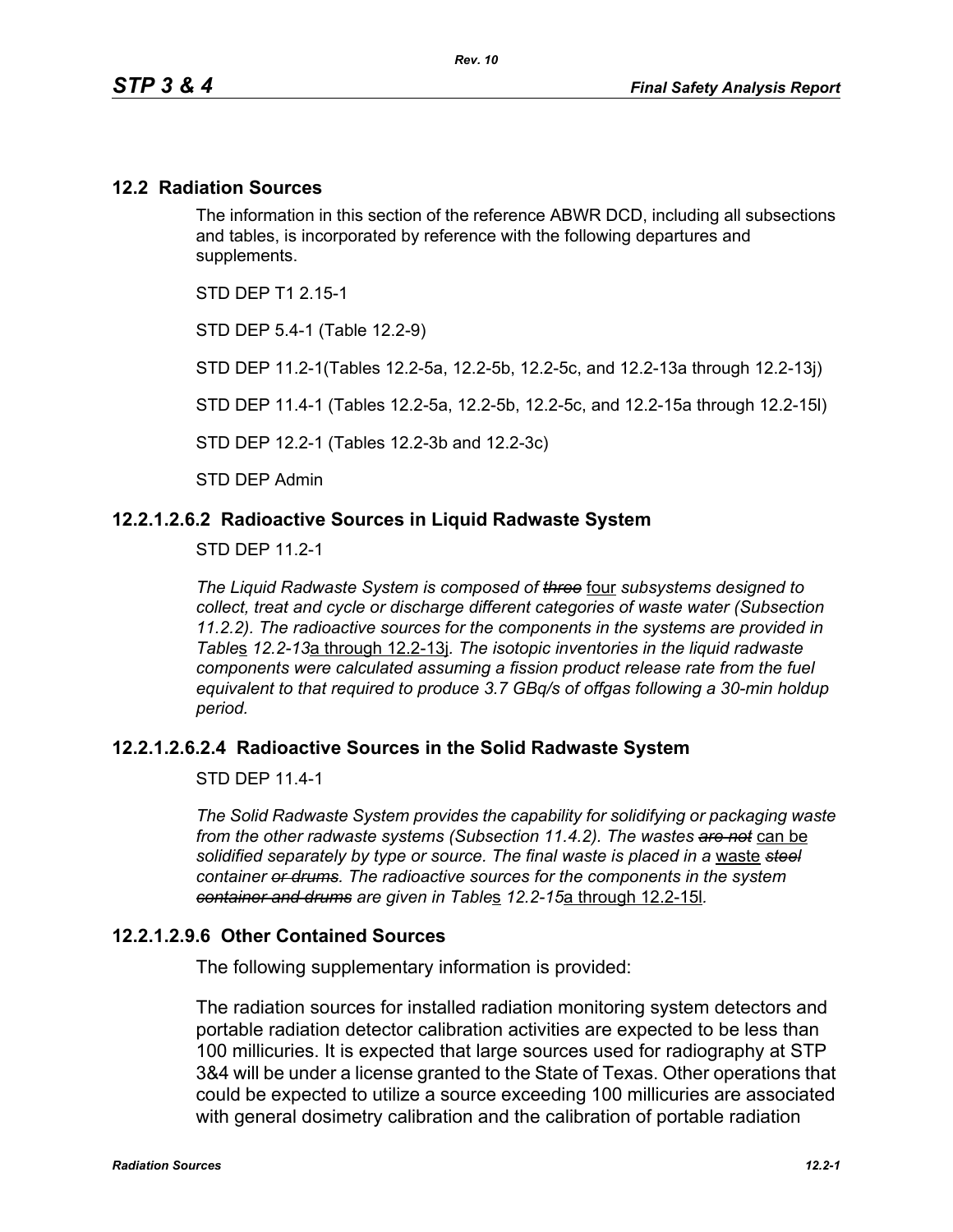monitoring equipment utilized by Health Physics personnel. These activities are expected to be performed by the Metrology Laboratory for STP Units 1 & 2.

Procurement, receipt, inventory, labeling, leak testing, control, storage, issuance for use, and disposal of all sources (including sources that contain Special Nuclear Material) maintained on site is in accordance with plant procedures developed to comply with the radiation protection program elements required by 10 CFR Parts 19 and 20, to maintain personnel exposure ALARA. Sources brought to the site and utilized by contract or vendor personnel are controlled in accordance with the provisions of the license held by the contractor or vendor. If required while on site, storage of vendor-supplied sources is in accordance with site procedures.

### **12.2.1.2.10 Post-accident Radioactive Sources**

STD DEP Admin

STD DEP T1 2.15-1

*With respect to the Reactor Building, the overall plant design has divided the Reactor Building into three separate and independent divisions. ECCS components are contained in each division in separate isolated rooms such that the failure of one system in one division will not affect components in another division. Releases of radioactive material either in the form of water or steam (airborne) are contained in and isolated to a large extent in the compartment in which it might occur by the use of watertight doors and area* process *radiation monitors which isolate the HVAC System from the compartment* on a high radiation signal*. Divisional separation under such conditions is complete. Sumps are designed to detect and alarm in the event of leaks in excess of 0.063 liter per second*. *establishing a threshold for leak before break on the larger water-carrying piping systems. All connections to the Primary Containment not terminating in the Reactor Building meet GDC 54, 55, 56, and 57. Therefore, in the event of an accident involving radioactive sources in the Primary Containment or Reactor Building, such sources would be contained and isolated for further treatment and decontamination.*

*Likewise, potential releases in the Radwaste Building will be contained by isolating* filtering *the Radwaste Building atmosphere and sealing any water releases in the building, which is seismically qualified and steel-lined to prevent any potential water releases. Such potential releases are discussed in Section 15.7.* 

### **12.2.1.3 Turbine Building Sources**

The following site specific supplement provides information concerning the design of the Condensate Storage Tank (CST).

The CST has a capacity of 2110  $\text{m}^3$  and is located outside in the yard at STP 3&4. Specifically, it is located adjacent to and just north of the Radwaste Building and to the west of the Turbine Building (see Figure 1.2-37 - Plot Plan). It is a right cylinder with a radius of approximately seven meters and a height of approximately 14 meters. It is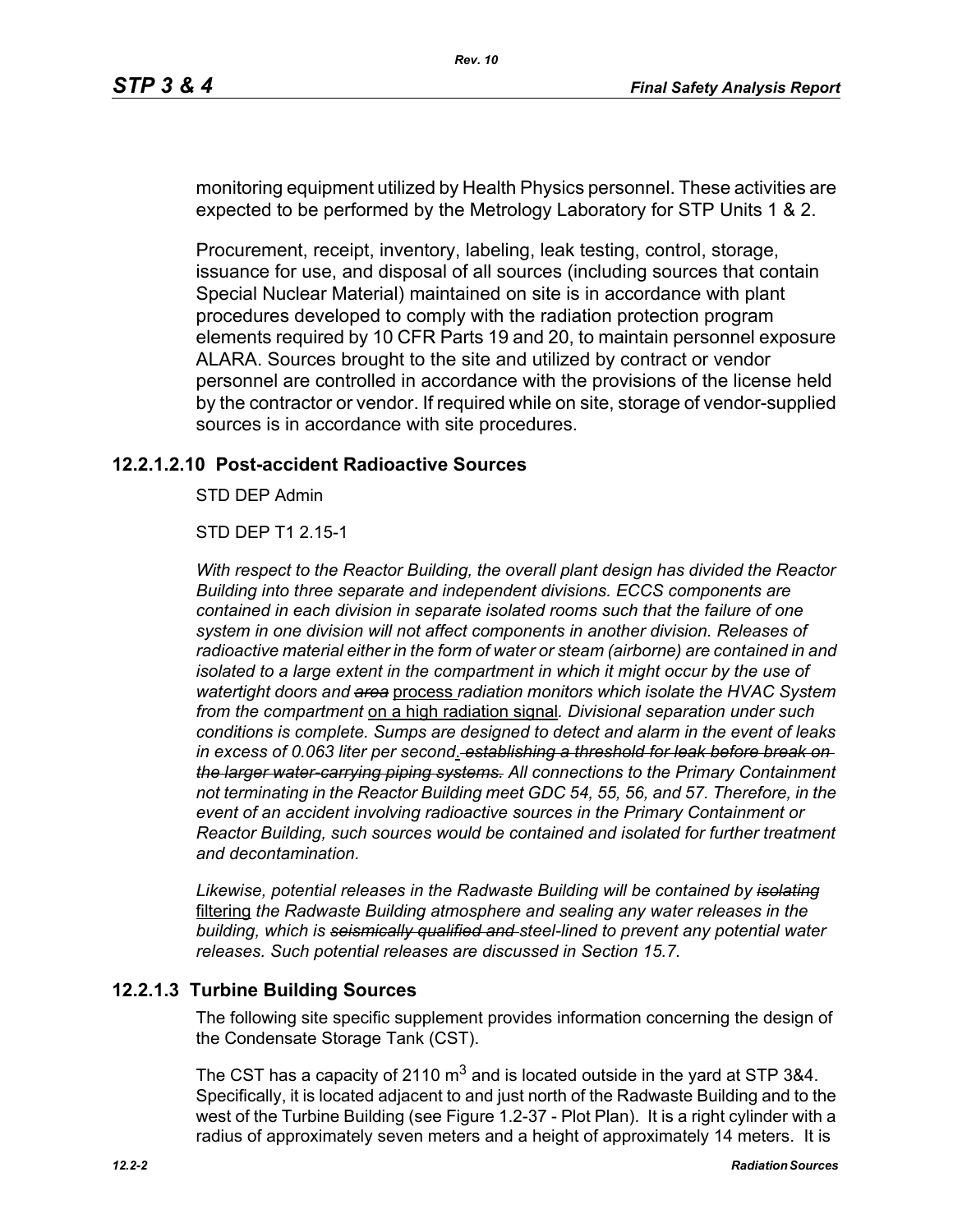located inside an enclosed open top reinforced concrete structure of approximately 19 meters square and 11 meters in height designed to contain the entire contents of the CST. The structure encompasses the CST as depicted on Figure 1.2-37. Outside wall thickness of the concrete structure is approximately 0.3 meters on all four sides. The structure is equipped with a metal cover to preclude rainwater entry, and with a controlled access door.

Normal operational CST contamination levels are expected to yield a contact dose rate of approximately 0.1 mrem/hr, however, the CST will be surveyed by Health Physics personnel periodically and after abnormal operational occurrences (AOO) in accordance with plant procedures to ensure occupational dose remains ALARA. Should an AOO occur which required controlling access to the CST such access would be controlled in accordance with plant Radiation Protection procedures, as described in Section 12.5.

In order to maintain the quality of the CST water, the inputs to the CST are limited. The CST's primary makeup water is purified water from the Makeup Water Purified (MUWP) System. In addition to makeup water from the MUWP System, which contains no radioactive contamination, there are three inputs to the CST that are potentially contaminated. Recycled water from the CRD System is routed back to the CST. The design of the CRD System ensures that the recycle water is not contaminated by other water systems so that the recycled water is the same quality as the CST water. Condensate reject is sent back to the CST to compensate for the clean gland seal steam injection and the thermal expansion of the feed and condensate systems during plant start-up. The point at which condensate is transferred to the CST is located downstream of the condensate filters and demineralizers so that the water that is rejected to the CST has the same quality as the condensate demineralizer effluent. In order to minimize liquid releases from the plant, treated water from the LWMS may also be recycled to the CST.

To establish a design source term, the weighted average of the activity concentrations for each isotope for the condensate reject and the LWMS recycle were cycled through the CST to calculate an equilibrium activity. The condensate reject activity concentration was estimated by taking the reactor water source terms in DCD Section 11.1, except for noble gas and N-16, and adjusting them by the main steam carryover fractions and the condensate filter removal factor of 99% for insoluble nuclides and condensate demineralizer removal parameters from DCD Table 11.1-7. The LWMS recycle activity in the CST is estimated by transferring the activity in the Low Conductivity Waste (LCW) Sample Tanks in COLA Table 12.2-13d to the CST at a rate of 55  $\text{m}^3$ /day, which is the normal LCW System influent rate from COLA Table 11.2-2. The transfer was continued for a period of time long enough to ensure that equilibrium concentrations were reached in the 2110  $\text{m}^3$  CST. Tritium activity was assumed to be 3.7E-04 MBq/g in accordance with DCD Section 11.1.2.3. This is conservative because it does not account for the dilution due to the makeup from the MUWP System. The resulting activity concentrations were then multiplied by the volume of the CST, 2110  $\mathrm{m}^3$ , to obtain the total activity in the CST. The design source term activity by isotope is shown in Table 12.2-37. The dose rate at 30 cm from the CST containing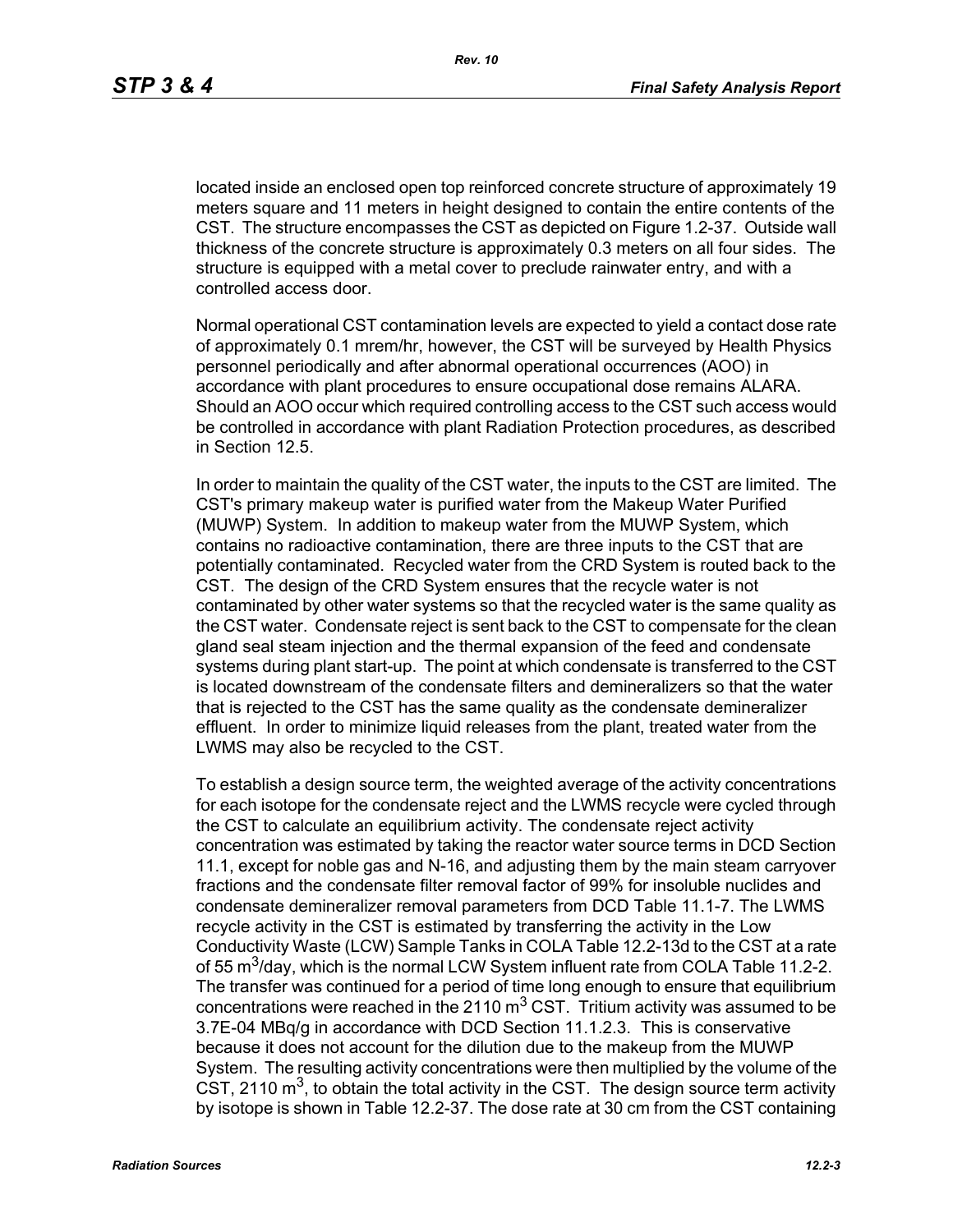this activity is less than 0.001 mSv/hr, and is small enough that no radiation shielding is required.

The CST is provided with design features to prevent environmental releases and the spread of contamination. As stated above, the CST is surrounded by a reinforced concrete enclosure that is sufficient to hold the entire contents of the CST. The drain from the enclosure is routed to the LWMS for processing, if required. The CST is provided with high level alarms in the control room and the Radwaste Building in order to prevent overflow. Any overflow that does occur is routed to the LWMS. The MUWC System contains lines that are used to transfer condensate quality water between the CST and systems in the Radwaste Building, Turbine Building and Reactor Building. All of the piping is routed in trenches or tunnels (not buried pipe). These trenches and tunnels provide the capability to identify and collect any leakage from the lines handling CST water and to transfer this water to the LWMS for processing.

Radiation source information for the CST is shown in Tables 12.2-5a, 12.2-5b, and 12.2-5c.

### **12.2.2.1 Production of Airborne Sources (Site-Specific Supplemental Value Used)**

The following site-specific supplement addresses COL License Information Item 12.5 for airborne releases.

*(1)* χ/Q values obtained from Table 2.3S-27.

STP has re-performed the gaseous release dose analysis using site-specific parameters to determine conformance with 10 CFR 20 and 10 CFR 50 Appendix I (see Subsection 12.2.3 for COL License Information), concluding that identified limits are not exceeded. As shown in Table 12.2-20 the expected per unit release is a small fraction of the site wide release limits of 10 CFR 20.

### **12.2.2.4 Average Annual Doses**

The following site-specific supplement addresses COL License Information Item 12.5.

*For compliance with 10 CFR 50 Appendix I, evaluations have been made to determine average annual doses to unrestricted areas subject to airborne and liquid releases. For airborne dose calculations, isotopic releases were taken from Table 12.2-20. assuming a 0.8 km exclusion boundary. Releases were assumed to be from the plant stack, since all major (Reactor Building, Turbine Building and Radwaste Building) ventilation systems pipe to the stack for normal releases. Since a site meteorology is not definitively defined, a statistical approach was used to evaluate the releases over a series of meteorologies discussed in References 12.26 and 12.27. Doses were calculated using methodologies and conversion factors consistent with Regulatory Guides 1.109 and 1.111 as implemented in References 12.28 and 12.29. Results of the airborne evaluations are given in Table 12.2-21. For the ingestion doses given in Table 12.2-21, ingestion values given in Table E-5 of Regulatory Guide 1.109 were used. COL applicants need to update the airborne dose calculations to conform to the as-designed plant and site-specific meteorology (see Subsection 12.2.3 for COL*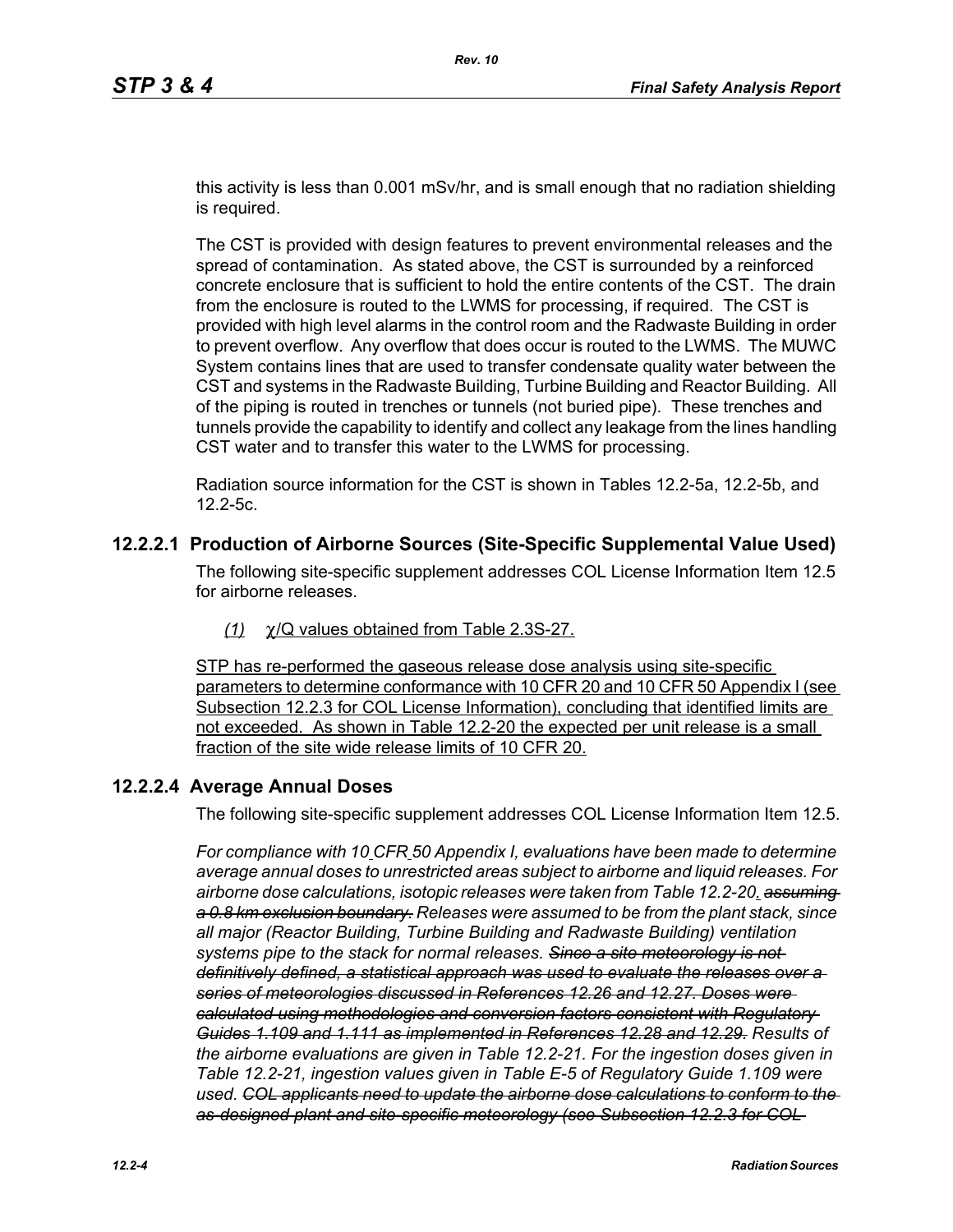*license information).* Tables 12.2-31, 12.2-32, and 12.2-33 describe the parameters used in the airborne release dose assessment.

### **12.2.2.5 Liquid Releases**

The following site-specific supplement addresses COL License Information Item 12.5 for liquid releases.

*The ABWR is designed not to release radioactive liquid effluents. However, under certain conditions of high water inventory, up to 3.7 GBq per year, excluding tritium* radioactive liquids *may be released as described in Subsection 11.2.3. These releases are given in Table 12.2-22 and form the basis for estimating doses using methodologies consistent with Regulatory Guide 1.113 as implemented in Reference 12.2-10. The results of liquid releases, assuming dilution factors described in Subsection 11.2.3.2 12.2.2.5.1, are shown in the dose evaluation in Table 12.2-23. COL applicants need to update* STP has re-performed *the liquid dose analysis to conform to the as-designed plant and* using *site-specific parameters* to determine conformance with 10 CFR 20 and 10 CFR 50 Appendix I *(see Subsection 12.2.3 for COL license information),* concluding that the identified limits are not exceeded*.* Table 12.2-34 describes the site-specific parameters used in the liquid release dose assessment.

### **12.2.2.5.1 Dilution Factors**

The following site-specific supplement addresses COL License Information Item 12.5 for liquid releases.

Dilution factors used in evaluating the release of liquid effluents are site specific. Using the methodology set forth in NUREG-0016 for Liquid Releases, the quantity of radioactive isotopes has been computed and is identified in column 2 of Table 12.2-22. The GALE code methodology, as specified in NUREG-0016, was used to determine the radiological activity released. The code provides recommended values for the activity fraction for potential effluent streams. It is assumed that this quantity is released to the plant discharge piping, which has a flow of 272,550  $\mathrm{m}^3$ /h (circulating water flow). A maximum of 150 cubic meters per hour of liquid radwaste discharge will be mixed with normal circulating water flow of 272,550  $\mathrm{m}^3$ /h providing significant dilution prior to release. The annual release values are used to calculate the per unit annual average liquid release discharge concentration, shown in column 3 of Table 12.2-22. The concentrations noted in this table are less than the limits in 10 CFR 20.

The discharge piping empties into the STP Main Cooling Reservoir (MCR), a 7000 acre reservoir. The plant liquid releases are further diluted in the MCR and allow for radioactive decay to occur before ultimate release from the site to unrestricted areas. The reservoir lies totally within the confines of the site and the use of its water is restricted to plant operation.

Liquid effluent discharge into the MCR can be released to unrestricted areas in the Little Robbins Slough or the Colorado River, and ultimately Matagorda Bay, providing further dilution prior to reaching the potential Maximally Exposed Individual (MEI).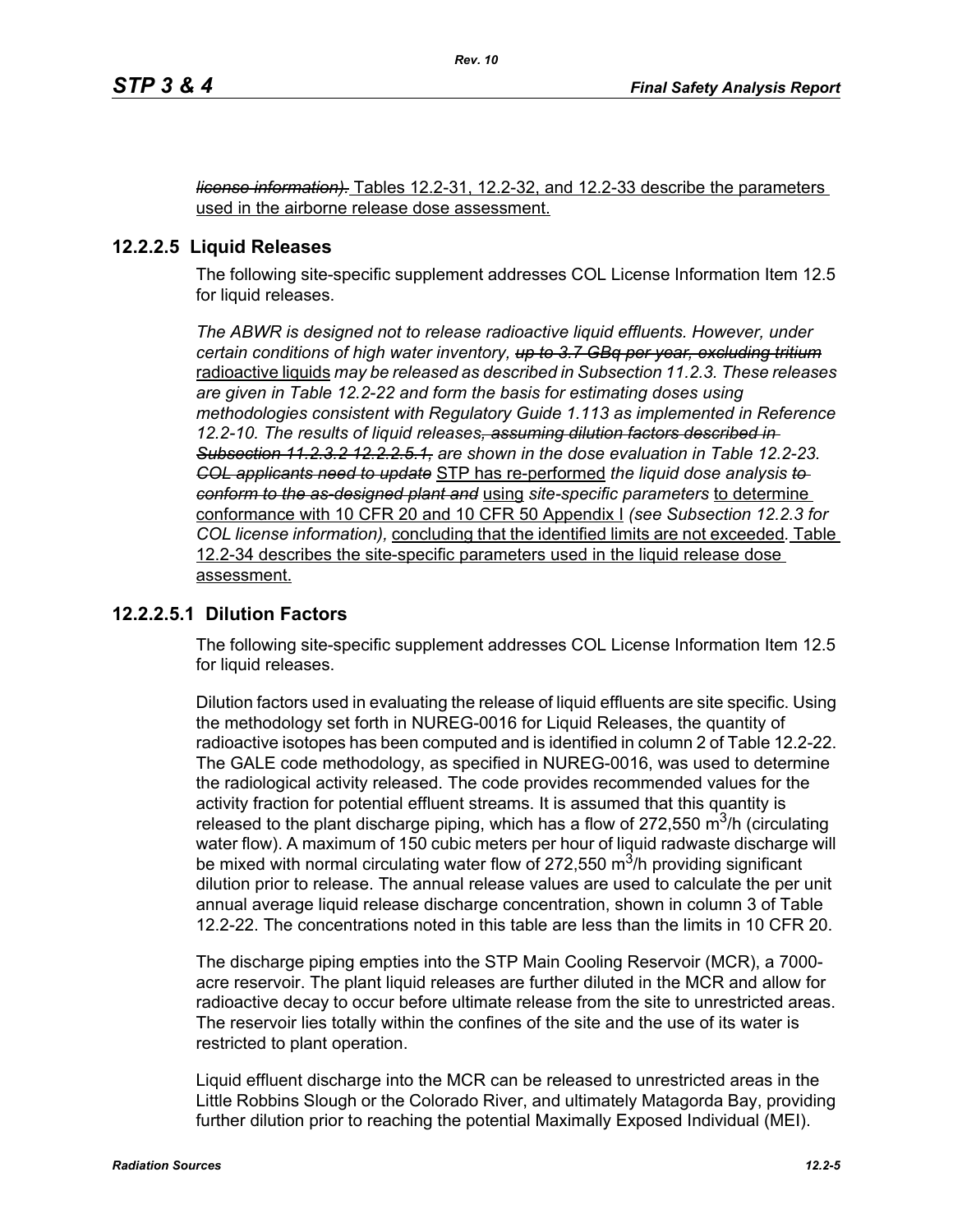Dilution flow rates in the Colorado River, Matagorda Bay and Little Robbins Slough used to evaluate the liquid pathway dose to the MEI, were obtained using information from the STP 2006 Offsite Dose Calculation Manual (ODCM). They were inputs to the LADTAP II computer program, as referenced in Table 12.2-34, footnotes 1, 2, and 3.

The liquid pathway doses to the MEI are determined to be in Little Robbins Slough and are presented in Table 12.2-23. Dose to the MEI comply with the requirements of 10 CFR 50 Appendix I.

### **12.2.3 COL License Information**

### **12.2.3.1 Compliance with 10 CFR 20 and 10 CFR 50 Appendix I**

The following supplement addresses COL License Information Item 12.5.

Using site-specific parameters, doses from the average annual liquid releases and the average annual airborne releases to the environment have been computed. The releases and doses are shown in Tables 12.2-20 through 12.2-23. Tables 12.2-35 and 36 demonstrate that the average annual liquid and airborne releases are in compliance with 10 CFR 20 and 10 CFR 50 Appendix I. Table 12.2-36 demonstrates compliance with 40 CFR 190 as specified in 10 CFR 20.1301(e).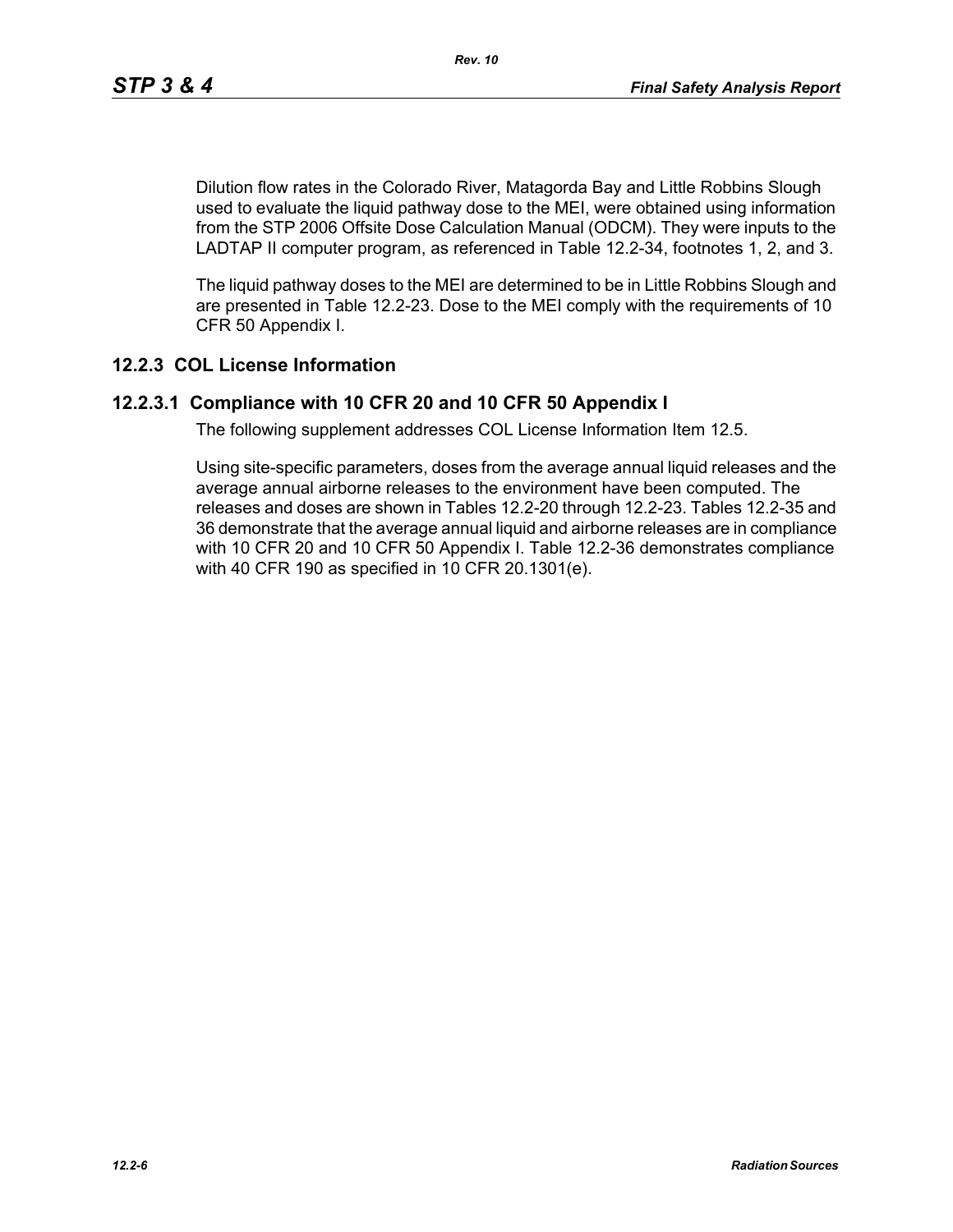### **12.2.4 References**

- 12.2-12 NRC (U.S. Nuclear Regulatory Commission) 1987. GASPAR II Technical Reference and User Guide, NUREG/CR-4653, Office of Nuclear Reactor Regulation, Washington D.C., March.
- 12.2-13 STP (South Texas Project) 2007. Offsite Dose Calculation Manual, Revision 15, South Texas Project, STI32207439, October 1, 2007.
- 12.2-14 STP (South Texas Project) 2006. 2005 Radioactive Effluent Release Report, South Texas Project Electric Generating Station, April 27, 2006.
- 12.2-15 NRC (U.S. Nuclear Regulatory Commission) 1986. LADTAP II Technical Reference and User Guide, NUREG/CR-4013, Office of Nuclear Reactor Regulation, Washington D.C., April.
- 12.2-16 NRC (U.S. Nuclear Regulatory Commission) 1977. Calculation of Annual Doses to Man from Routine Releases of Reactor Effluents for the Purpose of Evaluating Compliance with 10 CFR Part 50, Appendix I, Regulatory Guide 1.109, Revision 1, Office of Standards Development, Washington D.C., October.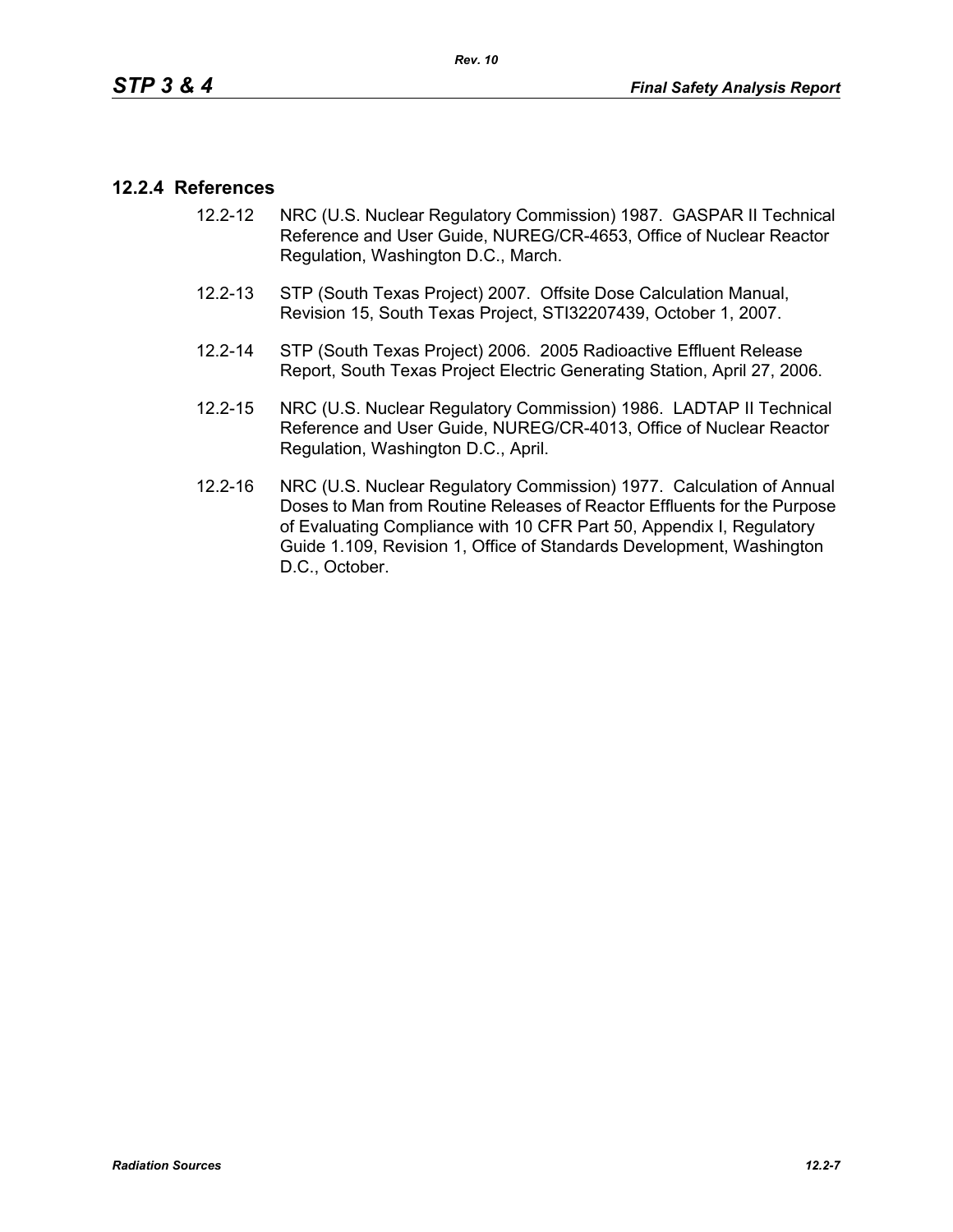| <b>Energy</b>      |                | <b>Time after Shutdown</b> |             |             |
|--------------------|----------------|----------------------------|-------------|-------------|
| <b>Bounds (pJ)</b> | 0 <sub>s</sub> | 1 day                      | 1 week      | 1 month     |
| $9.6E - 01$        |                |                            |             |             |
|                    | $1.3E-03$      | 1.6E-01                    | $1.6E + 00$ | 1.6E-01     |
| $6.4E-01$          |                |                            |             |             |
|                    | $2.9E + 03$    | $1.1E + 00$                | $7.4E-01$   | 1.6E-01     |
| $4.8E - 01$        |                |                            |             |             |
|                    | $1.7E + 03$    | $9.1E - 01$                | $5.9E-01$   | $1.6E - 01$ |
| $4.2E - 01$        |                |                            |             |             |
|                    | $2.7E + 03$    | $4.6E + 01$                | $2.7E + 01$ | 1.6E-01     |
| $3.5E-01$          |                |                            |             |             |
|                    | $3.4E + 03$    | $7.2E + 01$                | $6.4E + 00$ | 8.0E-02     |
| $2.9E - 01$        |                |                            |             |             |
|                    | $5.3E + 03$    | $5.0E + 02$                | $3.4E + 02$ | $1.0E + 02$ |
| $2.2E - 01$        |                |                            |             |             |
|                    | $5.9E + 03$    | $3.7E + 02$                | $2.6E + 02$ | $1.8E + 02$ |
| $1.4E - 01$        |                |                            |             |             |
|                    | $8.2E + 0.3$   | $1.2E + 0.3$               | $6.1E + 02$ | $3.4E + 02$ |
| $6.4E-02$          |                |                            |             |             |
|                    | $1.9E + 03$    | $2.9E-03$                  | $1.4E + 02$ | $5.8E + 01$ |
| 1.6E-02            |                |                            |             |             |

| Table 12.2-3b Gamma Ray Source Energy Spectra -                                |
|--------------------------------------------------------------------------------|
| Post-Operation Gamma Sources in the Core* (pJ/W.s) <sup><math>\pm</math></sup> |

*Rev. 10*

\* *Operating history of 3.2 years.*

† The information provided in this table shall not be used for detailed facility design, including shielding design and evaluation of equipment qualification, operational procedures, or as a basis for any changes to the final safety analysis report (FSAR).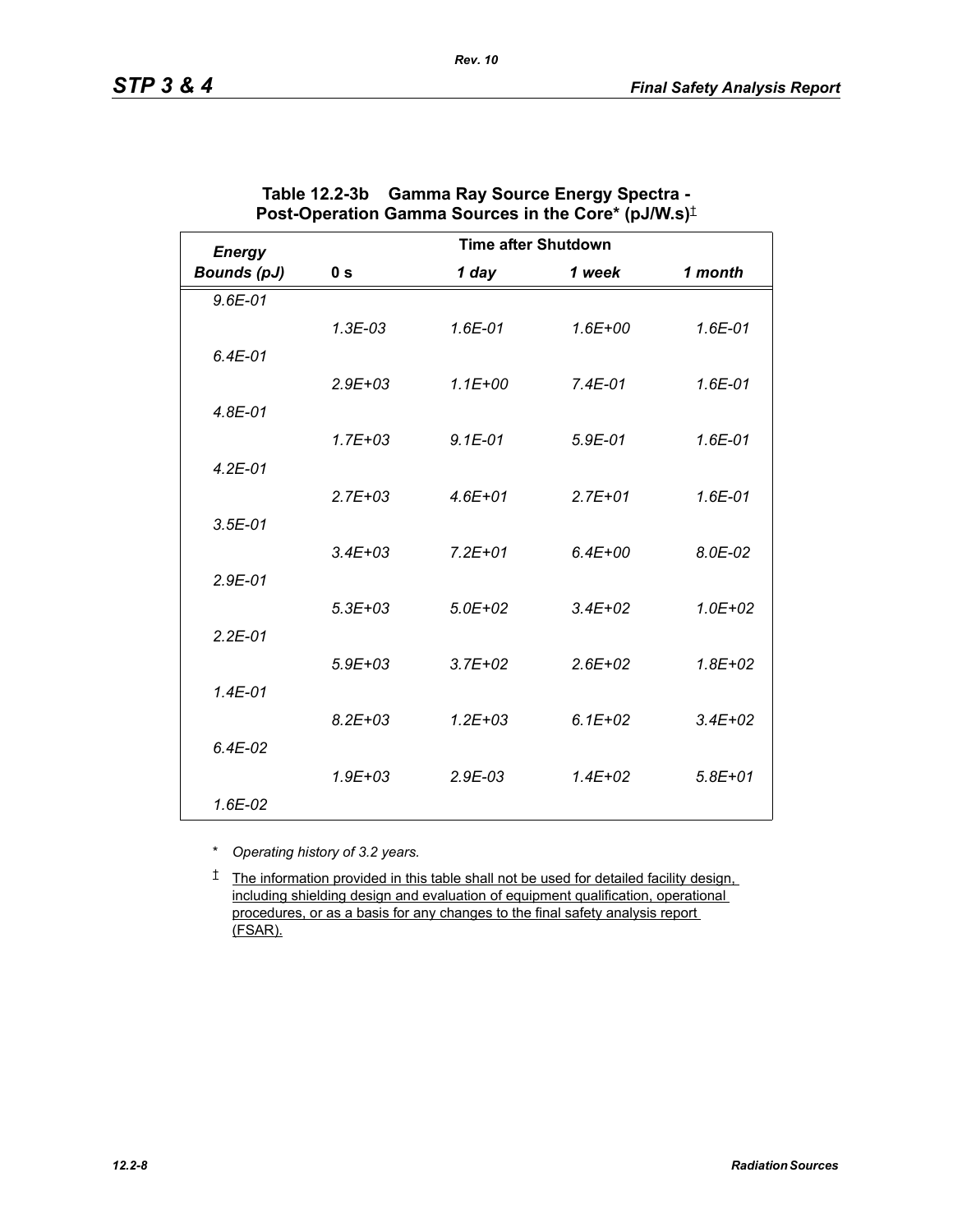|                                 |             |               | <b>Gamma Ray Source</b><br>pJ/cm <sup>3</sup> /s/MWt |               |
|---------------------------------|-------------|---------------|------------------------------------------------------|---------------|
| <b>Energy Bounds (pJ)</b>       | Zone H      | <b>Shroud</b> | Zone 1                                               | <b>Vessel</b> |
| E > 1.60                        | 1.9E-07     | $2.7E-03$     | $4.3E-09$                                            | $3.0E - 07$   |
| $1.28 \le E \le 1.60$           | $5.3E-04$   | 41.7          | $1.2E - 0.5$                                         | $3.0E - 04$   |
| $0.96 \leq E \leq 1.28$         | 0.14        | 76.9          | $2.4E - 0.3$                                         | $3.0E - 03$   |
| $0.64 \le E \le 0.96$           | $8.3E - 04$ | 24.0          | $1.6E-0.5$                                           | $8.2E - 04$   |
| $0.32 \le E \le 0.64$           | 35.2        | 17.6          | 4.6E-02                                              | $8.3E - 04$   |
| $0.16 \le E \le 0.32$           | $4.5E - 03$ | 7.7           | $6.1E-0.5$                                           | $3.8E - 04$   |
| $8.2E - 02 \le E \le 0.16$      | $3.7E-03$   | 4.6           | $5.0E - 0.5$                                         | $3.3E-04$     |
| $3.2E - 02 \le E \le 8.2E - 02$ | $1.1E-02$   | 1.3           | $1.9E - 04$                                          | $3.3E-0.5$    |
| $E < 3.2E - 0.2$                | $1.3E - 04$ | 0.30          | $2.6E-06$                                            | $1.5E - 0.5$  |

| Table 12.2-3c Gamma Ray Source Energy Spectra -                  |
|------------------------------------------------------------------|
| Gamma Ray Sources External to the Core During Operation $^\ddag$ |

*Rev. 10*

<sup> $†$ </sup> The information provided in this table shall not be used for detailed facility design, including shielding design and evaluation of equipment qualification, operational procedures, or as a basis for any changes to the final safety analysis report (FSAR).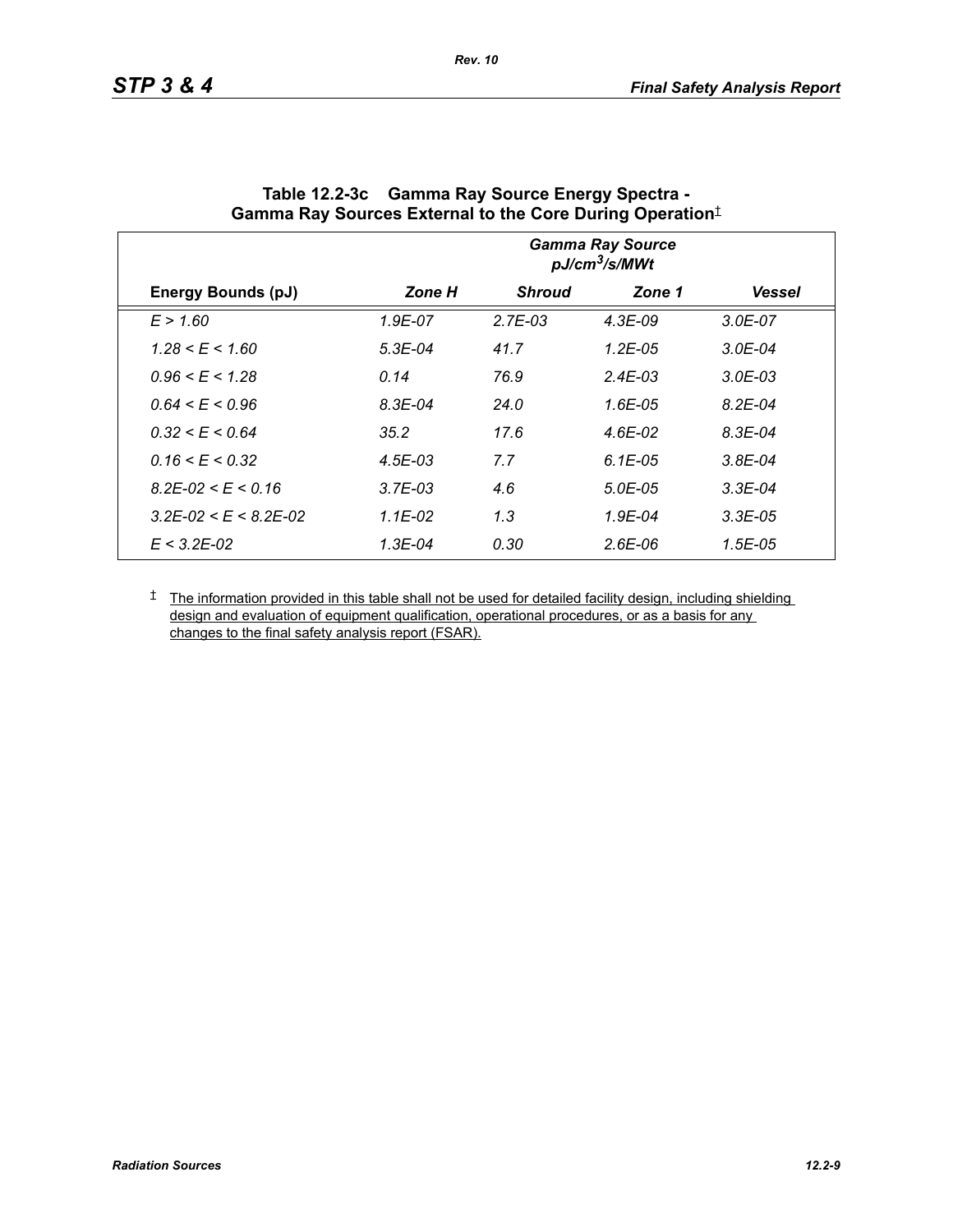| <b>Source Table</b>           | For                                      |                        | Drawing <b>Location</b>       | <b>Approximate Geometry</b>                                                              |
|-------------------------------|------------------------------------------|------------------------|-------------------------------|------------------------------------------------------------------------------------------|
| $12.2 - 6$                    | <b>RHR Heat Exchanger</b>                | $12.3 - 1$             | (R1,RF)<br>(R6,RA)<br>(R6,RF) | Rt Cylndr ( $r=0.9m$ , $l=7m$ )                                                          |
| $12.2 - 8$                    | <b>RCIC Turbine</b>                      | $12.3 - 1$             | (R6, RC)                      | Rt Cylndr (r=0.5m, l=0.7m)                                                               |
| $12.2 - 9$                    | <b>CUW Filter Demineralizer</b>          | $12.3 - 3$             | (R2, RB)                      | 2 Tanks, Rt Cylndr (r=0.6m, l=3.3m)                                                      |
| $12.2 - 10$                   | <b>CUW Regen Heat Exchanger</b>          | $12.3 - 2$             | (R1, RC)                      | Rt Cylndr (r=0.4m 0.63m, I=6.8m<br>$4.9m$ )                                              |
| $12.2 - 11$                   | <b>CUW Non-Regen Heat</b><br>Exchanger   | $12.3 - 1$             | (R1, RC)                      | Rt Cylndr (r=0.4m, l=5.5m)                                                               |
| $12.2 - 13.1$<br>$12.2 - 13a$ | <b>LCW Collector Tank</b>                | 12.3-37<br>$12.3 - 38$ | <b>ITEM-7</b>                 | 24 Tanks, Rt Cylndr (r=4.2.74m,<br>l=9.49.9.5858m)                                       |
| $12.2 - 13.2$<br>12.2-13b     | <b>LCW Filter/Demin Skid</b>             | 12.3-39                | <b>ITEM 12</b>                | Rt Cylndr (r=0.5m, I=2.5m)Rt cylndr<br>$(r=0.5m, I=1.8m)$                                |
| <del>12.2-13.3</del>          | <b>LCW Demineralizer</b>                 | <del>12.3-39</del>     | <b>ITEM 11</b>                | Rt Cylndr (r=0.6m, I=2.8m)                                                               |
| 12.2-13.4<br>12.2-13d         | <b>LCW Sample Tank</b>                   | $12.3 - 37$<br>12.3-38 | <b>ITEM 8</b>                 | 2 Tanks, Rt Cylndr (r=4.2.74m,<br>l=9.499.58.58m)                                        |
| $12.2 - 13.5$<br>12.2-13e     | <b>HCW Collector Tank</b>                | 12.3-37<br>12.3-38     | <b>ITEM 13</b>                | 3 Tanks, Rt Cylndr ( $r=2.2m$ ,<br>$\frac{1}{2}$ = 4.3m)(r=2.74m, l=9.58m)               |
| 12.2-13.6<br>$12.2 - 13f$     | HCW Filter/ Demineralizer<br><b>Skid</b> | 12.3-39                | <b>ITEM 20</b>                | Rt Cylnder (r=0.6m, l=2.8m)Rt cylndr<br>$(r=0.5m, l=1.8m)$                               |
| $12.2 - 13g$                  | <b>HCW Sample Tank</b>                   | 12.3-37<br>12.3-38     |                               | Rt Cylinder (r=2.74m, l=9.58m)                                                           |
| $12.2 - 13h$                  | <b>HSD Receiver Tank</b>                 | 12.3-37<br>12.3-38     |                               | Cylinder (r=1.98m, I=4.4m)                                                               |
| $12.2 - 13i$                  | <b>HSD Sample Tank</b>                   | $12.3 - 37$<br>12.3-38 |                               | Cylinder (r=1.98m, l=4.4m)                                                               |
| $12.2 - 13j$                  | <b>Chem Drain Tank</b>                   | 12.3-37                |                               | Cylinder (r=0.91m, I=2.6m)                                                               |
| $12.2 - 14$                   | Offgas                                   | 12.3-50                | $(TF, T2)$                    | Tank 1, Rt Cylndr (r=0.6m, l=7.6m)<br>Tanks 2-9, Rt Cylndr (r=1.1m,<br>$I = 7.6m$        |
| 12.2-29                       | Steam Jet Air Ejector                    | 12.3-51                | $(TF, T2)$                    | Rt Cylndr (r=0.15m, l=4.6m)<br>Rt Cylndr (r=0.76m, l=6.1m)<br>Rt Cylndr (r=0.2m, l=4.6m) |
| $12.2 - 14$                   | Offgas Recombiner                        | 12.3-51                | $(TF, T2)$                    | Rt Cylndr ( $r=1.4m$ , $l=7m$ )                                                          |
| $12.2 - 15.1$<br>$12.2 - 15a$ | <b>CUW Backwash Receiving</b><br>Tank    | $12.3 - 1$             | (R2, RB)                      | Rt Cylndr (r=2.2m, l=5.7m)                                                               |
| $42.2 - 15.2$<br>$12.2 - 15b$ | CF Backwash Receiving Tank               | 12.3-49                | (TD, T4)                      | Rt Cylndr (r=2.2m, l=5.7m)                                                               |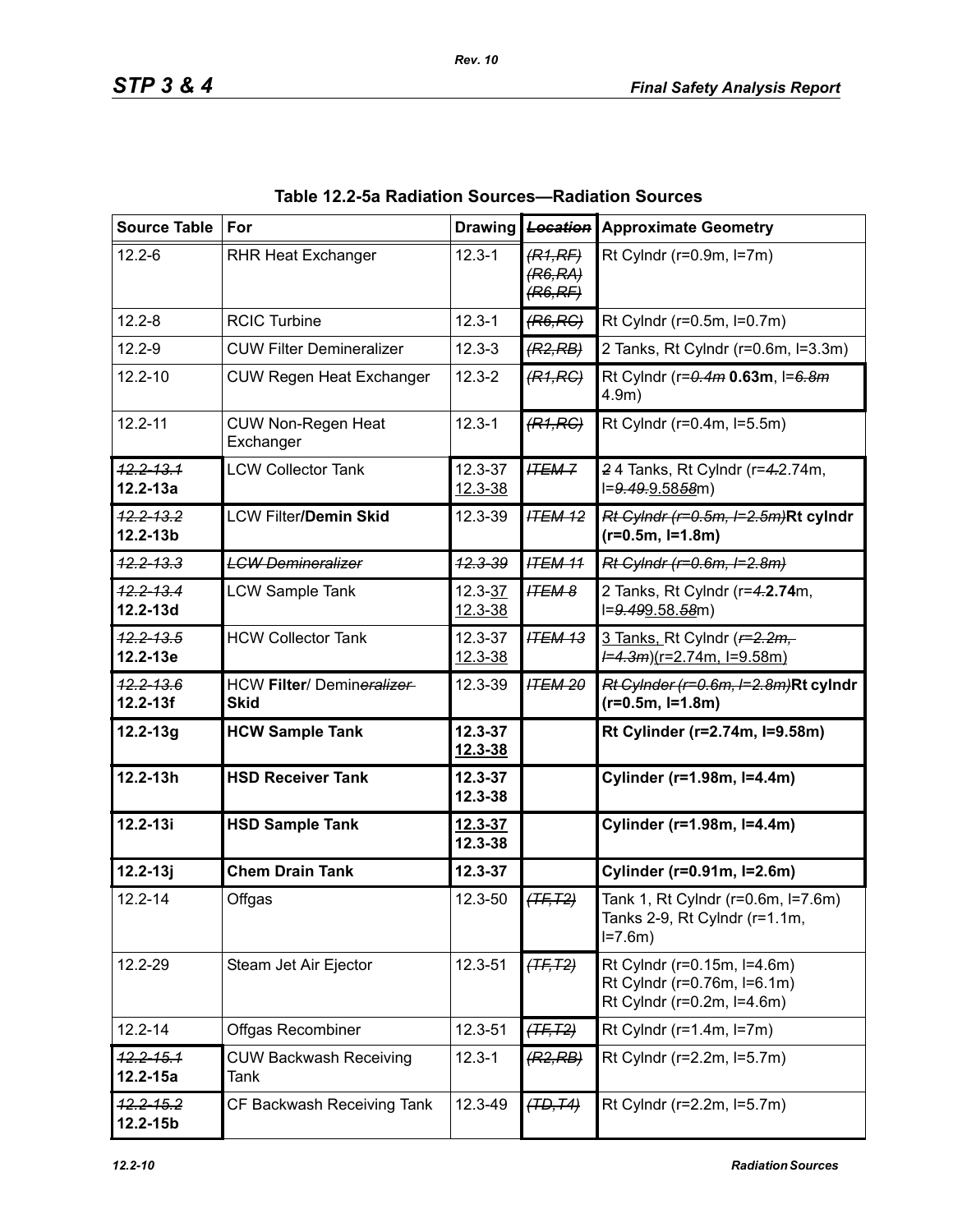| <b>Source Table</b>                               | For                                                           |                           | Drawing Location       | <b>Approximate Geometry</b>                                                                                                                                          |
|---------------------------------------------------|---------------------------------------------------------------|---------------------------|------------------------|----------------------------------------------------------------------------------------------------------------------------------------------------------------------|
| $12.2 - 15.3$<br>12.2-15c                         | Phase Separators                                              | 12.3-37<br>12.3-38        | <b>ITEM 30</b>         | 2 Tanks, Rt Cylndr (r=2.4-2.3m,<br>$I = 6.09.7m$                                                                                                                     |
| $12.2 - 15.4$<br>12.2-15d                         | Spent Resin Storage Tanks                                     | $12.3 - 37$<br>12.3-38    | <b>ITEM 31</b>         | Rt Cylndr (r=2.0m, l=5.76.6m), 2<br><b>Tanks</b>                                                                                                                     |
| $42.2 - 15.5$                                     | <b>Concentrated Waste Tank</b>                                | $12.3 - 37$               | <b>ITEM 35</b>         | Rt Cylndr (r=1.5m, I=4.4m)                                                                                                                                           |
| $42.2 - 15.6$                                     | <b>Solids Dryer Feed Tank</b>                                 | <del>12.3-41</del>        | <b>ITEM 39</b>         | Rt Cylndr (r=1.6m, I=3.2m)                                                                                                                                           |
| $12.2 - 15.7$                                     | Solids Dryer (outlet)                                         | <del>12.3-39</del>        | <b>ITEM 55</b>         | Rt Cylndr (r=0.2m, I=3.2m)                                                                                                                                           |
| $42.2 - 15.8$                                     | Solids Pelletizer                                             | <del>12.3-38</del>        | <b>ITEM 58</b>         | Rt Cylndr (r=0.4m, I=2.5m)                                                                                                                                           |
| $42.2 - 15.9$                                     | Sol Mist Separator (steam)                                    | <del>12.3-39</del>        | <b>ITEM 56</b>         | Rt Cylndr (r=0.1m, I=2.8m)                                                                                                                                           |
| <del>12.2-15.10</del>                             | Sol Condenser                                                 | <del>12.3-40</del>        | <b>ITEM 57</b>         | Rt Cylndr (r=0.2m, I=1.4m)                                                                                                                                           |
| <del>12.2-15.11</del>                             | Sol Drum                                                      | <del>12.3-39</del>        | (2, D)                 | Rt Cylndr (r=0.3m, I=0.8m)<br>Box (1.5mx1.5mx1m)                                                                                                                     |
| $12.2 - 151$                                      | <b>LW Receiving Tank</b>                                      | 12.3-37<br>12.3-38        |                        | Cylinder (r=1.98m, l=6.6m)                                                                                                                                           |
| $12.2 - 16$                                       | <b>FPC Filter Demineralizer</b>                               | $12.3 - 3$                | (R2, RB)               | Rt Cylndr (r=0.7m, l=3.4m)                                                                                                                                           |
| $12.2 - 17$                                       | <b>Suppression Pool Cleanup</b><br>System                     | $12.3 - 3$                | (R2, RA)               | Rt Cylndr (r=0.7m, l=3.4m)                                                                                                                                           |
| $12.2 - 18$                                       | Control Rod Drive System <sup>†</sup>                         | $12.3 - 2$                | (R4,RF)                | <b>Distributed Source</b>                                                                                                                                            |
| $12.2 - 24$                                       | <b>Traversing Incore Probe</b>                                | $12.3 - 2$                | (R4, RB)               | <b>Distributed Source</b>                                                                                                                                            |
| 12.2-25                                           | Reactor Internal Pumps <sup>‡</sup>                           | $12.3 - 2$                | (RF, R1)               | <b>Distributed Source</b>                                                                                                                                            |
| 12.2-25                                           | <b>RIP Heat Exchanger</b>                                     | $1.2-3b$                  | EI 3000                | Rt Cylndr (r=0.322m, l=2.9m)                                                                                                                                         |
| 12.2-26                                           | <b>Turbine Moisture</b><br>Separator/Reheater                 | 12.3-52                   | $(T6,TE)$              | Rt Cylndr (r=1.8m, l=31.m)                                                                                                                                           |
| 12.2-27                                           | <b>Turbine Condenser</b>                                      | 12.3-53                   | (TD, TG)               | <b>Distributed Source</b>                                                                                                                                            |
| 12.2-28                                           | Condenser Filter/<br>Demineralizer<br>Filter<br>Demineralizer | 12.3-51<br>12.3-51        | (TG, T2)<br>$(TC, T3)$ | 3 Tanks, Rt Cylndr(r=1.4m, l=6.1m)<br>6 Tanks, Rt Cylndr(r=1.7m, I=5.1m)                                                                                             |
| 12.2-30                                           | <b>SGTS Filter Train</b>                                      | $12.3 - 7$                | (R2, RB)               | Surface, (3.66m x 2.54m) <sup>§</sup>                                                                                                                                |
| Applicant<br><b>See</b><br><b>Appendix</b><br>12B | Spent Fuel Storage                                            | $12.3 - 6$<br>$12.3 - 10$ | (R4,RF)                | See Drawings<br>14.0m x 9.4m x 11.9m deep (pool)<br>10.7m x 9.0m x 4.5m (fuel racks)<br><b>Active Fuel Assembly dimensions:</b><br>0.152m (6in) square x 3.8m height |
| 12.2-37                                           | Condensate Storage Tank                                       |                           |                        | Rt Cylinder (r=7m, l=14m)                                                                                                                                            |

\* Suppression pool clean up F/D uses second of Fuel Pool F/D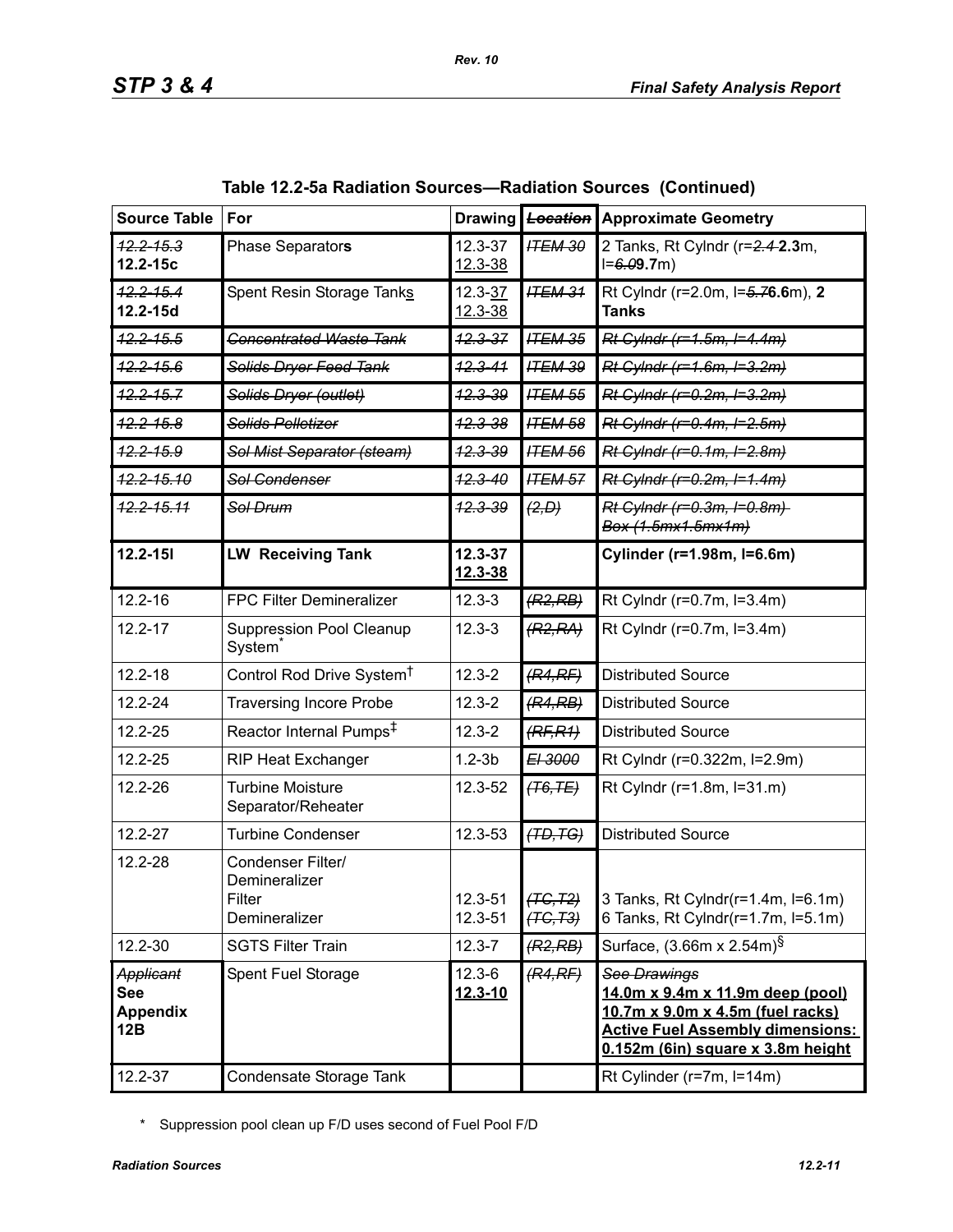- † Maintenance Facility
- ‡ Maintenance Facility, see Figure 1.2-3b Elevation 3000 for drywell location
- § Surface area of HEPA and charcoal filter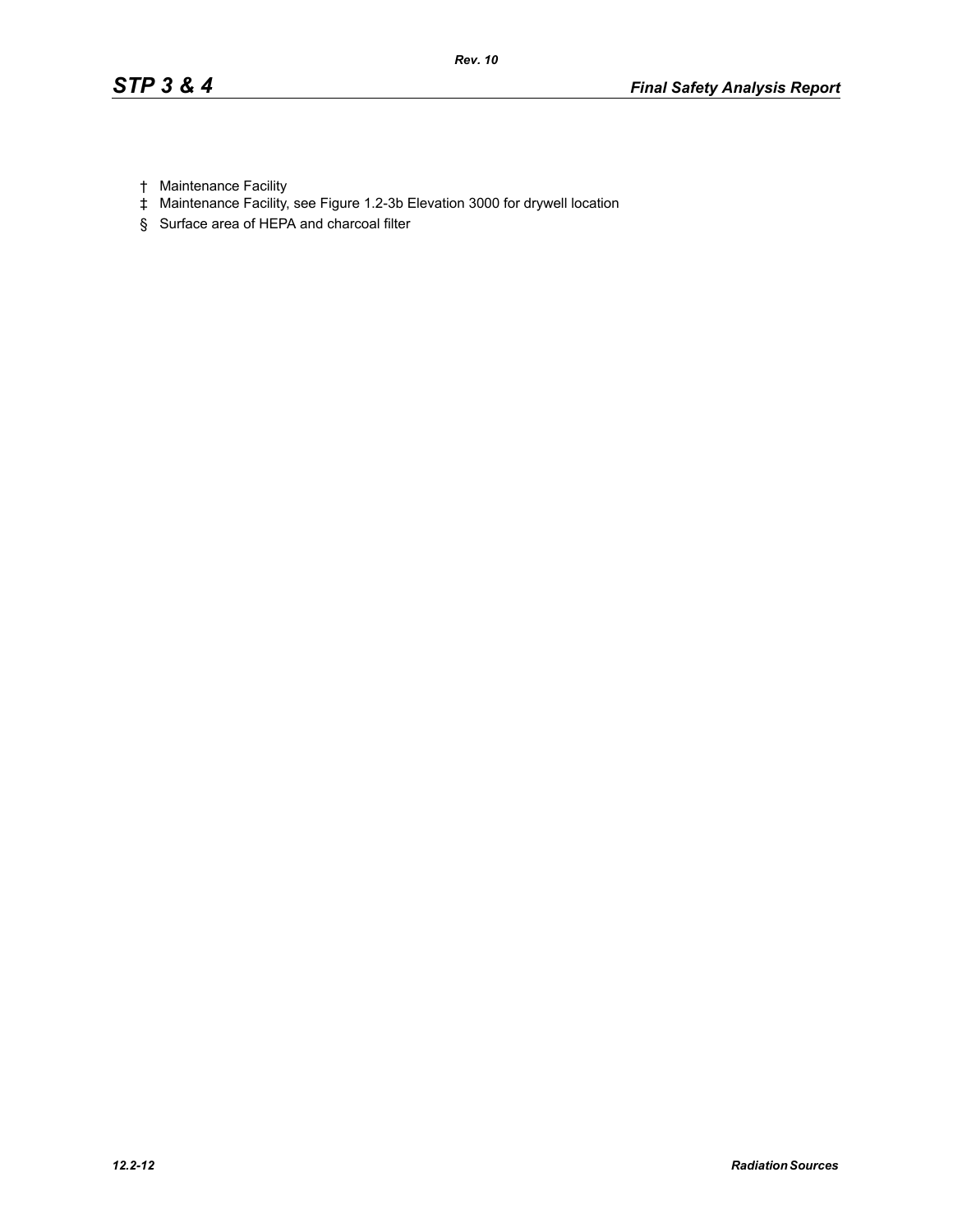| Component                                      | <b>Assumed Shielding Source Geometry</b>                                                                                           |
|------------------------------------------------|------------------------------------------------------------------------------------------------------------------------------------|
| <b>RHR Heat Exchanger</b>                      | Homogenous source over volume of heat exchanger                                                                                    |
| <b>RCIC Turbine</b>                            | Homogenous source over volume of turbine                                                                                           |
| <b>CUW Filter Demineralizer</b>                | 80% of source in first 15 cm, remainder dispersed over volume.                                                                     |
| <b>CUW Regen Heat</b><br>Exchanger             | Homogenous source over volume of exchanger                                                                                         |
| CUW Non-Regen Heat<br>Exchanger                | Homogenous source over volume of exchanger                                                                                         |
| <b>LCW Collector Tank</b>                      | 80% non-solubles in slurry on tank bottom, rest evenly dispersed in volume                                                         |
| <b>LCW Filter/Demin Skid</b>                   | Homogenous source over volume of filterHomogenous source over<br>volume of skid                                                    |
| <b>LCW Demineralizer</b>                       | 80% of source in first 15 cm, rest evenly dispersed over volume                                                                    |
| <b>LCW Sample Tank</b>                         | Homogenous source over volume of tank                                                                                              |
| <b>HCW Collector Tank</b>                      | Homogenous source over volume of tank                                                                                              |
| <b>HCW Filter/Demineralizer</b><br><b>Skid</b> | 80% of source in first 15 cm, rest evenly dispersed over-<br>volumeHomogenous source over volume of skid                           |
| Offgas                                         | 90% of source in first tank in first (upper) 30 cm, rest evenly dispersed.<br>Remaining tanks, homogenous source over tank volume. |
| Steam Jet Air Ejector*                         | Homogenous source over volume of ejector                                                                                           |
| Offgas Recombiner*                             | Homogenous source over subcomponent (Figure 12.2-14)+                                                                              |
| <b>CUW Backwash Receiving</b><br>Tank          | 80% non-solubles in slurry on tank bottom, rest evenly dispersed in volume                                                         |
| CF Backwash Receiving<br>Tank                  | 80% non-solubles in slurry on tank bottom, rest evenly dispersed in volume                                                         |
| Phase Separator                                | 90% non-solubles in slurry on tank bottom, rest evenly dispersed in volume                                                         |
| Spent Resin Storage Tank                       | Homogenous source over volume of tank                                                                                              |
| <b>Concentrated Waste Tank</b>                 | 90% non-solubles in slurry on tank bottom, rest evenly dispersed in volume                                                         |
| Sol Dryer Feed Tank                            | Source evenly dispersed over volume                                                                                                |
| Sol Dryer (outlet)                             | Source evenly dispersed over volume                                                                                                |
| <b>Sol Peletizer</b>                           | Source evenly dispersed over volume                                                                                                |
| Sol Mist Separator (steam)                     | Source evenly dispersed over volume                                                                                                |
| <b>Sol Condenser</b>                           | Source evenly dispersed over volume                                                                                                |
| Sol Drum                                       | Source evenly dispersed over volume                                                                                                |
| <b>FPC Filter Demineralizer</b>                | 90% insolubles in first 15 cm, rest of source evenly dispersed over volume                                                         |
| <b>Supression Pool Cleanup</b><br>System       | 90% insolubles in first 15 cm, rest of source evenly dispersed over volume                                                         |
| Control Rod Drive System                       | Exposure dependent, assume evenly dispersed over length of blade                                                                   |
| <b>Transverse Incore Probe</b>                 | Point or line geometry (Table 12.2-24)                                                                                             |
| Reactor Internal Pumps                         | Cylindrical source coupled to water bearing components                                                                             |
| <b>RIP Heat Exchanger</b>                      | Homogenous source over volume of exchanger                                                                                         |

### **Table 12.2-5b Radiation Sources—Source Geometry**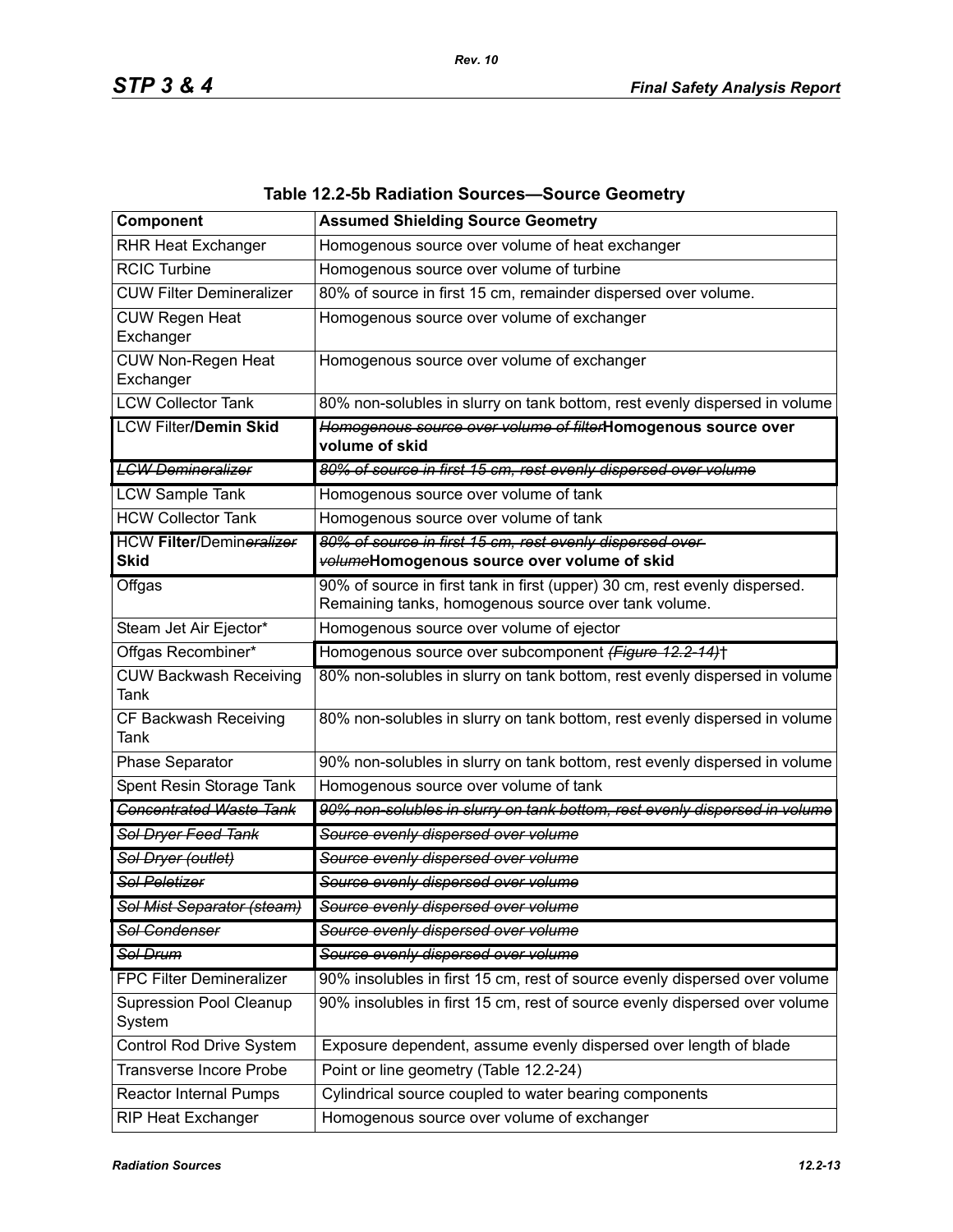\* Radiation levels in SJAE and recombiner highly dependent upon power level. Actual measurements on SJAE condenser contact dose rate are  $2x10^{-3}$  Gy/h at 100% power and less than 5x10<sup>-2</sup>m Gy/h at 20% power.

### † See Offgas Recombiner Description, Section 11.3, use inventory for preheater, recombiner, condenser and cooler for recombiner inventory for shielding applications.

*Rev. 10*

| Component                              | <b>Assumed Shielding Source Geometry</b>                                   |
|----------------------------------------|----------------------------------------------------------------------------|
| Turbine Moisture<br>Separator/Reheater | Homogenous source over volume of exchanger                                 |
| <b>Turbine Condenser</b>               | Homogenous source over volume of exchanger                                 |
| Condenser<br>Filter/Demineralizer      | Homogenous source over volume of exchanger                                 |
| Filter                                 | Source evenly dispersed over volume of filter                              |
| Demineralizer                          | 90% insolubles in first 15 cm, rest of source evenly dispersed over volume |
| <b>SGTS Filter Train</b>               | 90% particulates on HEPA filter, remaining on charcoal filter              |
| Spent Fuel Storage                     | Applicant                                                                  |
|                                        | Spent fuel source evenly dispersed over volume of racks in the pool        |
| <b>HSD Receiver Tank</b>               | Homogenous source over volume of tank                                      |
| <b>HSD Sample Tank</b>                 | Homogenous source over volume of tank                                      |
| <b>LW Backwash</b><br>Receiving        | Homogenous source over volume of tank                                      |
| <b>Chem Drain Tank</b>                 | Homogenous source over volume of tank                                      |
| <b>HCW Sample Tank</b>                 | Homogenous source over volume of tank                                      |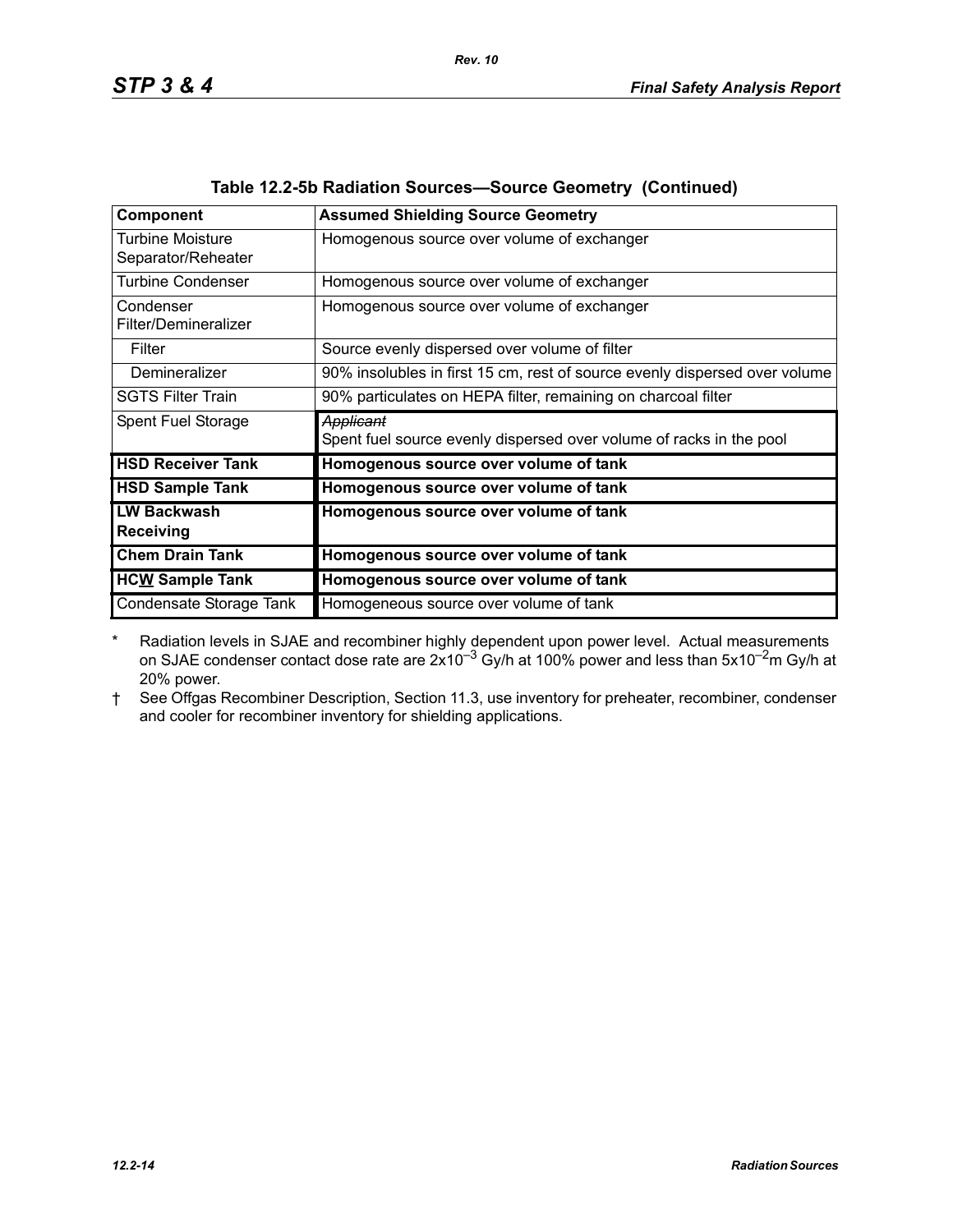## Radiation Sources *Radiation Sources 12.2-15*

# Component Table 12.24-26 Radition Sources—Shielding Geometry in Meders<br>
Next Heat Exchanger<br>
Next Heat Exchanger<br>
Next Heat Exchanger<br>
Next Heat Exchanger<br>
CGC Lurence<br>
CGC Lurence<br>
CGC Lurence<br>
CGC Lurence<br>
CGC Lurence<br>

*STP 3 & 4*

12.2-15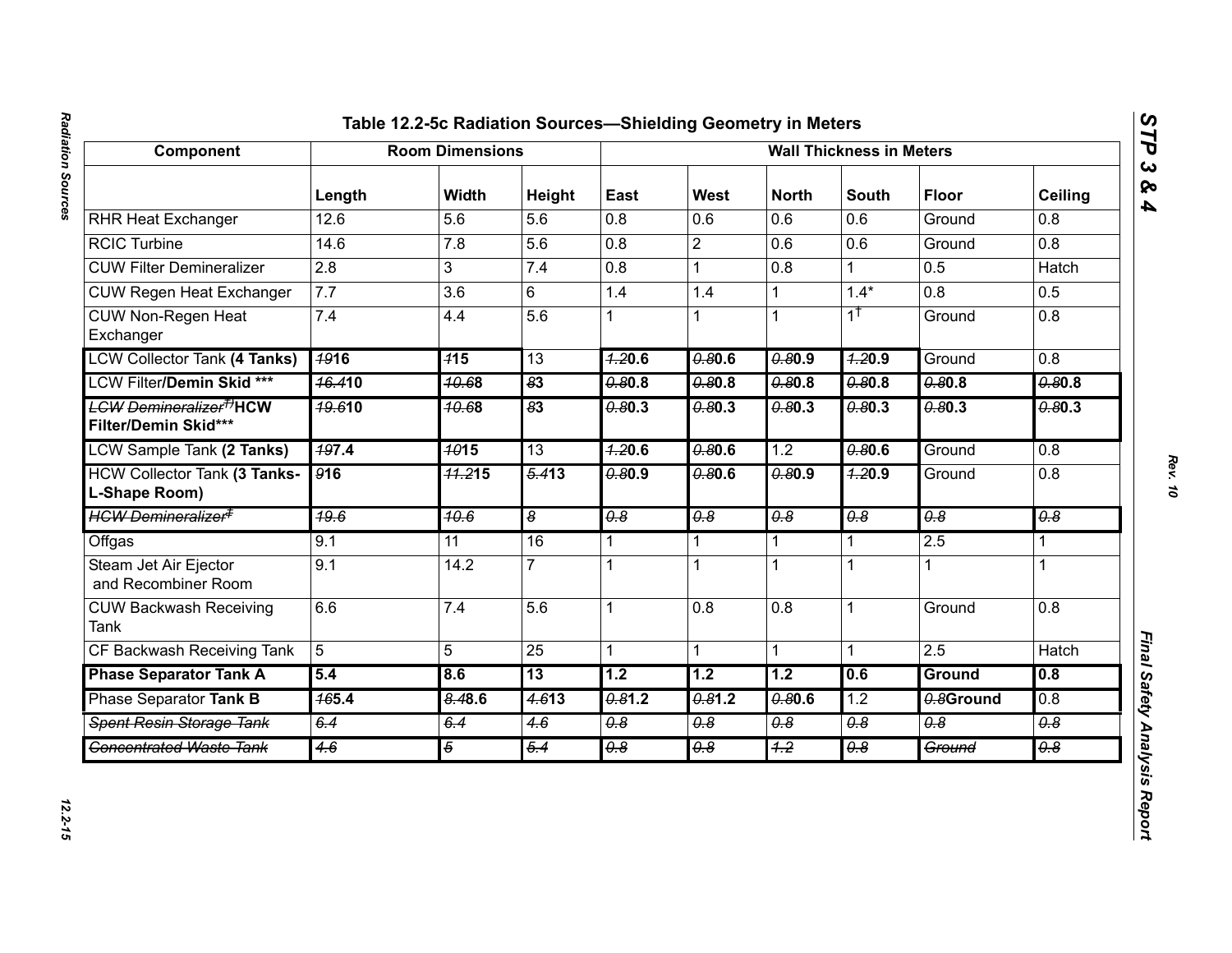| Component                                      | <b>Room Dimensions</b> |                  |                             | <b>Wall Thickness in Meters</b>  |                                  |                                  |                             |                       |                                  |
|------------------------------------------------|------------------------|------------------|-----------------------------|----------------------------------|----------------------------------|----------------------------------|-----------------------------|-----------------------|----------------------------------|
|                                                | Length                 | <b>Width</b>     | Height                      | East                             | West                             | <b>North</b>                     | <b>South</b>                | Floor                 | Ceiling                          |
| Sol Dryer Feed Tank                            | 9.4                    | 7.2              | 6.2                         | $\overline{\theta.8}$            | $\overline{\theta \cdot \theta}$ | $\overline{\theta.8}$            | $\overline{\theta.8}$       | $\overline{\theta.8}$ | $\overline{\theta.8}$            |
| So Dryer (outlet) <sup>‡</sup>                 | 9.2                    | 5.2              | $\overline{\boldsymbol{s}}$ | $\overline{\theta.8}$            | 0.8                              | 0.8                              | 0.8                         | 0.8                   | 0.8                              |
| <b>Sol Peletizer</b>                           | $\overline{9.2}$       | $\overline{5.2}$ | 6.8                         | $\overline{\theta \cdot \theta}$ | $\overline{\theta \cdot \theta}$ | $\overline{\theta.8}$            | $\overline{\theta \cdot 8}$ | $\overline{\theta.8}$ | $\overline{\theta \cdot \theta}$ |
| Sol Mist Separator (steam) <sup>7</sup>        | 9.2                    | 5.2              | $\overline{\boldsymbol{s}}$ | $\overline{\theta.8}$            | $\theta$ .8                      | $\theta$ .8                      | $\overline{\theta.8}$       | $\overline{\theta.8}$ | $\overline{\theta \cdot \theta}$ |
| Sol Condenser                                  | 4.2                    | 7.2              | 6.2                         | $\overline{0.8}$                 | 0.8                              | $\overline{\theta \cdot \theta}$ | $\overline{0.8}$            | $\overline{\theta.8}$ | 0.8                              |
| Sol Drum                                       | $\frac{3.2}{5}$        | 3                | $\overline{\boldsymbol{s}}$ | 0.8                              | 0.8                              | 0.8                              | $\overline{\theta.8}$       | $\overline{\theta.8}$ | $\overline{\theta \cdot \theta}$ |
| <b>FPC Filter Demineralizer</b>                | $\overline{3.2}$       | $\overline{3.2}$ | 7.4                         | $\overline{0.8}$                 |                                  | $\overline{0.8}$                 | $\overline{0.8}$            | 0.5                   | <b>Hatch</b>                     |
| Suppression Pool Cleanup Sys                   | 3.2                    | $\overline{3.2}$ | 7.4                         | 0.5                              | $\overline{0.8}$                 | 0.8                              | 0.8                         | 0.5                   | <b>Hatch</b>                     |
| Control Rod Drive System*                      | 7.6                    | 33.4             | 5.8                         | 0.6                              | 0.6                              | 0.6                              | 0.6                         | 0.8                   | 0.6                              |
| Transverse Incore Probe                        | 4                      | $\overline{7.3}$ | $\overline{2.7}$            |                                  |                                  |                                  |                             | Mezz                  | $\overline{0.6}$                 |
| Reactor Internal Pumps**                       | 8.2                    | 8.5              | 5.8                         | 0.6                              | 0.6                              | 0.6                              | 0.6                         | 0.8                   | 0.6                              |
| RIP Heat Exchanger                             | Primary<br>Containment |                  |                             |                                  |                                  |                                  |                             |                       |                                  |
| Turbine Moisture Sep/Reheater                  | 12.4                   | 47.6             | 8.5                         |                                  | $\mathbf{1}$                     | $\mathbf{1}$                     | $\mathbf{1}$                |                       | 1                                |
| <b>Turbine Condenser</b>                       | 14.2                   | $\overline{36}$  | 25                          | 3.5                              | 2.5                              | $\overline{1}$                   |                             | 2.5                   | Turbine                          |
| <b>Condenser Filter</b>                        | 5                      | 21.1             | 8                           | $2.5$ <sup>T</sup>               | 1                                | $\mathbf{1}$                     | 1                           |                       | Hatch                            |
| <b>Condenser Demineralizer</b>                 | 9.8                    | 17.3             | 9                           |                                  |                                  | $\mathbf{1}$                     | 1.6                         | 1                     | $\mathbf{1}$                     |
| <b>SGTS Filter Train</b>                       | 14.4                   | 5                | 8.2                         | $\overline{0.2}$                 | 0.5                              | 0.2                              | 0.2                         | $\overline{2}$        | $\overline{0.6}$                 |
| Spent Fuel Storage                             | 9.4                    | 14               | 4.1                         | $\overline{2}$                   | $\overline{2}$                   | $\overline{2}$                   | $\overline{2}$              | $\overline{2}$        | $7.4***$                         |
| <b>HSD Receiver and Sample</b><br><b>Tanks</b> | 7.7                    | 7.2              | 12.7                        | 0.6                              | 0.6                              | 0.6                              | 0.6                         | Ground                | 0.6                              |
| <b>LW Backwash Receiving</b>                   | 5.6                    | 7.0              | 13                          | 0.6                              | 0.6                              | 0.6                              | 0.6                         | <b>Ground</b>         | 0.8                              |
| <b>Chem Drain Collector Tank</b>               | 4.4                    | $\overline{3.7}$ | 6.3                         | 0.3                              | 0.6                              | 0.6                              | 0.6                         | Ground                | 0.6                              |
| <b>HCW Sample Tank (2 Tanks)</b>               | $\overline{15}$        | 7.7              | $\overline{13}$             | 0.6                              | 0.6                              | 1.2                              | 0.6                         | Ground                | 0.8                              |

*STP 3 & 4*

**Radiation Sources** *Radiation Sources*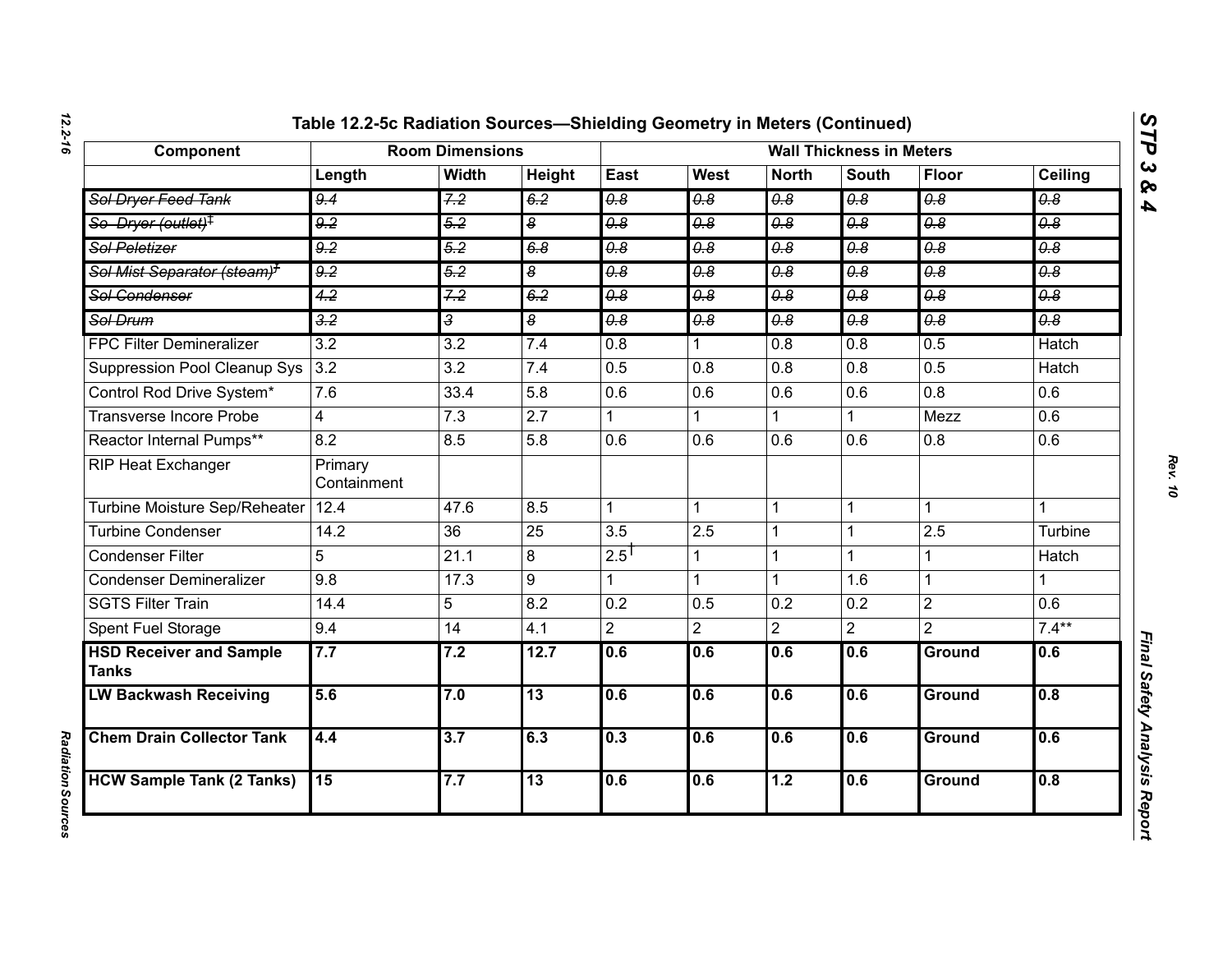| Component                                                                                                                                                                                                                                                                                                                                                                                                                                                                                                                                    |        | <b>Room Dimensions</b> |        |      |      |              | <b>Wall Thickness in Meters</b> |               |                |
|----------------------------------------------------------------------------------------------------------------------------------------------------------------------------------------------------------------------------------------------------------------------------------------------------------------------------------------------------------------------------------------------------------------------------------------------------------------------------------------------------------------------------------------------|--------|------------------------|--------|------|------|--------------|---------------------------------|---------------|----------------|
|                                                                                                                                                                                                                                                                                                                                                                                                                                                                                                                                              | Length | <b>Width</b>           | Height | East | West | <b>North</b> | <b>South</b>                    | <b>Floor</b>  | <b>Ceiling</b> |
| <b>Spent Resin Storage Tank</b>                                                                                                                                                                                                                                                                                                                                                                                                                                                                                                              |        |                        |        |      |      |              |                                 |               |                |
| <b>Tank A</b>                                                                                                                                                                                                                                                                                                                                                                                                                                                                                                                                | 5.2    | 6.4                    | 10.1   | 0.9  | 0.9  | 0.9          | 0.9                             | Ground        | 0.6            |
| Tank B                                                                                                                                                                                                                                                                                                                                                                                                                                                                                                                                       | 5.2    | 5.2                    | 10.1   | 0.9  | 0.9  | 0.9          | 0.9                             | <b>Ground</b> | 0.6            |
| Condensate Storage Tank                                                                                                                                                                                                                                                                                                                                                                                                                                                                                                                      | N/A    | N/A                    | N/A    | N/A  | N/A  | N/A          | N/A                             | Ground        | Air            |
| # Maintenance Facility<br>*** The LCW and HCW Filter Demineralizer Skids will be, identified as "LRW System Skids", are vendor provided. They will be located on the ground floor<br>elevation, 10700 (See Fig. 1.2-23C), The vendor will provide the skids with shielding adequate to maintain the Room, 6381, as a Radiation Zone C. The<br>room dimensions provided are approximate since the shield walls will be movable and the final arrangement will depend on the equipment provided.<br>7.4m water depth above fuel elements<br>** |        |                        |        |      |      |              |                                 |               |                |

*STP 3 & 4*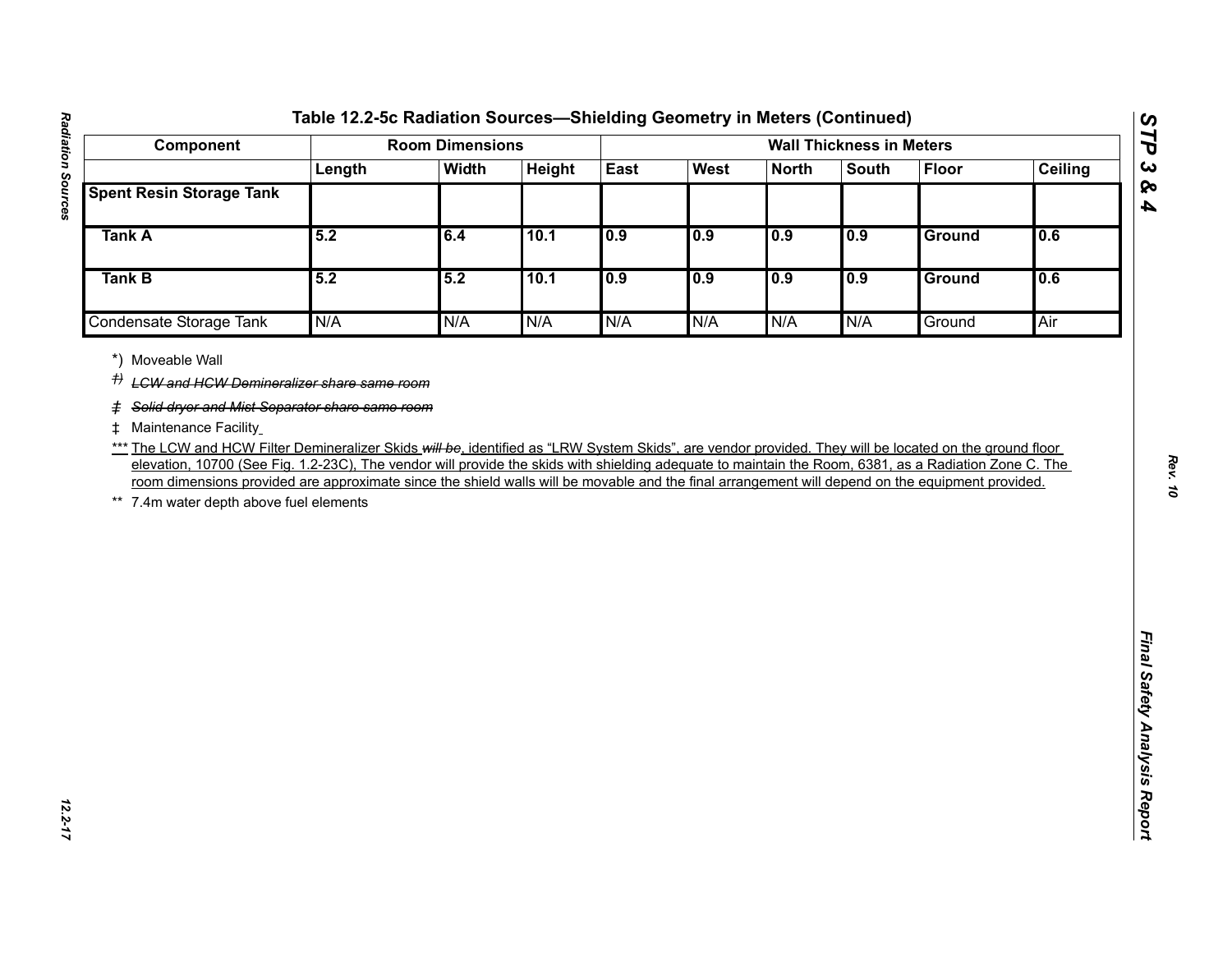**Source volume = 3.7m<sup>3</sup>**

|                | Total MBq = $1.94E+08$ |                              |              |                |                   |                   |              |  |
|----------------|------------------------|------------------------------|--------------|----------------|-------------------|-------------------|--------------|--|
|                |                        | <b>Soluble fission</b>       |              |                | Insoluble fission | <b>Activation</b> |              |  |
|                | <b>Halogens</b>        | <b>Products</b>              |              |                | <b>Products</b>   | <b>Products</b>   |              |  |
| <b>Isotope</b> | <b>MBq</b>             | <b>MBq</b><br><b>Isotope</b> |              | <b>Isotope</b> | <b>MBq</b>        | <b>Isotope</b>    | <b>MBq</b>   |  |
| $I - 131$      | $2.41E + 07$           | <b>Rb-89</b>                 | $2.82E + 04$ | $Y-91$         | $3.66E + 05$      | <b>Na-24</b>      | $5.01E + 06$ |  |
| $I-132$        | 3.06E+06               | <b>Sr-89</b>                 | $9.40E + 05$ | $Y-92$         | 7.37E+05          | $P-32$            | $1.32E + 06$ |  |
| $I-133$        | 2.20E+07               | <b>Sr-90</b>                 | 7.27E+04     | $Y-93$         | 1.36E+06          | $Cr-51$           | 4.99E+07     |  |
| $I - 134$      | $2.01E + 06$           | $Y-90$                       | 7.27E+04     | $Zr-95$        | 7.41E+04          | Mn-54             | 7.12E+05     |  |
| $I-135$        | $9.52E + 06$           | <b>Sr-91</b>                 | $1.27E + 06$ | <b>Nb-95</b>   | 7.41E+04          | <b>Mn-56</b>      | 4.44E+06     |  |
|                |                        | <b>Sr-92</b>                 | $9.76E + 05$ | <b>Ru-103</b>  | 1.73E+05          | $Co-58$           | 1.87E+06     |  |
|                |                        | <b>Mo-99</b>                 | 4.05E+06     | <b>Rh-103m</b> | 1.73E+05          | $Co-60$           | 4.10E+06     |  |
|                |                        | <b>Tc-99m</b>                | 4.05E+06     | <b>Ru-106</b>  | 3.11E+04          | Fe-55             | 5.41E+06     |  |
|                |                        | Te-129m                      | 3.36E+05     | <b>Rh-106</b>  | $3.11E + 04$      | Fe-59             | 2.73E+05     |  |
|                |                        | Te-131m                      | $9.27E + 04$ | La-140         | 2.51E+06          | <b>Ni-63</b>      | 1.03E+07     |  |
|                |                        | Te-132                       | 2.37E+05     | Ce-141         | 2.58E+05          | <b>Cu-64</b>      | 1.22E+07     |  |
|                |                        | <b>Cs-134</b>                | $1.54E + 05$ | Ce-144         | 3.09E+04          | $Zn-65$           | 2.00E+06     |  |
|                |                        | <b>Cs-136</b>                | $6.44E + 04$ | Pr-144         | 3.09E+04          | Ag-110m           | 1.00E+04     |  |
|                |                        | <b>Cs-137</b>                | 4.23E+05     |                |                   | W-187             | 2.28E+05     |  |
|                |                        | $Cs-138$                     | 2.07E+05     |                |                   |                   |              |  |
|                |                        | <b>Ba-140</b>                | $2.51E + 06$ |                |                   |                   |              |  |
|                |                        | <b>Np-239</b>                | 1.44E+07     |                |                   |                   |              |  |
| <b>Total</b>   | $6.06E + 07$           | Total                        | $2.98E + 07$ | <b>Total</b>   | 5.85E+06          | <b>Total</b>      | $9.77E + 07$ |  |

### **Table 12.2-9 CUW Filter Demineralizer**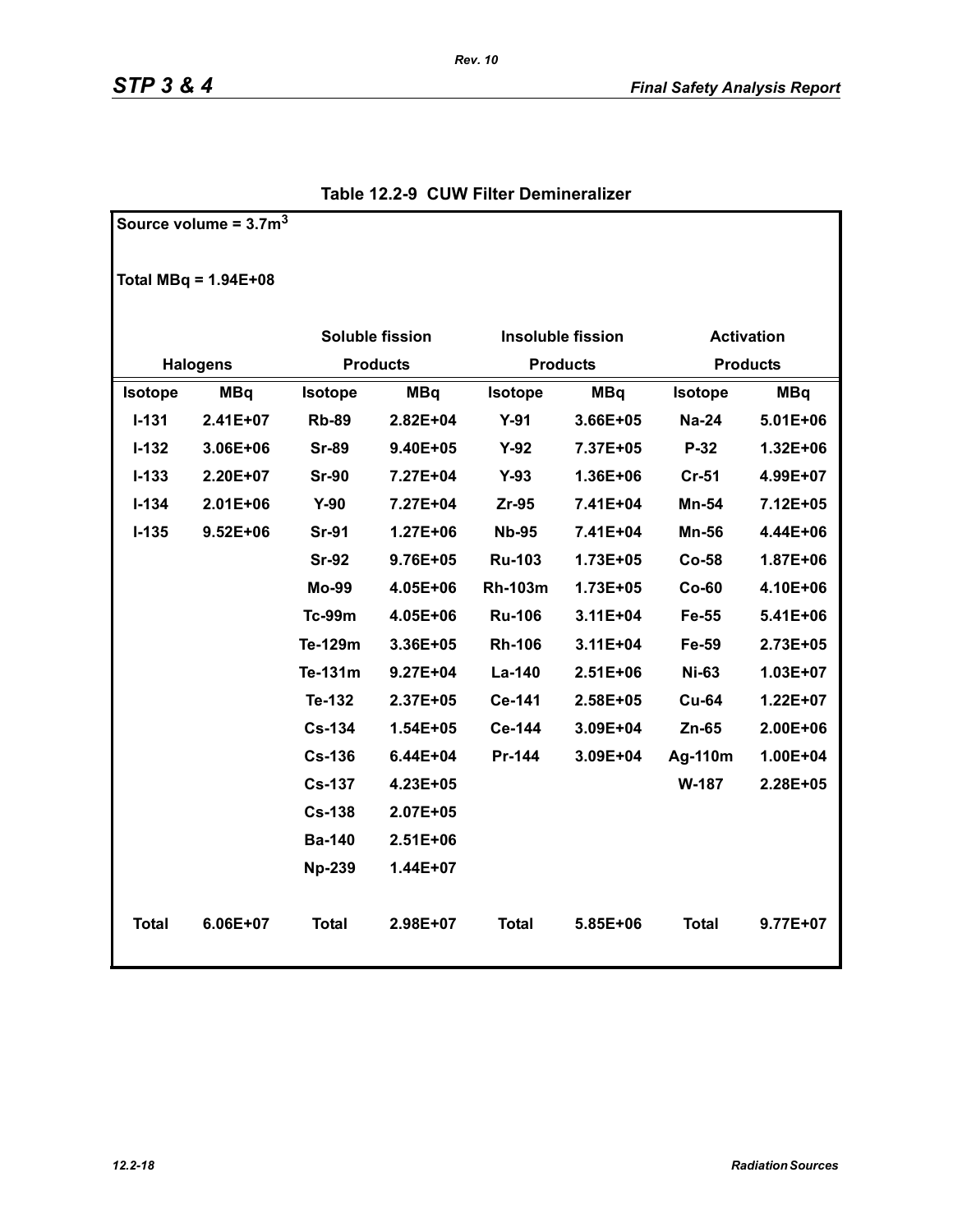|                        | Source volume = $140m3$ |               |                        |                |                          |                   |                 |
|------------------------|-------------------------|---------------|------------------------|----------------|--------------------------|-------------------|-----------------|
| Total MBq = $7.40E+05$ |                         |               |                        |                |                          |                   |                 |
|                        | <b>Halogens</b>         |               | <b>Soluble Fission</b> |                | <b>Insoluble Fission</b> | <b>Activation</b> |                 |
|                        |                         |               | <b>Products</b>        |                | <b>Products</b>          |                   | <b>Products</b> |
| Isotope                | <b>MBq</b>              | Isotope       | <b>MBq</b>             |                | <b>MBq</b>               | <b>Isotope</b>    | <b>MBq</b>      |
| $I - 131$              | 2.03E+04                | <b>Rb-89</b>  | $9.42E + 01$           | $Y-91$         | 2.97E+04                 | <b>Na-24</b>      | 1.29E+04        |
| $I - 132$              | 8.06E+03                | <b>Sr-89</b>  | $2.11E + 03$           | $Y-92$         | 2.32E+03                 | $P-32$            | 2.65E+03        |
| $I - 133$              | 5.54E+04                | <b>Sr-90</b>  | 2.67E+02               | $Y-93$         | 2.72E+04                 | <b>Cr-51</b>      | 1.04E+05        |
| $I - 134$              | 5.28E+03                | $Y-90$        | 2.67E+02               | Zr-95          | 6.03E+03                 | Mn-54             | $2.21E + 03$    |
| $I-135$                | 2.50E+04                | <b>Sr-91</b>  | 3.33E+03               | <b>Nb-95</b>   | 6.03E+03                 | <b>Mn-56</b>      | 1.17E+04        |
|                        |                         | <b>Sr-92</b>  | $2.57E + 03$           | <b>Ru-103</b>  | 1.38E+04                 | $Co-58$           | 4.43E+03        |
|                        |                         | <b>Mo-99</b>  | 8.86E+03               | <b>Rh-103m</b> | 1.38E+04                 | $Co-60$           | 1.47E+04        |
|                        |                         | <b>Tc-99m</b> | 8.86E+03               | <b>Ru-106</b>  | 2.69E+03                 | Fe-55             | 1.09E+04        |
|                        |                         | Te-129m       | 7.13E+02               | <b>Rh-106</b>  | 2.69E+03                 | Fe-59             | $6.02E + 02$    |
|                        |                         | Te-131m       | 2.25E+02               | La-140         | 1.89E+05                 | <b>Ni-63</b>      | 3.79E+04        |
|                        |                         | Te-132        | 5.09E+02               | Ce-141         | 2.04E+04                 | <b>Cu-64</b>      | 3.17E+04        |
|                        |                         | <b>Cs-134</b> | 4.00E+02               | Ce-144         | 2.66E+03                 | Zn-65             | 6.00E+03        |
|                        |                         | <b>Cs-136</b> | 1.35E+02               | Pr-144         | 2.66E+03                 | Ag-110m           | 3.01E+01        |
|                        |                         | <b>Cs-137</b> | 1.22E+03               |                |                          | W-187             | 5.66E+02        |
|                        |                         | <b>Cs-138</b> | 5.46E+02               |                |                          |                   |                 |
|                        |                         | <b>Ba-140</b> | 5.04E+03               |                |                          |                   |                 |
|                        |                         | <b>Np-239</b> | 3.20E+04               |                |                          |                   |                 |
| <b>Total</b>           | 1.14E+05                | <b>Total</b>  | 6.72E+04               | <b>Total</b>   | 3.19E+05                 | <b>Total</b>      | 2.40E+05        |

### **Table 12.2-13a Liquid Radwaste Component Inventories-LCW Collector Tank**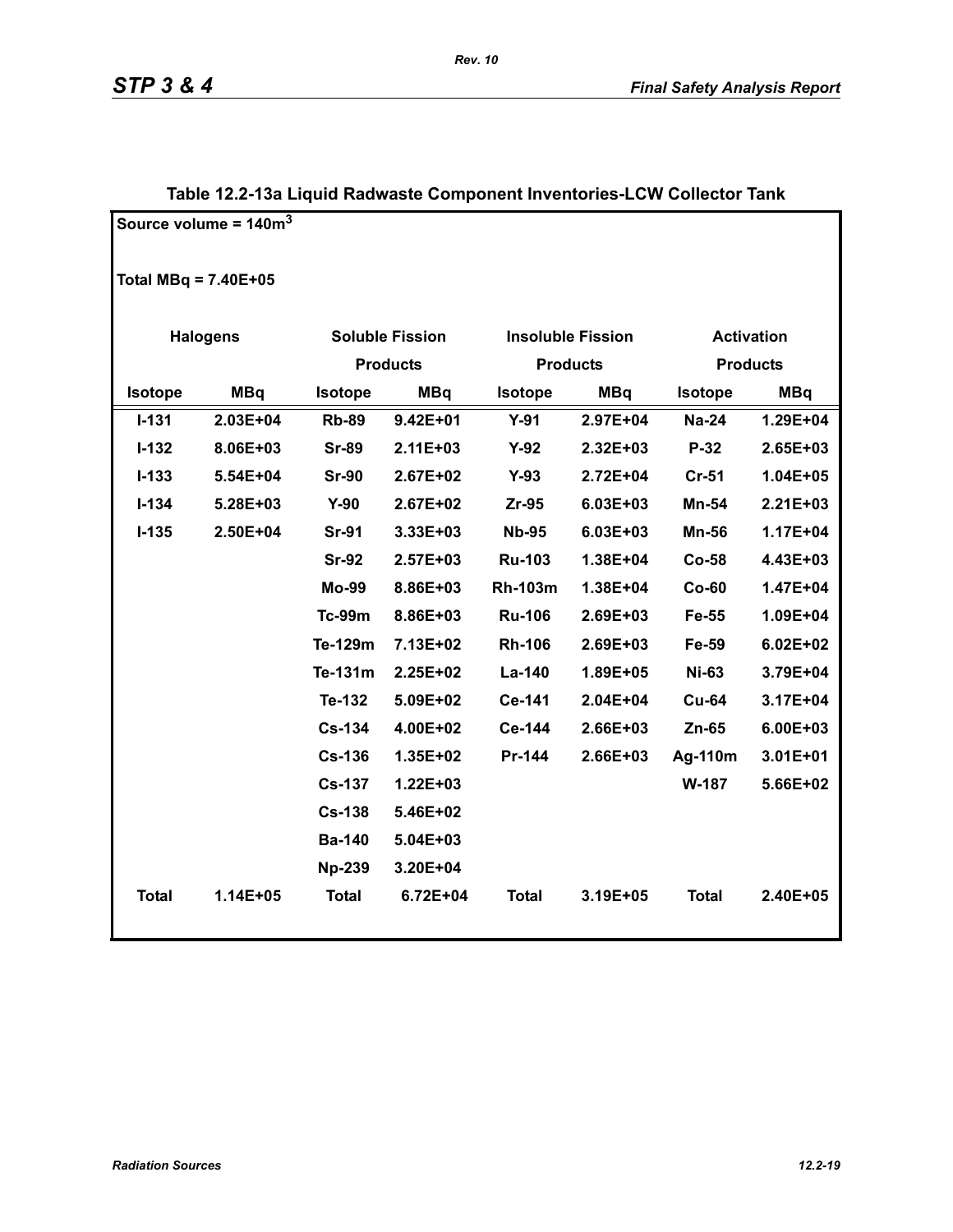|                        | Source Volume = $1.42m3$ |                 |                        |              |                          |                   |                 |  |
|------------------------|--------------------------|-----------------|------------------------|--------------|--------------------------|-------------------|-----------------|--|
| Total MBq = $6.52E+06$ |                          |                 |                        |              |                          |                   |                 |  |
| <b>Halogens</b>        |                          |                 | <b>Soluble Fission</b> |              | <b>Insoluble Fission</b> | <b>Activation</b> |                 |  |
|                        |                          | <b>Products</b> |                        |              | <b>Products</b>          |                   | <b>Products</b> |  |
| <b>Isotope</b>         | <b>MBq</b>               | <b>Isotope</b>  | <b>MBq</b>             | Isotope      | <b>MBq</b>               | <b>Isotope</b>    | <b>MBq</b>      |  |
| $I-131$                | 3.64E+05                 | <b>Rb-89</b>    | 1.39E+03               | $Y-91$       | 3.20E+04                 | Na-24             | 6.69E+04        |  |
| $I-132$                | 7.31E+04                 | <b>Sr-89</b>    | 4.14E+04               | $Y-92$       | $3.02E + 04$             | $P-32$            | 2.56E+04        |  |
| $I-133$                | 2.79E+05                 | <b>Sr-90</b>    | 1.36E+04               | $Y-93$       | 2.03E+04                 | $Cr-51$           | 1.48E+06        |  |
| $I-134$                | $5.55E + 04$             | $Y-90$          | 1.36E+04               | $Zr-95$      | 4.12E+03                 | Mn-54             | $9.25E + 04$    |  |
| $I-135$                | $1.65E + 05$             | Sr-91           | 1.94E+04               | <b>Nb-95</b> | 6.09E+03                 | Mn-56             | $1.02E + 05$    |  |
|                        |                          | <b>Sr-92</b>    | 2.24E+04               | Ru-103       | $6.51E + 03$             | Co-58             | 1.09E+05        |  |
|                        |                          | Mo-99           | 4.79E+04               | Rh-103m      | $6.52E + 03$             | $Co-60$           | 7.36E+05        |  |
|                        |                          | Tc-99m          | 4.70E+04               | Ru-106       | 4.30E+03                 | Fe-55             | $1.71E + 06$    |  |
|                        |                          | Te-129m         | $1.13E + 04$           | Rh-106       | 4.30E+03                 | Fe-59             | $1.12E + 04$    |  |
|                        |                          | Te-131m         | $1.13E + 03$           | La-140       | $5.22E + 04$             | Ni-63             | 1.89E+03        |  |
|                        |                          | Te-132          | 2.84E+02               | Ce-141       | 8.48E+03                 | Cu-64             | 1.68E+05        |  |
|                        |                          | Cs-134          | 2.94E+04               | Ce-144       | 3.93E+03                 | $Zn-65$           | 2.42E+05        |  |
|                        |                          | Cs-136          | 1.36E+03               | Pr-144       | 3.93E+03                 | Ag-110m           | 1.19E+03        |  |
|                        |                          | Cs-137          | $9.41E + 04$           |              |                          | W-187             | 2.79E+03        |  |
|                        |                          | Ba-137m         | 8.79E+04               |              |                          |                   |                 |  |
|                        |                          | Cs-138          | $5.62E + 03$           |              |                          |                   |                 |  |
|                        |                          | Ba-140          | 4.63E+04               |              |                          |                   |                 |  |
|                        |                          | Np-239          | $1.71E + 05$           |              |                          |                   |                 |  |
| <b>TOTAL</b>           | 9.37E+05                 | <b>TOTAL</b>    | 6.55E+05               | <b>TOTAL</b> | 1.83E+05                 | <b>TOTAL</b>      | 4.75E+06        |  |

### **Table 12.2-13b Liquid Radwaste Component Inventories-LCW Filter/Demin Skid**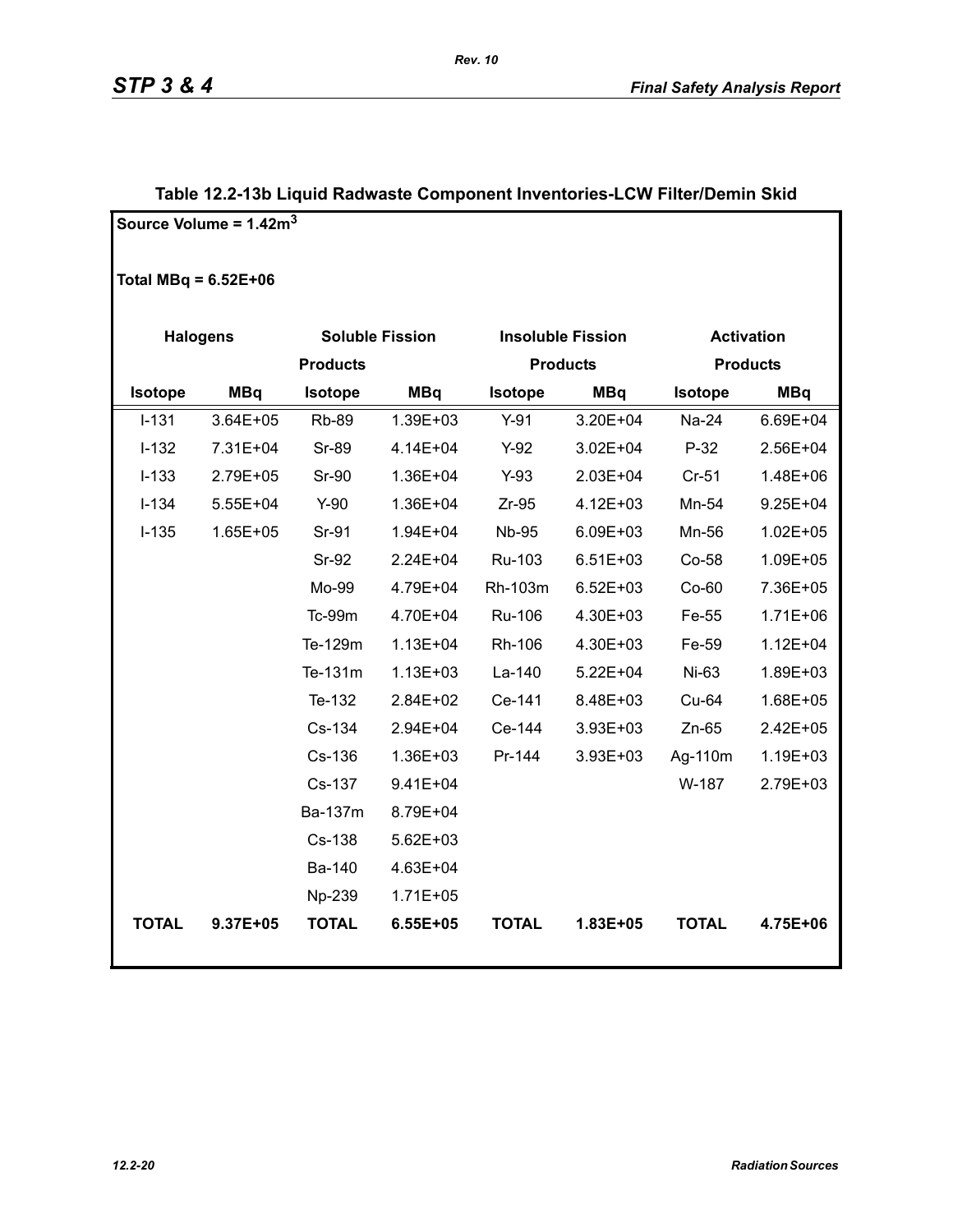**Table 12.2-13c** *Liquid Radwaste Component Inventories-LCW Demineralizer* **Not Used**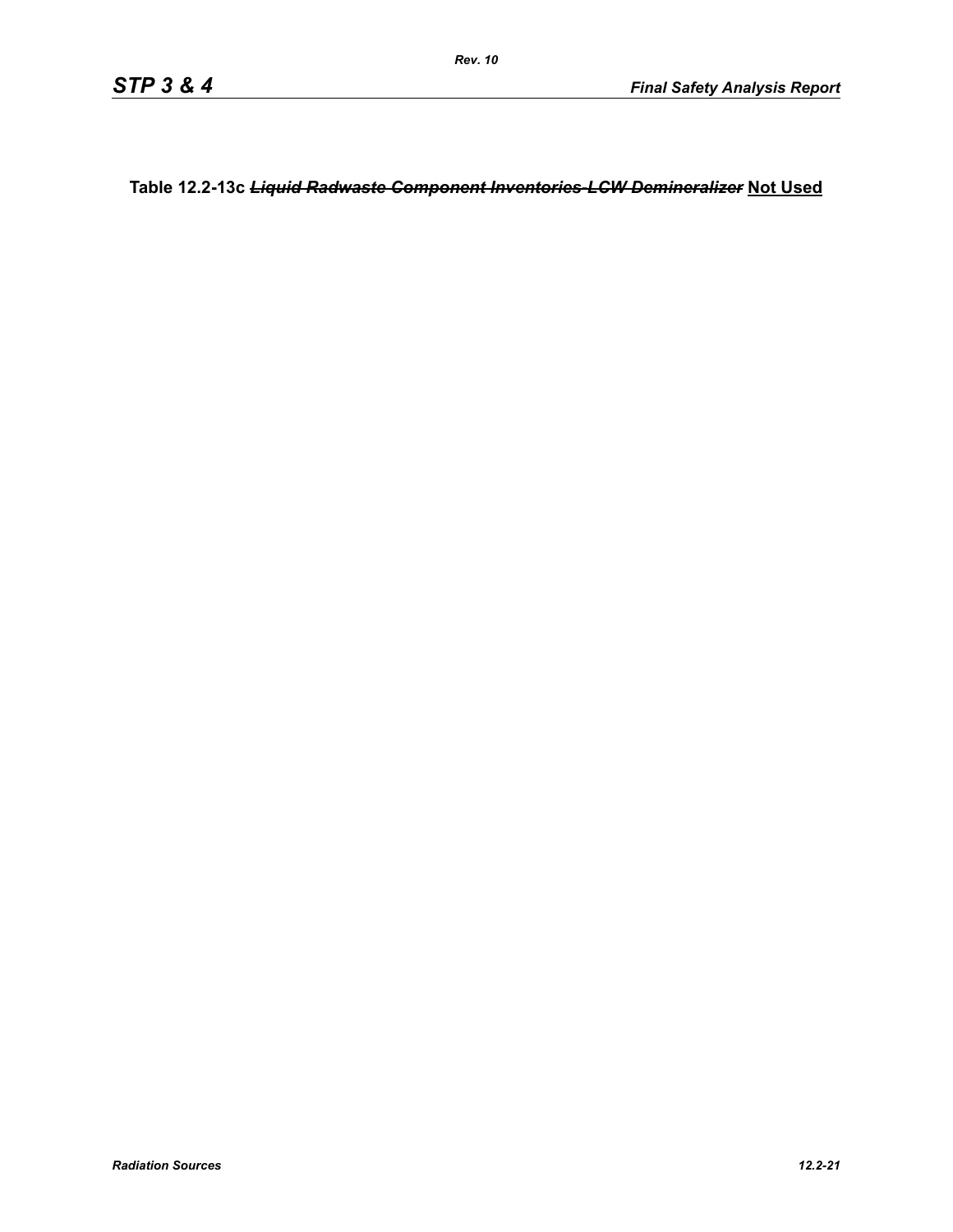|              | Source volume = $140m3$ |                       |                        |                |                          |                |                   |
|--------------|-------------------------|-----------------------|------------------------|----------------|--------------------------|----------------|-------------------|
|              | Total MBq = $5.84E+02$  |                       |                        |                |                          |                |                   |
|              | <b>Halogens</b>         |                       | <b>Soluble Fission</b> |                | <b>Insoluble Fission</b> |                | <b>Activation</b> |
|              |                         | <b>Products</b>       |                        |                | <b>Products</b>          |                | <b>Products</b>   |
| Isotope      | <b>MBq</b>              | <b>MBq</b><br>Isotope |                        | <b>Isotope</b> | <b>MBq</b>               | <b>Isotope</b> | <b>MBq</b>        |
| $I - 131$    | $1.82E + 01$            | <b>Rb-89</b>          | 5.63E-03               | $Y-91$         | 2.92E+01                 | <b>Na-24</b>   | 4.30E+00          |
| $I - 132$    | 4.35E-01                | <b>Sr-89</b>          | 2.07E+00               | $Y-92$         | 1.94E-01                 | P-32           | 2.49E+00          |
| $I-133$      | 2.37E+01                | <b>Sr-90</b>          | 2.67E-01               | $Y-93$         | 6.43E+00                 | <b>Cr-51</b>   | 1.01E+02          |
| $I - 134$    | 1.09E-01                | $Y-90$                | 2.67E-01               | $Zr-95$        | 5.95E+00                 | <b>Mn-54</b>   | 2.20E+00          |
| $I - 135$    | 3.90E+00                | <b>Sr-91</b>          | 7.37E-01               | <b>Nb-95</b>   | 5.95E+00                 | <b>Mn-56</b>   | 7.12E-01          |
|              |                         | <b>Sr-92</b>          | 1.64E-01               | <b>Ru-103</b>  | 1.35E+01                 | Co-58          | 4.37E+00          |
|              |                         | Mo-99                 | 6.54E+00               | <b>Rh-103m</b> | 1.35E+01                 | $Co-60$        | 1.47E+01          |
|              |                         | <b>Tc-99m</b>         | 6.54E+00               | <b>Ru-106</b>  | 2.68E+00                 | Fe-55          | 9.91E+00          |
|              |                         | Te-129m               | 6.95E-01               | <b>Rh-106</b>  | 2.68E+00                 | Fe-59          | 5.90E-01          |
|              |                         | Te-131m               | 1.20E-01               | La-140         | 1.76E+02                 | <b>Ni-63</b>   | 3.79E+01          |
|              |                         | Te-132                | 3.93E-01               | Ce-141         | 1.99E+01                 | <b>Cu-64</b>   | $9.22E + 00$      |
|              |                         | <b>Cs-134</b>         | 3.99E+00               | Ce-144         | 2.65E+00                 | $Zn-65$        | 5.98E+00          |
|              |                         | <b>Cs-136</b>         | 1.26E+00               | Pr-144         | 2.65E+00                 | Ag-110m        | 3.00E-02          |
|              |                         | <b>Cs-137</b>         | $1.22E + 01$           |                |                          | W-187          | 2.65E-01          |
|              |                         | <b>Cs-138</b>         | 6.92E-02               |                |                          |                |                   |
|              |                         | <b>Ba-140</b>         | 4.71E+00               |                |                          |                |                   |
|              |                         | <b>Np-239</b>         | 2.25E+01               |                |                          |                |                   |
| <b>Total</b> | 4.63E+01                | <b>Total</b>          | $6.25E + 01$           | <b>Total</b>   | $2.82E + 02$             | <b>Total</b>   | 1.93E+02          |

### **Table 12.2-13d Liquid Radwaste Component Inventories-LCW Sample Tank**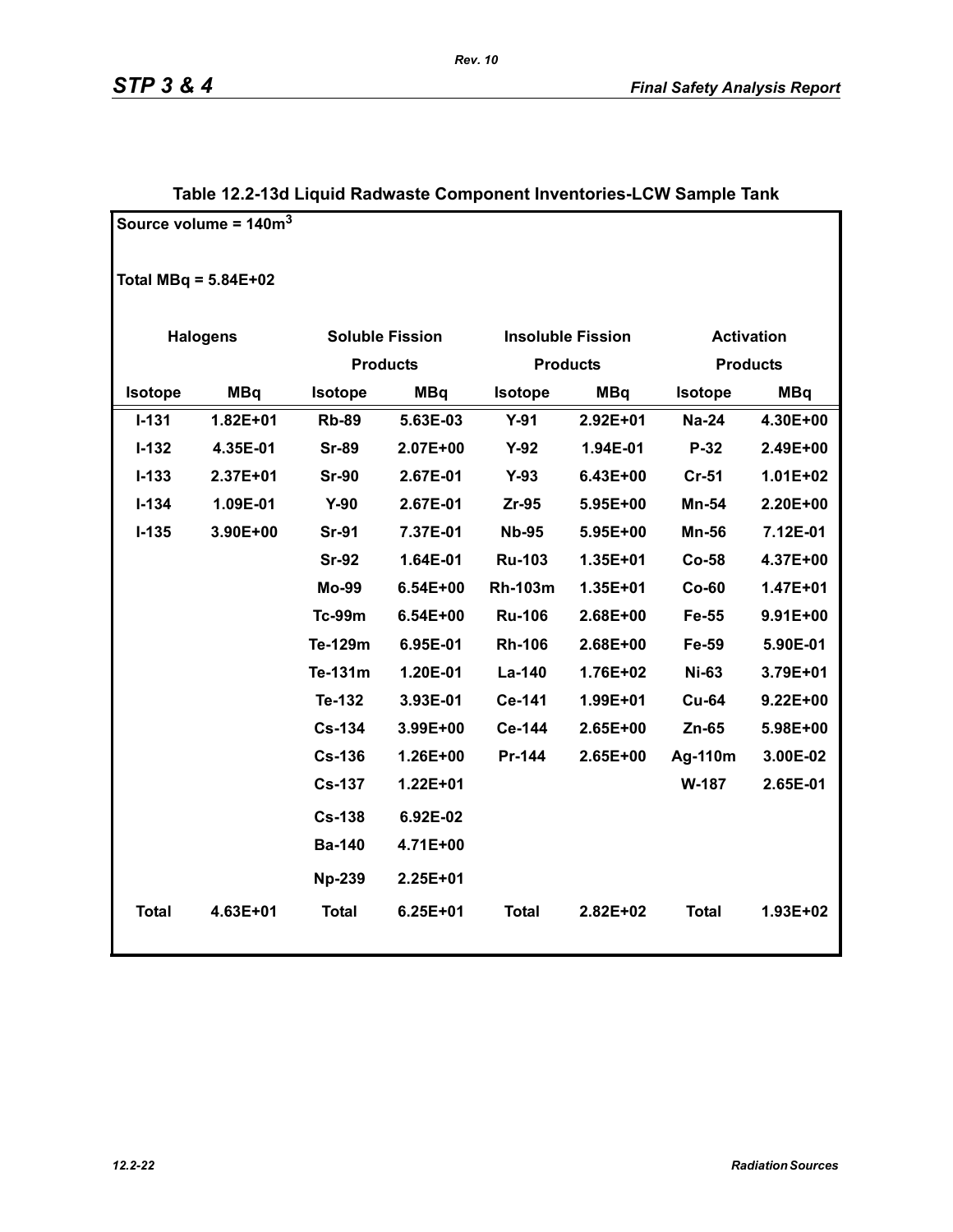|                        | Source volume = $140m3$ |                              |                        |                |                          |                   |                 |
|------------------------|-------------------------|------------------------------|------------------------|----------------|--------------------------|-------------------|-----------------|
| Total MBq = $1.80E+04$ |                         |                              |                        |                |                          |                   |                 |
|                        | <b>Halogens</b>         |                              | <b>Soluble Fission</b> |                | <b>Insoluble Fission</b> | <b>Activation</b> |                 |
|                        |                         |                              | <b>Products</b>        |                | <b>Products</b>          |                   | <b>Products</b> |
| Isotope                | <b>MBq</b>              | <b>MBq</b><br><b>Isotope</b> |                        | <b>Isotope</b> | <b>MBq</b>               | <b>Isotope</b>    | <b>MBq</b>      |
| $I - 131$              | 4.45E+02                | <b>Rb-89</b>                 | 2.57E+02               | $Y-91$         | 5.51E-01                 | <b>Na-24</b>      | 4.94E+01        |
| $I - 132$              | 9.76E+00                | <b>Sr-89</b>                 | 5.68E+00               | $Y-92$         | 4.05E+02                 | P-32              | $6.51E+00$      |
| $I - 133$              | 2.57E+02                | <b>Sr-90</b>                 | 4.27E+01               | $Y-93$         | 6.59E+02                 | <b>Cr-51</b>      | $6.51E+00$      |
| $I - 134$              | 5.68E+00                | $Y-90$                       | 1.32E-01               | Zr-95          | 7.35E+01                 | Mn-54             | 4.04E+01        |
| $I-135$                | 4.27E+01                | <b>Sr-91</b>                 | 1.87E+02               | <b>Nb-95</b>   | 2.53E+00                 | <b>Mn-56</b>      | 2.19E+02        |
|                        |                         | <b>Sr-92</b>                 | 1.55E+01               | <b>Ru-103</b>  | 7.87E+00                 | $Co-58$           | 9.38E+03        |
|                        |                         | <b>Mo-99</b>                 | 1.55E+01               | <b>Rh-103m</b> | 1.50E+01                 | $Co-60$           | 1.50E+02        |
|                        |                         | <b>Tc-99m</b>                | 6.96E+00               | <b>Ru-106</b>  | 1.50E+01                 | Fe-55             | 1.41E+01        |
|                        |                         | Te-129m                      | $3.13E + 00$           | <b>Rh-106</b>  | 3.38E+01                 | Fe-59             | 3.79E+02        |
|                        |                         | Te-131m                      | 2.30E+02               | La-140         | 3.38E+01                 | <b>Ni-63</b>      | 8.72E+02        |
|                        |                         | Te-132                       | 2.30E+02               | Ce-141         | 6.56E+00                 | <b>Cu-64</b>      | 7.90E+02        |
|                        |                         | <b>Cs-134</b>                | 6.46E+01               | Ce-144         | 6.56E+00                 | Zn-65             | 5.40E+01        |
|                        |                         | <b>Cs-136</b>                | 1.75E+00               | Pr-144         | 4.05E+02                 | Ag-110m           | 2.19E+03        |
|                        |                         | <b>Cs-137</b>                | 1.64E+01               |                |                          | W-187             | 8.47E+01        |
|                        |                         | <b>Cs-138</b>                | 5.84E+01               |                |                          |                   |                 |
|                        |                         | <b>Ba-140</b>                | 1.88E+01               |                |                          |                   |                 |
|                        |                         | <b>Np-239</b>                | $1.62E + 02$           |                |                          |                   |                 |
| <b>Total</b>           | 7.60E+02                | <b>Total</b>                 | 1.32E+03               | <b>Total</b>   | 1.66E+03                 | <b>Total</b>      | 1.42E+04        |

### **Table 12.2-13e Liquid Radwaste Component Inventories-HCW Collector Tank**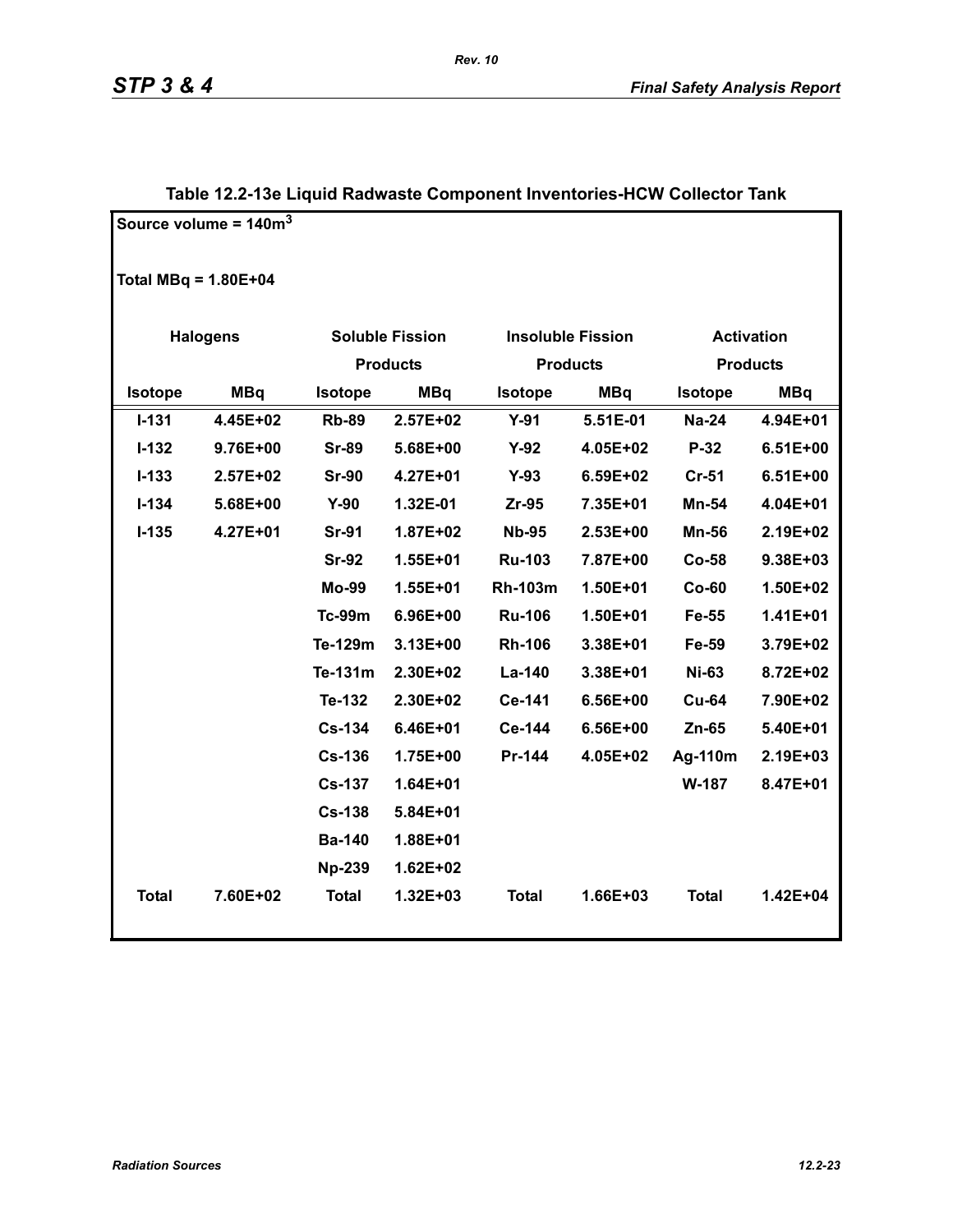|                        | Source Volume = $1.42m3$ |                        |              |                 |                          |                 |                   |
|------------------------|--------------------------|------------------------|--------------|-----------------|--------------------------|-----------------|-------------------|
|                        |                          |                        |              |                 |                          |                 |                   |
| Total $MBq = 2.02E+04$ |                          |                        |              |                 |                          |                 |                   |
|                        |                          |                        |              |                 |                          |                 |                   |
|                        | <b>Halogens</b>          | <b>Soluble Fission</b> |              |                 | <b>Insoluble Fission</b> |                 | <b>Activation</b> |
|                        |                          | <b>Products</b>        |              | <b>Products</b> |                          | <b>Products</b> |                   |
| <b>Isotope</b>         | <b>MBq</b>               | <b>Isotope</b>         | <b>MBq</b>   | Isotope         | <b>MBq</b>               | <b>Isotope</b>  | <b>MBq</b>        |
| $I - 131$              | $1.04E + 03$             | <b>Rb-89</b>           | 1.80E+00     | $Y-91$          | $1.05E + 02$             | Na-24           | 1.76E+02          |
| $I-132$                | 1.08E+02                 | <b>Sr-89</b>           | 1.34E+02     | $Y-92$          | $6.03E + 01$             | $P-32$          | 7.44E+01          |
| $I-133$                | 7.71E+02                 | <b>Sr-90</b>           | 4.60E+01     | $Y-93$          | 4.77E+01                 | $Cr-51$         | 4.45E+03          |
| $I - 134$              | $6.94E + 01$             | $Y-90$                 | 4.60E+01     | $Zr-95$         | $1.32E + 01$             | Mn-54           | 3.16E+02          |
| $I - 135$              | 3.36E+02                 | Sr-91                  | 4.52E+01     | <b>Nb-95</b>    | 2.02E+01                 | Mn-56           | $1.55E + 02$      |
|                        |                          | <b>Sr-92</b>           | 3.44E+01     | Ru-103          | 2.05E+01                 | Co-58           | 3.60E+02          |
|                        |                          | Mo-99                  | 1.45E+02     | Rh-103m         | 2.06E+01                 | $Co-60$         | 2.47E+03          |
|                        |                          | <b>Tc-99m</b>          | 1.40E+02     | Ru-106          | 1.46E+01                 | Fe-55           | 5.69E+03          |
|                        |                          | Te-129m                | 3.54E+01     | Rh-106          | 1.46E+01                 | Fe-59           | 3.59E+01          |
|                        |                          | Te-131m                | 3.20E+00     | La-140          | $1.51E + 02$             | Ni-63           | 6.40E+00          |
|                        |                          | Te-132                 | 8.34E-01     | Ce-141          | 2.64E+01                 | Cu-64           | 4.27E+02          |
|                        |                          | Cs-134                 | 1.53E+02     | Ce-144          | $1.34E + 01$             | $Zn-65$         | 8.21E+02          |
|                        |                          | Cs-136                 | $6.13E + 00$ | Pr-144          | $1.34E + 01$             | Ag-110m         | 4.10E+00          |
|                        |                          | Cs-137                 | 4.81E+02     |                 |                          | W-187           | 7.97E+00          |
|                        |                          | Ba-137m                | 4.49E+02     |                 |                          |                 |                   |
|                        |                          | Cs-138                 | 7.34E+00     |                 |                          |                 |                   |
|                        |                          | Ba-140                 | 1.33E+02     |                 |                          |                 |                   |
|                        |                          | Np-239                 | 5.09E+02     |                 |                          |                 |                   |
| <b>TOTAL</b>           | 2.32E+03                 | <b>TOTAL</b>           | 2.37E+03     | <b>TOTAL</b>    | $5.21E+02$               | <b>TOTAL</b>    | 1.50E+04          |
|                        |                          |                        |              |                 |                          |                 |                   |

### **Table 12.2-13f Liquid Radwaste Component Inventories-HCW** *Demineralizer* **Filter/Demin Skid**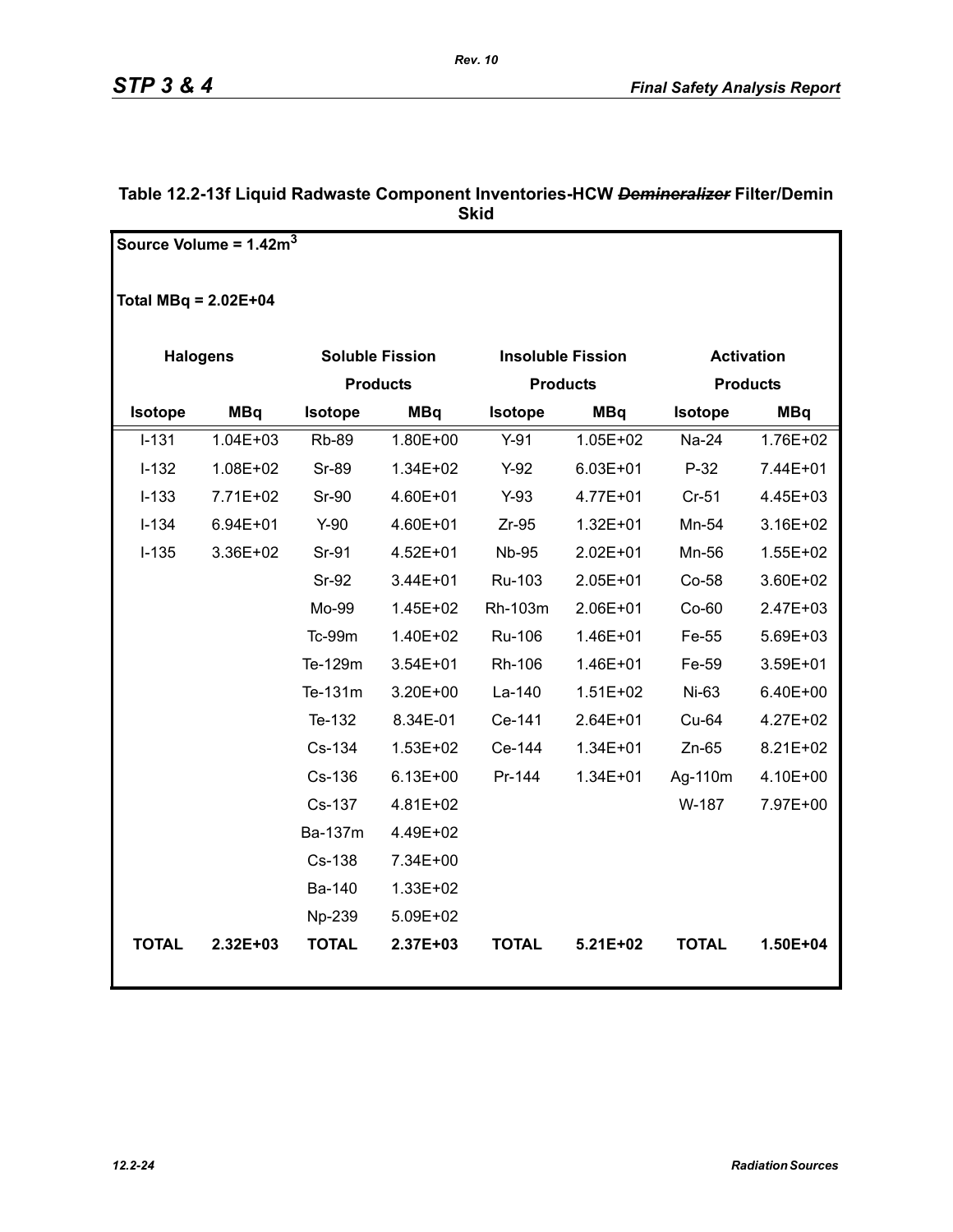|                        | Source volume = $140m3$ |                |                        |                |                          |                   |            |
|------------------------|-------------------------|----------------|------------------------|----------------|--------------------------|-------------------|------------|
|                        |                         |                |                        |                |                          |                   |            |
| Total MBq = $1.81E+00$ |                         |                |                        |                |                          |                   |            |
|                        |                         |                |                        |                |                          |                   |            |
|                        | <b>Halogens</b>         |                | <b>Soluble Fission</b> |                | <b>Insoluble Fission</b> | <b>Activation</b> |            |
|                        |                         |                | <b>Products</b>        |                | <b>Products</b>          | <b>Products</b>   |            |
| <b>Isotope</b>         | <b>MBq</b>              | <b>Isotope</b> | MBq                    |                | <b>MBq</b>               | <b>Isotope</b>    | <b>MBq</b> |
| $I - 131$              | 2.90E-02                | <b>Rb-89</b>   | 9.29E-07               | $Y-91$         | 6.90E-03                 | <b>Na-24</b>      | 3.38E-04   |
| $I - 132$              | 1.25E-03                | <b>Sr-89</b>   | 1.75E-02               | $Y-92$         | 4.99E-06                 | $P-32$            | 1.71E-02   |
| $I - 133$              | 2.99E-01                | <b>Sr-90</b>   | 1.55E-03               | $Y-93$         | 4.48E-05                 | $Cr-51$           | 8.22E-01   |
| $I - 134$              | 2.78E-04                | $Y-90$         | 1.55E-03               | $Zr-95$        | 1.42E-03                 | <b>Mn-54</b>      | 1.48E-02   |
| $I-135$                | 1.57E-02                | <b>Sr-91</b>   | 3.68E-05               | <b>Nb-95</b>   | 1.42E-03                 | <b>Mn-56</b>      | 2.03E-05   |
|                        |                         | <b>Sr-92</b>   | 4.74E-06               | <b>Ru-103</b>  | 3.09E-03                 | $Co-58$           | 3.60E-02   |
|                        |                         | <b>Mo-99</b>   | 7.92E-03               | <b>Rh-103m</b> | 3.09E-03                 | $Co-60$           | 8.70E-02   |
|                        |                         | <b>Tc-99m</b>  | 7.92E-03               | <b>Ru-106</b>  | 6.50E-04                 | Fe-55             | 5.47E-02   |
|                        |                         | Te-129m        | 5.79E-03               | <b>Rh-106</b>  | 6.50E-04                 | Fe-59             | 4.98E-03   |
|                        |                         | Te-131m        | 2.92E-05               | La-140         | 3.07E-02                 | <b>Ni-63</b>      | 2.19E-01   |
|                        |                         | Te-132         | 6.41E-04               | Ce-141         | 4.41E-03                 | <b>Cu-64</b>      | 6.05E-04   |
|                        |                         | <b>Cs-134</b>  | 5.77E-03               | Ce-144         | 6.42E-04                 | $Zn-65$           | 4.14E-02   |
|                        |                         | <b>Cs-136</b>  | 1.43E-03               | Pr-144         | 6.42E-04                 | Ag-110m           | 2.07E-04   |
|                        |                         | <b>Cs-137</b>  | 1.62E-02               |                |                          | W-187             | 4.20E-05   |
|                        |                         | <b>Cs-138</b>  | 1.65E-07               |                |                          |                   |            |
|                        |                         | <b>Ba-140</b>  | 3.07E-02               |                |                          |                   |            |
|                        |                         | <b>Np-239</b>  | 1.97E-02               |                |                          |                   |            |
| <b>Total</b>           | 3.45E-01                | <b>Total</b>   | 1.17E-01               | <b>Total</b>   | 5.36E-02                 | <b>Total</b>      | 1.30E+00   |
|                        |                         |                |                        |                |                          |                   |            |

### **Table 12.2-13g Liquid Radwaste Component Inventories-HCW Sample Tank**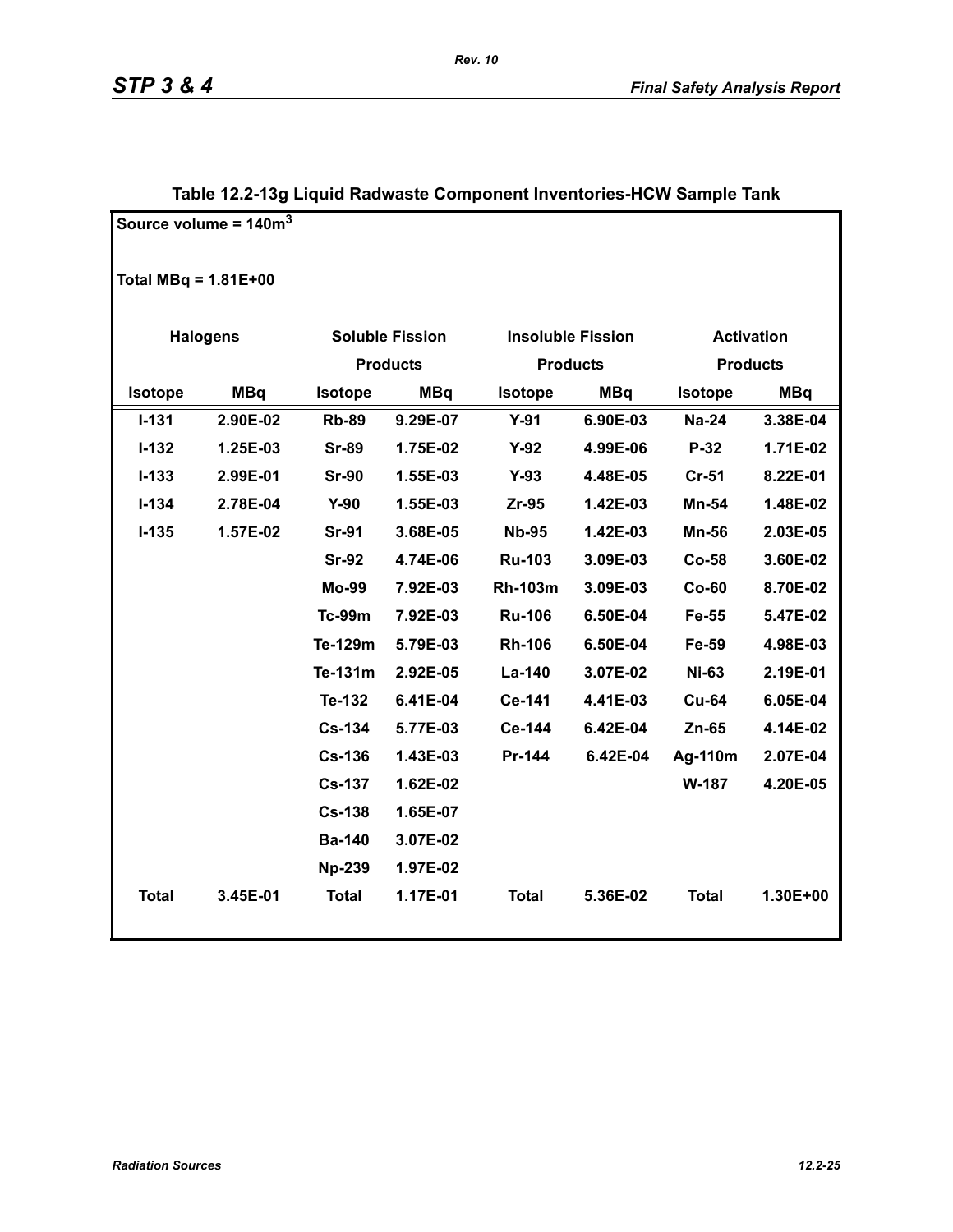|                 | Source volume = $30.00m3$ |              |                 |                |                          |                   |                 |  |
|-----------------|---------------------------|--------------|-----------------|----------------|--------------------------|-------------------|-----------------|--|
|                 | Total MBq = $1.59E+03$    |              |                 |                |                          |                   |                 |  |
| <b>Halogens</b> |                           |              | Soluble fission |                | <b>Insoluble fission</b> | <b>Activation</b> |                 |  |
|                 | <b>Products</b>           |              |                 |                | <b>Products</b>          |                   | <b>Products</b> |  |
| <b>Isotope</b>  | <b>MBq</b>                | Isotope      | <b>MBq</b>      | <b>Isotope</b> | <b>MBq</b>               | <b>Isotope</b>    | <b>MBq</b>      |  |
| $I-131$         | 2.05E+02                  | <b>Rb-89</b> | 3.32E-01        | $Y-91$         | 2.29E+00                 | Na-24             | 4.71E+01        |  |
| $I-132$         | 2.13E+01                  | Sr-89        | 5.92E+00        | $Y-92$         | 5.32E+00                 | $P-32$            | 9.75E+00        |  |
| $I-133$         | 2.25E+02                  | <b>Sr-90</b> | 4.28E-01        | $Y-93$         | $1.17E + 01$             | $Cr-51$           | 3.33E+02        |  |
| $I-134$         | $1.34E + 01$              | $Y-90$       | 4.28E-01        | $Zr-95$        | 4.61E-01                 | Mn-54             | 4.23E+00        |  |
| $I-135$         | 7.46E+01                  | Sr-91        | $1.07E + 01$    | <b>Nb-95</b>   | 4.61E-01                 | Mn-56             | $3.12E + 01$    |  |
|                 |                           | Sr-92        | 6.87E+00        | Ru-103         | $1.12E + 00$             | $Co-58$           | 1.16E+01        |  |
|                 |                           | Mo-99        | 4.55E+01        | Rh-103m        | $1.12E + 00$             | $Co-60$           | 2.41E+01        |  |
|                 |                           | Tc-99m       | 4.55E+01        | <b>Ru-106</b>  | 1.85E-01                 | Fe-55             | 4.40E+01        |  |
|                 |                           | Te-129m      | 2.20E+00        | Rh-106         | 1.85E-01                 | Fe-59             | 1.74E+00        |  |
|                 |                           | Te-131m      | $1.03E + 00$    | La-140         | 1.90E+01                 | Ni-63             | $6.04E + 01$    |  |
|                 |                           | Te-132       | 2.59E+00        | Ce-141         | 1.69E+00                 | Cu-64             | 1.10E+02        |  |
|                 |                           | Cs-134       | $1.64E + 00$    | Ce-144         | 1.84E-01                 | $Zn-65$           | 1.19E+01        |  |
|                 |                           | Cs-136       | 8.76E-01        | Pr-144         | 1.84E-01                 | Ag-110m           | 5.96E-02        |  |
|                 |                           | Cs-137       | 4.48E+00        |                |                          | W-187             | 2.41E+00        |  |
|                 |                           | Cs-138       | 1.37E+00        |                |                          |                   |                 |  |
|                 |                           | Ba-140       | 1.90E+01        |                |                          |                   |                 |  |
|                 |                           | Np-239       | 1.64E+02        |                |                          |                   |                 |  |
| Total           | 5.39E+02                  | Total        | $3.13E + 02$    | Total          | 4.39E+01                 | Total             | $6.91E + 02$    |  |

### **Table 12.2-13h Liquid Radwaste Component Inventories-HSD Receiver Tank**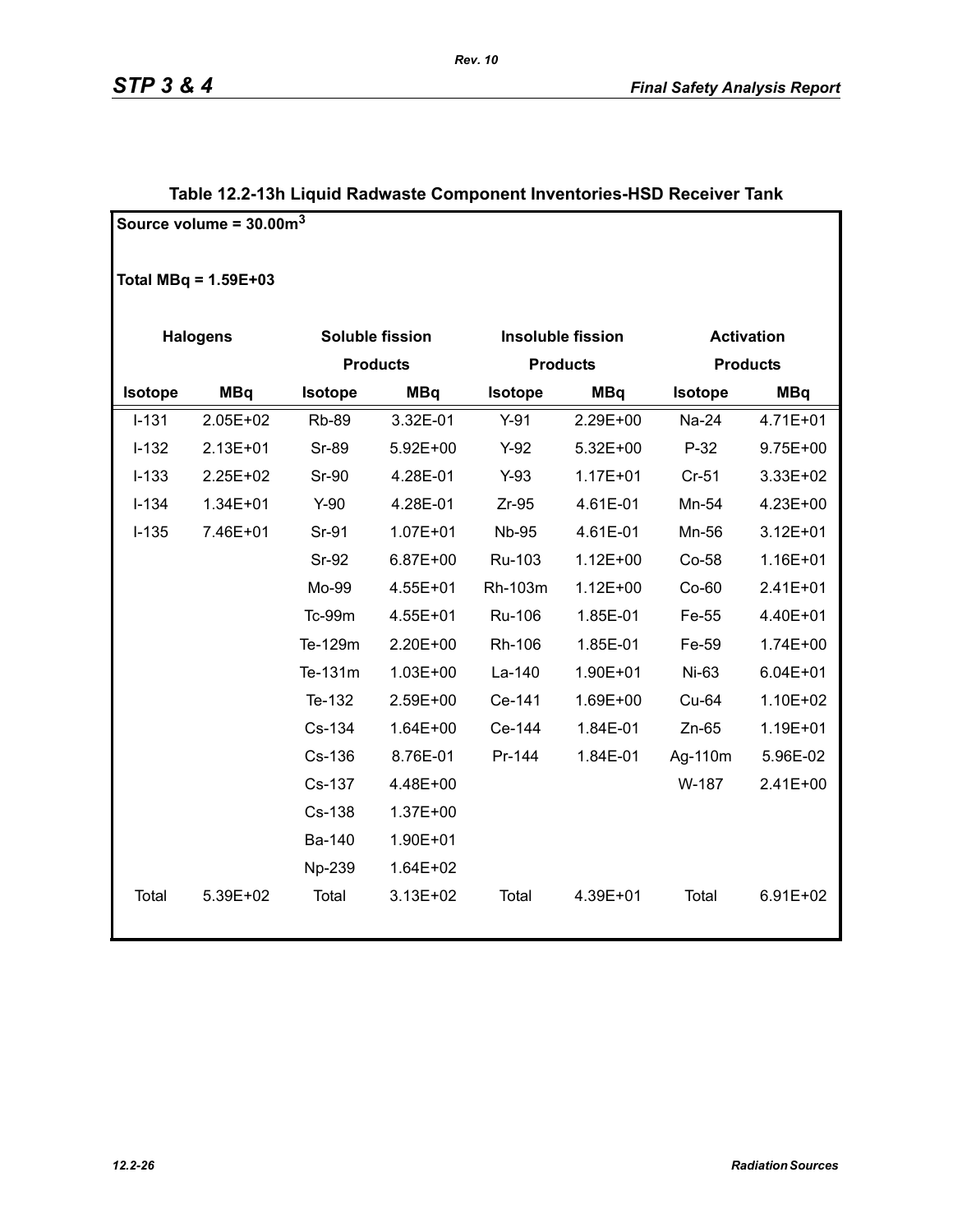|              | Source volume = $30m3$ |                       |                        |                |                          |                   |                 |
|--------------|------------------------|-----------------------|------------------------|----------------|--------------------------|-------------------|-----------------|
|              | Total $MBq = 2.43E+01$ |                       |                        |                |                          |                   |                 |
|              | <b>Halogens</b>        |                       | <b>Soluble fission</b> |                | <b>Insoluble fission</b> | <b>Activation</b> |                 |
|              |                        |                       | <b>Products</b>        |                | <b>Products</b>          |                   | <b>Products</b> |
| Isotope      | <b>MBq</b>             | <b>MBq</b><br>Isotope |                        | <b>Isotope</b> | <b>MBq</b>               | Isotope           | <b>MBq</b>      |
| $I-131$      | 3.01E+00               | <b>Rb-89</b>          | 1.87E-04               | $Y-91$         | 5.02E-02                 | Na-24             | 9.40E-01        |
| $I-132$      | 1.05E-01               | Sr-89                 | 7.41E-02               | $Y-92$         | 1.23E-01                 | $P-32$            | 1.34E-01        |
| $I-133$      | 4.91E+00               | Sr-90                 | 5.36E-03               | $Y-93$         | 1.92E-01                 | $Cr-51$           | 4.38E+00        |
| $I-134$      | 2.44E-02               | $Y-90$                | 5.37E-03               | $Zr-95$        | 5.88E-03                 | Mn-54             | 5.33E-02        |
| $I-135$      | 9.12E-01               | Sr-91                 | 1.73E-01               | <b>Nb-95</b>   | 6.03E-03                 | Mn-56             | 1.62E-01        |
|              |                        | <b>Sr-92</b>          | 3.75E-02               | Ru-103         | 3.39E-03                 | Co-58             | 1.48E-01        |
|              |                        | Mo-99                 | 8.40E-01               | Rh-103m        | 1.45E-02                 | Co-60             | 3.03E-01        |
|              |                        | Tc-99m                | 8.08E-01               | Ru-106         | 2.32E-03                 | Fe-55             | 7.54E-01        |
|              |                        | Te-129m               | 2.88E-02               | Rh-106         | 2.32E-03                 | Fe-59             | 2.24E-02        |
|              |                        | Te-131m               | 2.21E-02               | La-140         | 2.87E-01                 | Ni-63             | ---             |
|              |                        | Te-132                | 4.54E-03               | Ce-141         | 2.21E-02                 | Cu-64             | 2.04E+00        |
|              |                        | Cs-134                | 2.08E-02               | Ce-144         | 2.32E-03                 | $Zn-65$           | 1.50E-01        |
|              |                        | Cs-136                | 1.22E-02               | Pr-144         | 2.32E-03                 | Ag-110m           | 7.50E-04        |
|              |                        | Cs-137                | 5.62E-02               |                |                          | W-187             | 5.23E-02        |
|              |                        | Cs-138                | 1.57E-03               |                |                          |                   |                 |
|              |                        | Ba-140                | 2.65E-01               |                |                          |                   |                 |
|              |                        | Np-239                | $3.15E + 00$           |                |                          |                   |                 |
| <b>TOTAL</b> | 8.96E+00               | <b>TOTAL</b>          | 5.51E+00               | <b>TOTAL</b>   | 7.14E-01                 | <b>TOTAL</b>      | 9.15E+00        |
|              |                        |                       |                        |                |                          |                   |                 |

### **Table 12.2-13i Liquid Radwaste Component Inventories - HSD Sample Tank**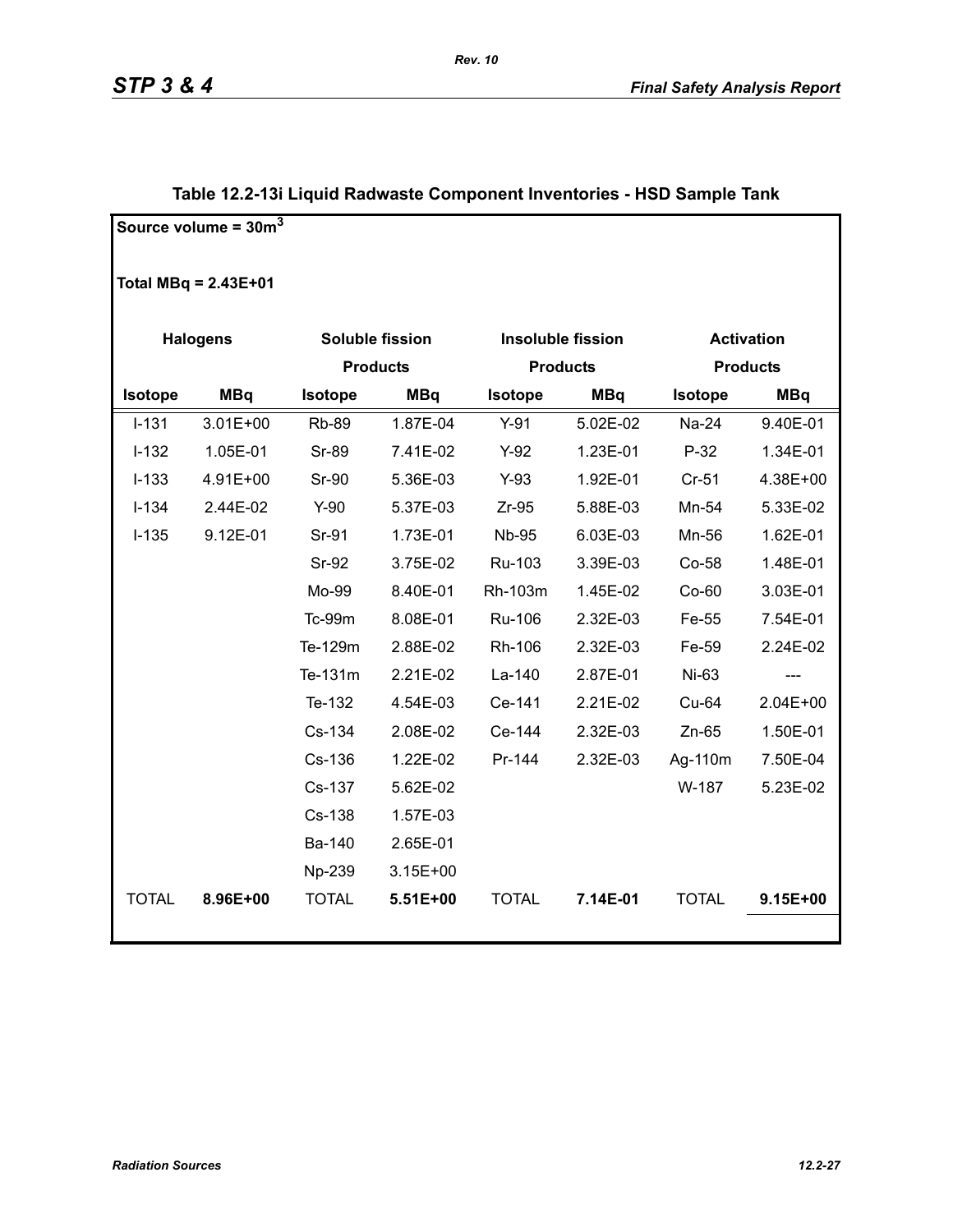|              | Source volume = $4m3$  |                       |                        |                |                          |                 |                   |  |
|--------------|------------------------|-----------------------|------------------------|----------------|--------------------------|-----------------|-------------------|--|
|              | Total MBq = $6.52E+00$ |                       |                        |                |                          |                 |                   |  |
|              | <b>Halogens</b>        |                       | <b>Soluble fission</b> |                | <b>Insoluble fission</b> |                 | <b>Activation</b> |  |
|              |                        |                       | <b>Products</b>        |                | <b>Products</b>          | <b>Products</b> |                   |  |
| Isotope      | <b>MBq</b>             | Isotope<br><b>MBq</b> |                        | <b>Isotope</b> | <b>MBq</b>               | Isotope         | <b>MBq</b>        |  |
| $I-131$      | 3.68E-01               | <b>Rb-89</b>          | 4.10E-03               | $Y-91$         | 4.93E-03                 | Na-24           | 3.56E-01          |  |
| $I-132$      | 2.46E-01               | <b>Sr-89</b>          | 8.15E-03               | $Y-92$         | 1.36E-01                 | $P-32$          | 1.56E-02          |  |
| $I-133$      | 1.40E+00               | <b>Sr-90</b>          | 5.79E-04               | $Y-93$         | 1.05E-01                 | $Cr-51$         | 4.91E-01          |  |
| $I-134$      | 1.58E-01               | $Y-90$                | 5.79E-04               | $Zr-95$        | 6.45E-04                 | Mn-54           | 5.78E-03          |  |
| $I-135$      | 7.61E-01               | Sr-91                 | 9.99E-02               | <b>Nb-95</b>   | 6.52E-04                 | Mn-56           | 3.53E-01          |  |
|              |                        | Sr-92                 | 7.75E-02               | Ru-103         | 1.60E-03                 | Co-58           | 1.62E-02          |  |
|              |                        | Mo-99                 | 1.29E-01               | Rh-103m        | 1.61E-03                 | $Co-60$         | 3.27E-02          |  |
|              |                        | Tc-99m                | 1.25E-01               | Ru-106         | 2.51E-04                 | Fe-55           | 8.15E-02          |  |
|              |                        | Te-129m               | 3.21E-03               | Rh-106         | 2.51E-04                 | Fe-59           | 2.48E-03          |  |
|              |                        | Te-131m               | 4.92E-03               | La-140         | 3.23E-02                 | Ni-63           | $---$             |  |
|              |                        | Te-132                | 6.64E-04               | Ce-141         | 2.46E-03                 | Cu-64           | 8.96E-01          |  |
|              |                        | Cs-134                | 2.24E-03               | Ce-144         | 2.51E-04                 | $Zn-65$         | 1.63E-02          |  |
|              |                        | Cs-136                | 1.42E-03               | Pr-144         | 2.51E-04                 | Ag-110m         | 8.13E-05          |  |
|              |                        | Cs-137                | 6.06E-03               |                |                          | W-187           | 1.36E-02          |  |
|              |                        | Cs-138                | 1.64E-02               |                |                          |                 |                   |  |
|              |                        | Ba-140                | 3.10E-02               |                |                          |                 |                   |  |
|              |                        | Np-239                | 5.14E-01               |                |                          |                 |                   |  |
| <b>TOTAL</b> | 2.94E+00               | <b>TOTAL</b>          | $1.02E + 00$           | <b>TOTAL</b>   | 2.86E-01                 | <b>TOTAL</b>    | 2.28E+00          |  |
|              |                        |                       |                        |                |                          |                 |                   |  |

### **Table 12.2-13j Liquid Radwaste Component Inventories - Chemical Drain Tank**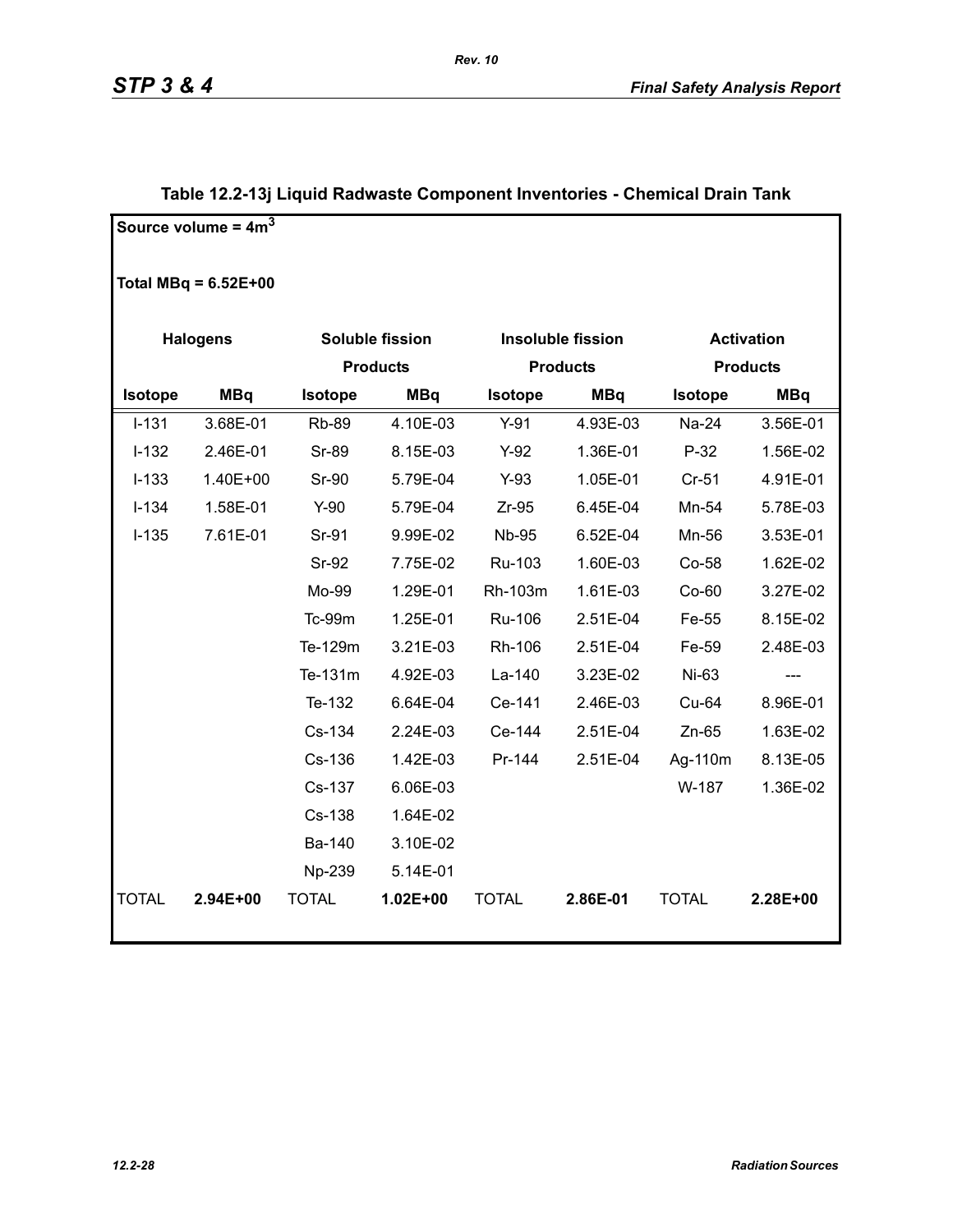|           | Source volume = $28m3$ |              |                 |                |                          |                |                   |
|-----------|------------------------|--------------|-----------------|----------------|--------------------------|----------------|-------------------|
|           | Total MBq = $1.94E+08$ |              |                 |                |                          |                |                   |
|           | <b>Halogens</b>        |              | Soluble fission |                | <b>Insoluble fission</b> |                | <b>Activation</b> |
|           |                        |              | <b>Products</b> |                | <b>Products</b>          |                | <b>Products</b>   |
| Isotope   | <b>MBq</b>             | Isotope      | <b>MBq</b>      | <b>Isotope</b> | <b>MBq</b>               | <b>Isotope</b> | <b>MBq</b>        |
| $I - 131$ | $2.41E+07$             | <b>Rb-89</b> | 2.82E+04        | $Y-91$         | 3.66E+05                 | Na-24          | $5.01E + 06$      |
| $I-132$   | 3.06E+06               | <b>Sr-89</b> | 9.40E+05        | $Y-92$         | 7.37E+05                 | $P-32$         | $1.32E + 06$      |
| $I-133$   | 2.20E+07               | Sr-90        | 7.27E+04        | $Y-93$         | 1.36E+06                 | Cr-51          | 4.99E+07          |
| $I-134$   | $2.01E + 06$           | $Y-90$       | 7.27E+04        | $Zr-95$        | 7.41E+04                 | Mn-54          | 7.12E+05          |
| $I-135$   | $9.52E + 06$           | Sr-91        | $1.27E + 06$    | <b>Nb-95</b>   | 7.41E+04                 | Mn-56          | 4.44E+06          |
|           |                        | Sr-92        | 9.76E+05        | Ru-103         | 1.73E+05                 | Co-58          | 1.87E+06          |
|           |                        | Mo-99        | 4.05E+06        | Rh-103m        | 1.73E+05                 | Co-60          | 4.10E+06          |
|           |                        | Tc-99m       | 4.05E+06        | Ru-106         | $3.11E + 04$             | Fe-55          | 5.41E+06          |
|           |                        | Te-129m      | 3.36E+05        | Rh-106         | $3.11E + 04$             | Fe-59          | 2.73E+05          |
|           |                        | Te-131m      | $9.27E + 04$    | La-140         | $2.51E+06$               | Ni-63          | 1.03E+07          |
|           |                        | Te-132       | 2.37E+05        | Ce-141         | 2.58E+05                 | Cu-64          | 1.22E+07          |
|           |                        | Cs-134       | $1.54E + 05$    | Ce-144         | 3.09E+04                 | $Zn-65$        | 2.00E+06          |
|           |                        | Cs-136       | $6.44E + 04$    | Pr-144         | 3.09E+04                 | Ag-110m        | 1.00E+04          |
|           |                        | Cs-137       | 4.23E+05        |                |                          | W-187          | 2.28E+05          |
|           |                        | Cs-138       | $2.07E + 05$    |                |                          |                |                   |
|           |                        | Ba-140       | $2.51E+06$      |                |                          |                |                   |
|           |                        | Np-239       | 1.44E+07        |                |                          |                |                   |
| Total     | 6.06E+07               | Total        | 2.98E+07        | Total          | 5.85E+06                 | Total          | 9.77E+07          |

### **Table 12.2-15a Solid Radwaste Component Inventories CUW Backwash Receiving Tank**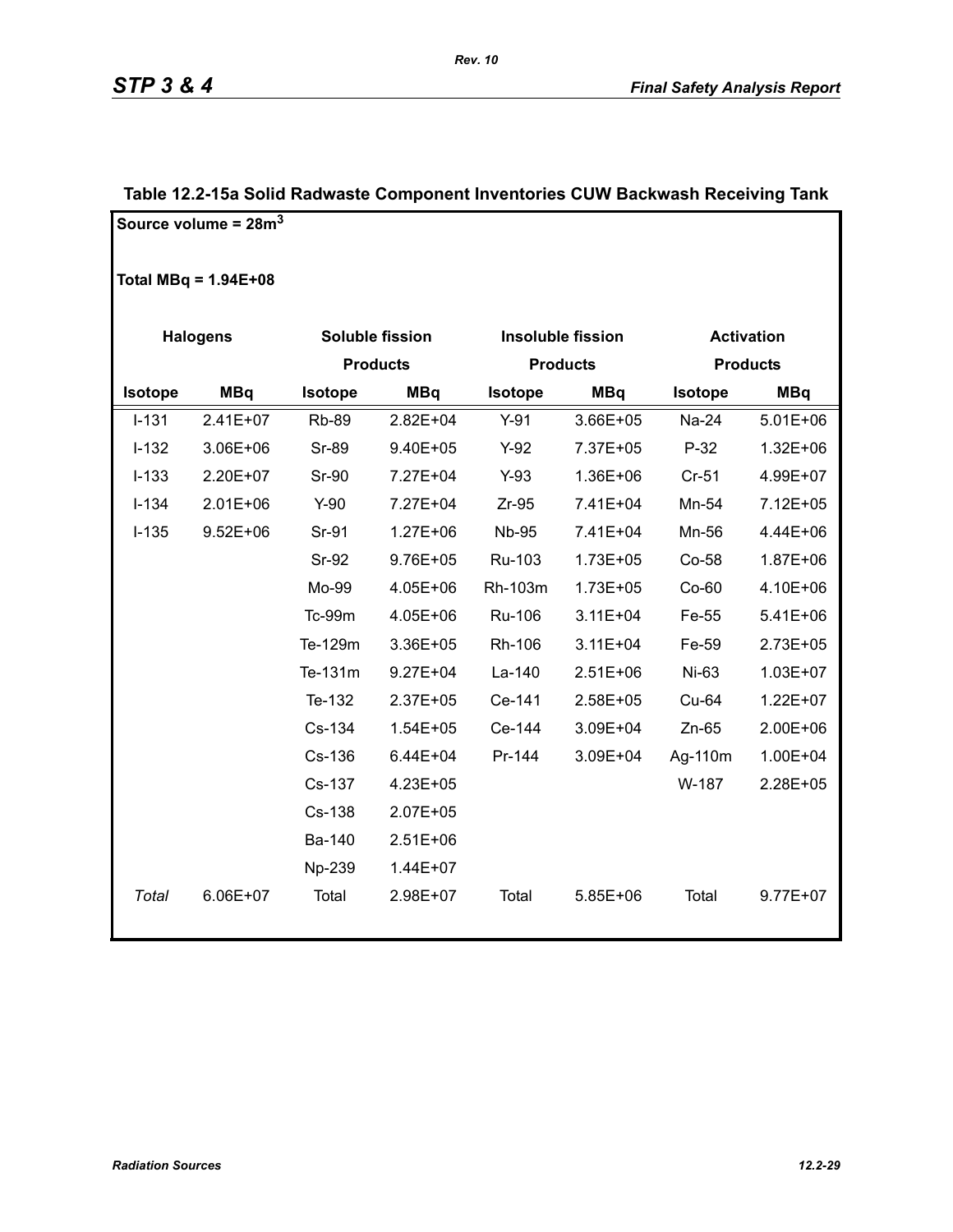|                        | Source volume = $60m^3$ |                |                 |                |                          |              |                   |  |
|------------------------|-------------------------|----------------|-----------------|----------------|--------------------------|--------------|-------------------|--|
| Total MBq = $2.59E+03$ |                         |                |                 |                |                          |              |                   |  |
|                        | <b>Halogens</b>         |                | Soluble fission |                | <b>Insoluble fission</b> |              | <b>Activation</b> |  |
|                        |                         |                | <b>Products</b> |                | <b>Products</b>          |              | <b>Products</b>   |  |
| Isotope                | <b>MBq</b>              | <b>Isotope</b> | <b>MBq</b>      | <b>Isotope</b> | <b>MBq</b>               | Isotope      | <b>MBq</b>        |  |
| $I - 131$              | $0.00E + 00$            | <b>Rb-89</b>   | $0.00E + 00$    | $Y-91$         | 2.06E+02                 | <b>Na-24</b> | $0.00E + 00$      |  |
| $I-132$                | $0.00E + 00$            | <b>Sr-89</b>   | $0.00E + 00$    | $Y-92$         | 2.63E+02                 | $P-32$       | $0.00E + 00$      |  |
| $I-133$                | $0.00E + 00$            | <b>Sr-90</b>   | $0.00E + 00$    | $Y-93$         | 4.88E+02                 | $Cr-51$      | $0.00E + 00$      |  |
| $I - 134$              | $0.00E + 00$            | $Y-90$         | $0.00E + 00$    | $Zr-95$        | 4.21E+01                 | Mn-54        | $0.00E + 00$      |  |
| $I-135$                | $0.00E + 00$            | <b>Sr-91</b>   | $0.00E + 00$    | <b>Nb-95</b>   | 4.21E+01                 | <b>Mn-56</b> | $0.00E + 00$      |  |
|                        |                         | <b>Sr-92</b>   | $0.00E + 00$    | <b>Ru-103</b>  | $9.45E + 01$             | Co-58        | $0.00E + 00$      |  |
|                        |                         | <b>Mo-99</b>   | $0.00E + 00$    | <b>Rh-103m</b> | 9.45E+01                 | $Co-60$      | $0.00E + 00$      |  |
|                        |                         | <b>Tc-99m</b>  | $0.00E + 00$    | <b>Ru-106</b>  | 1.87E+01                 | Fe-55        | $0.00E + 00$      |  |
|                        |                         | Te-129m        | $0.00E + 00$    | <b>Rh-106</b>  | 1.87E+01                 | Fe-59        | $0.00E + 00$      |  |
|                        |                         | Te-131m        | $0.00E + 00$    | La-140         | $1.14E + 03$             | <b>Ni-63</b> | $0.00E + 00$      |  |
|                        |                         | Te-132         | $0.00E + 00$    | Ce-141         | 1.37E+02                 | <b>Cu-64</b> | $0.00E + 00$      |  |
|                        |                         | <b>Cs-134</b>  | $0.00E + 00$    | Ce-144         | 1.85E+01                 | $Zn-65$      | $0.00E + 00$      |  |
|                        |                         | <b>Cs-136</b>  | $0.00E + 00$    | Pr-144         | 1.85E+01                 | Ag-110m      | $0.00E + 00$      |  |
|                        |                         | <b>Cs-137</b>  | $0.00E + 00$    |                |                          | W-187        | $0.00E + 00$      |  |
|                        |                         | <b>Cs-138</b>  | $0.00E + 00$    |                |                          |              |                   |  |
|                        |                         | <b>Ba-140</b>  | $0.00E + 00$    |                |                          |              |                   |  |
|                        |                         | <b>Np-239</b>  | $0.00E + 00$    |                |                          |              |                   |  |
| <b>Total</b>           | $0.00E + 00$            | <b>Total</b>   | $0.00E + 00$    | <b>Total</b>   | 2.59E+03                 | <b>Total</b> | $0.00E + 00$      |  |
|                        |                         |                |                 |                |                          |              |                   |  |

### **Table 12.2-15b Solid Radwaste Component Inventories CF Backwash Receiving Tank**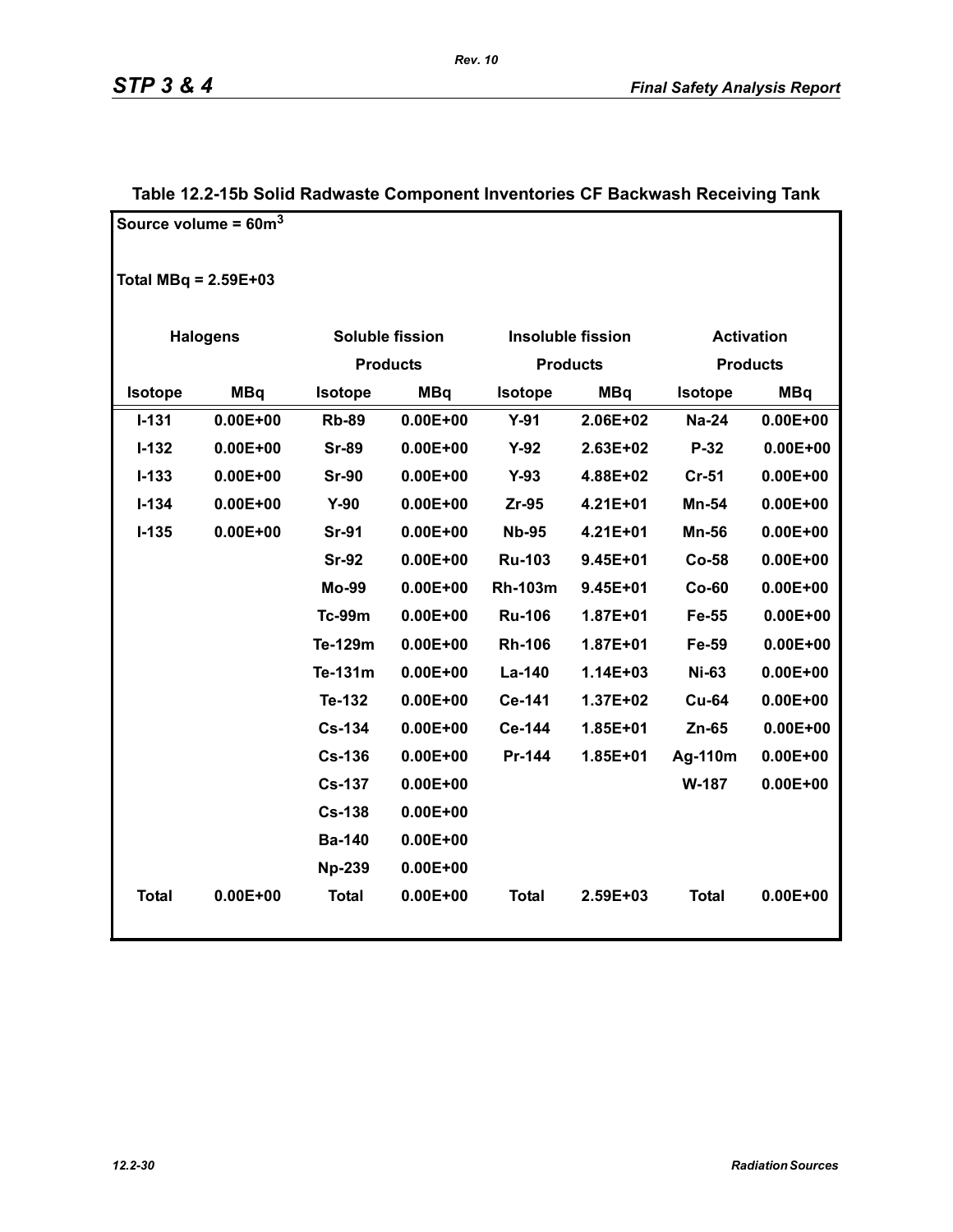|                | Source volume = $100m3$ |                |                        |                |                          |                   |                 |
|----------------|-------------------------|----------------|------------------------|----------------|--------------------------|-------------------|-----------------|
|                | Total MBq = $5.10E+08$  |                |                        |                |                          |                   |                 |
|                | <b>Halogens</b>         |                | <b>Soluble fission</b> |                | <b>Insoluble fission</b> | <b>Activation</b> |                 |
|                |                         |                | <b>Products</b>        |                | <b>Products</b>          |                   | <b>Products</b> |
| <b>Isotope</b> | <b>MBq</b>              | <b>Isotope</b> | <b>MBq</b>             | <b>Isotope</b> | <b>MBq</b>               | <b>Isotope</b>    | <b>MBq</b>      |
| $I - 131$      | $2.41E+07$              | <b>Rb-89</b>   | 8.06E+04               | $Y-91$         | 1.05E+06                 | <b>Na-24</b>      | 1.43E+07        |
| $I-132$        | 8.75E+06                | <b>Sr-89</b>   | 2.69E+06               | $Y-92$         | 2.11E+06                 | P-32              | 3.76E+06        |
| $I-133$        | 6.28E+07                | <b>Sr-90</b>   | 2.08E+05               | $Y-93$         | 3.90E+06                 | <b>Cr-51</b>      | 1.43E+08        |
| $I - 134$      | 5.74E+06                | $Y-90$         | 2.08E+05               | $Zr-95$        | 2.12E+05                 | Mn-54             | 2.03E+06        |
| $I-135$        | 2.72E+07                | <b>Sr-91</b>   | $3.63E + 06$           | <b>Nb-95</b>   | 2.12E+05                 | <b>Mn-56</b>      | 1.27E+07        |
|                |                         | <b>Sr-92</b>   | 2.79E+06               | <b>Ru-103</b>  | 4.96E+05                 | <b>Co-58</b>      | 5.34E+06        |
|                |                         | <b>Mo-99</b>   | 1.16E+07               | <b>Rh-103m</b> | 4.96E+05                 | $Co-60$           | 1.17E+07        |
|                |                         | <b>Tc-99m</b>  | 1.16E+07               | <b>Ru-106</b>  | 8.89E+04                 | Fe-55             | 1.54E+07        |
|                |                         | Te-129m        | $9.61E + 05$           | <b>Rh-106</b>  | 8.89E+04                 | Fe-59             | 7.81E+05        |
|                |                         | Te-131m        | 2.65E+05               | La-140         | 7.17E+06                 | <b>Ni-63</b>      | 2.94E+07        |
|                |                         | Te-132         | 6.78E+05               | Ce-141         | 7.37E+05                 | <b>Cu-64</b>      | 3.48E+07        |
|                |                         | <b>Cs-134</b>  | 4.39E+05               | Ce-144         | 8.84E+04                 | $Zn-65$           | 5.71E+06        |
|                |                         | <b>Cs-136</b>  | 1.84E+05               | Pr-144         | 8.84E+04                 | Ag-110m           | 2.86E+04        |
|                |                         | <b>Cs-137</b>  | $1.21E + 06$           |                |                          | W-187             | 6.50E+05        |
|                |                         | <b>Cs-138</b>  | 5.93E+05               |                |                          |                   |                 |
|                |                         | <b>Ba-140</b>  | 7.17E+06               |                |                          |                   |                 |
|                |                         | <b>Np-239</b>  | 4.10E+07               |                |                          |                   |                 |
| <b>Total</b>   | 1.29E+08                | <b>Total</b>   | 8.53E+07               | <b>Total</b>   | $1.67E+07$               | <b>Total</b>      | 2.79E+08        |

### **Table 12.2-15c Solid Radwaste Component Inventories Phase Separator**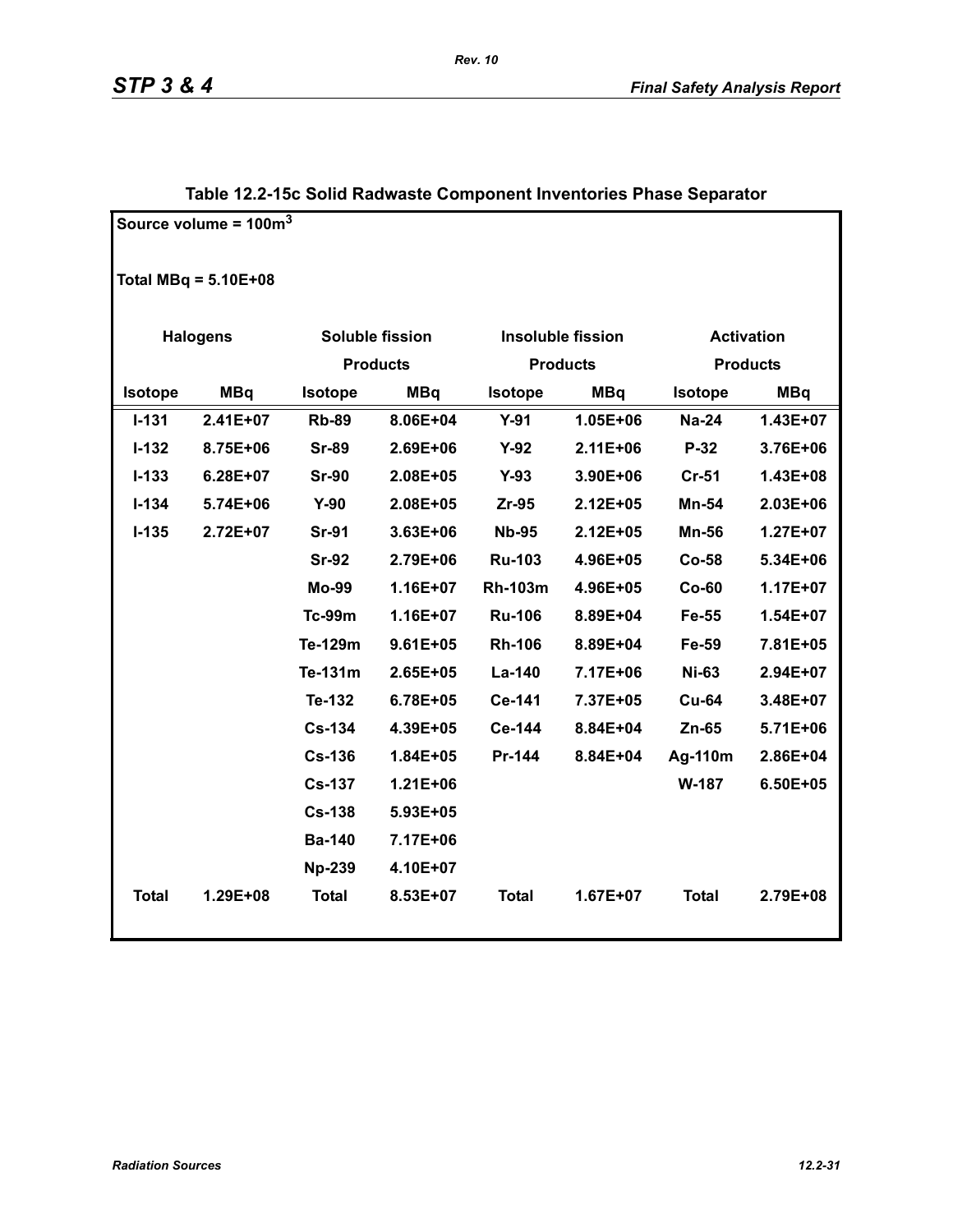|                | Source volume = $50m^3$ |                 |                        |                |                          |                   |                 |
|----------------|-------------------------|-----------------|------------------------|----------------|--------------------------|-------------------|-----------------|
|                | Total MBq = $5.72E+06$  |                 |                        |                |                          |                   |                 |
|                |                         |                 |                        |                |                          |                   |                 |
|                | <b>Halogens</b>         |                 | <b>Soluble fission</b> |                | <b>Insoluble fission</b> | <b>Activation</b> |                 |
|                |                         | <b>Products</b> |                        |                | <b>Products</b>          |                   | <b>Products</b> |
| <b>Isotope</b> | <b>MBq</b>              | <b>Isotope</b>  | <b>MBq</b>             | <b>Isotope</b> | <b>MBq</b>               | <b>Isotope</b>    | <b>MBq</b>      |
| $I - 131$      | 1.48E+06                | <b>Rb-89</b>    | $1.58E + 02$           | $Y-91$         | 7.01E+01                 | <b>Na-24</b>      | 3.37E+04        |
| $I-132$        | $1.53E + 05$            | <b>Sr-89</b>    | 2.47E+04               | $Y-92$         | 3.34E+01                 | P-32              | $1.43E + 04$    |
| $I-133$        | $1.11E + 06$            | <b>Sr-90</b>    | 4.45E+03               | $Y-93$         | $6.21E + 01$             | $Cr-51$           | 8.46E+05        |
| $I - 134$      | 9.88E+04                | $Y-90$          | 4.45E+03               | $Zr-95$        | $1.51E + 01$             | Mn-54             | 3.66E+04        |
| $I - 135$      | 4.79E+05                | <b>Sr-91</b>    | 8.53E+03               | <b>Nb-95</b>   | $1.51E + 01$             | <b>Mn-56</b>      | 2.97E+04        |
|                |                         | <b>Sr-92</b>    | $6.52E + 03$           | <b>Ru-103</b>  | $2.57E+01$               | $Co-58$           | 5.91E+04        |
|                |                         | <b>Mo-99</b>    | 2.75E+04               | <b>Rh-103m</b> | $2.57E + 01$             | $Co-60$           | 2.45E+05        |
|                |                         | <b>Tc-99m</b>   | 2.75E+04               | <b>Ru-106</b>  | $1.12E + 01$             | Fe-55             | 4.74E+04        |
|                |                         | Te-129m         | $6.52E + 03$           | <b>Rh-106</b>  | $1.12E + 01$             | Fe-59             | 6.59E+03        |
|                |                         | Te-131m         | $6.24E + 02$           | La-140         | 1.73E+02                 | <b>Ni-63</b>      | 6.31E+05        |
|                |                         | Te-132          | $1.62E + 03$           | <b>Ce-141</b>  | 3.32E+01                 | <b>Cu-64</b>      | 8.19E+04        |
|                |                         | <b>Cs-134</b>   | 7.28E+03               | Ce-144         | 1.06E+01                 | $Zn-65$           | 9.87E+04        |
|                |                         | <b>Cs-136</b>   | $6.02E + 02$           | Pr-144         | 1.06E+01                 | Ag-110m           | 4.95E+02        |
|                |                         | <b>Cs-137</b>   | 2.35E+04               |                |                          | <b>W-187</b>      | 1.53E+03        |
|                |                         | <b>Cs-138</b>   | 6.76E+02               |                |                          |                   |                 |
|                |                         | <b>Ba-140</b>   | 2.55E+04               |                |                          |                   |                 |
|                |                         | <b>Np-239</b>   | 9.69E+04               |                |                          |                   |                 |
| Total          | 3.32E+06                | <b>Total</b>    | 2.67E+05               | <b>Total</b>   | 4.97E+02                 | <b>Total</b>      | 2.13E+06        |

### **Table 12.2-15d Solid Radwaste Component Inventories Spent Resin Storage Tank**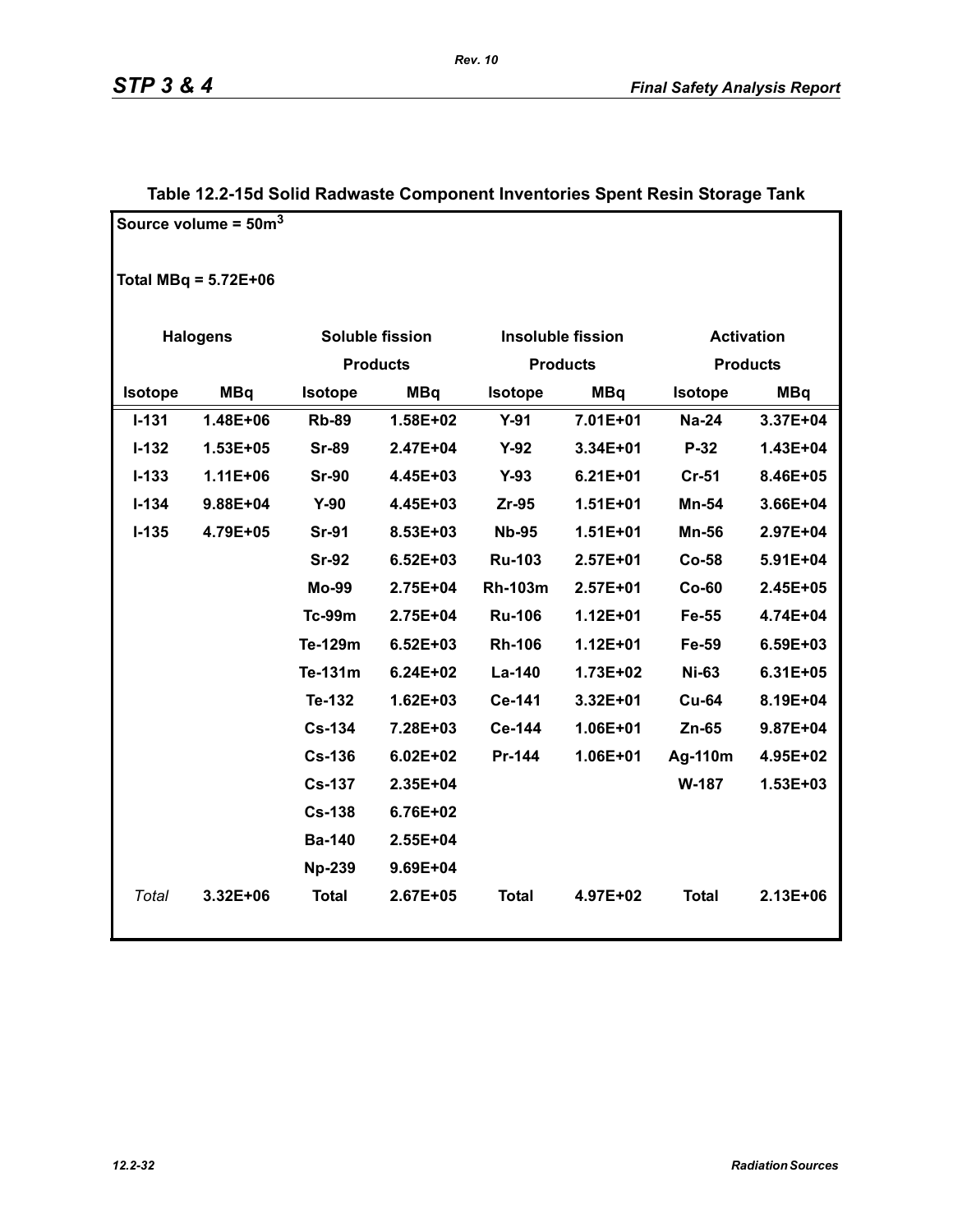### **Table 12.2-15e** *Solid Radwaste Component Inventories Concentrated Waste Tank* **Not Used**

**Table 12.2-15f** *Solid Radwaste Component Inventories Solids Dryer Feed Tank* **Not Used**

**Table 12.2-15g** *Solid Radwaste Component Inventories Solids Dryer (Outlet)* **Not Used**

**Table 12.2-15h** *Solid Radwaste Component Inventories Solids Dryer Pelletizer* **Not Used**

**Table 12.2-15i** *Solid Radwaste Component Inventories Solids Mist Separator (Steam)* **Not Used**

**Table 12.2-15j** *Solid Radwaste Component Inventories Solids Condenser* **Not Used**

**Table 12.2-15k** *Solid Radwaste Component Inventories Solids Drum* **Not Used**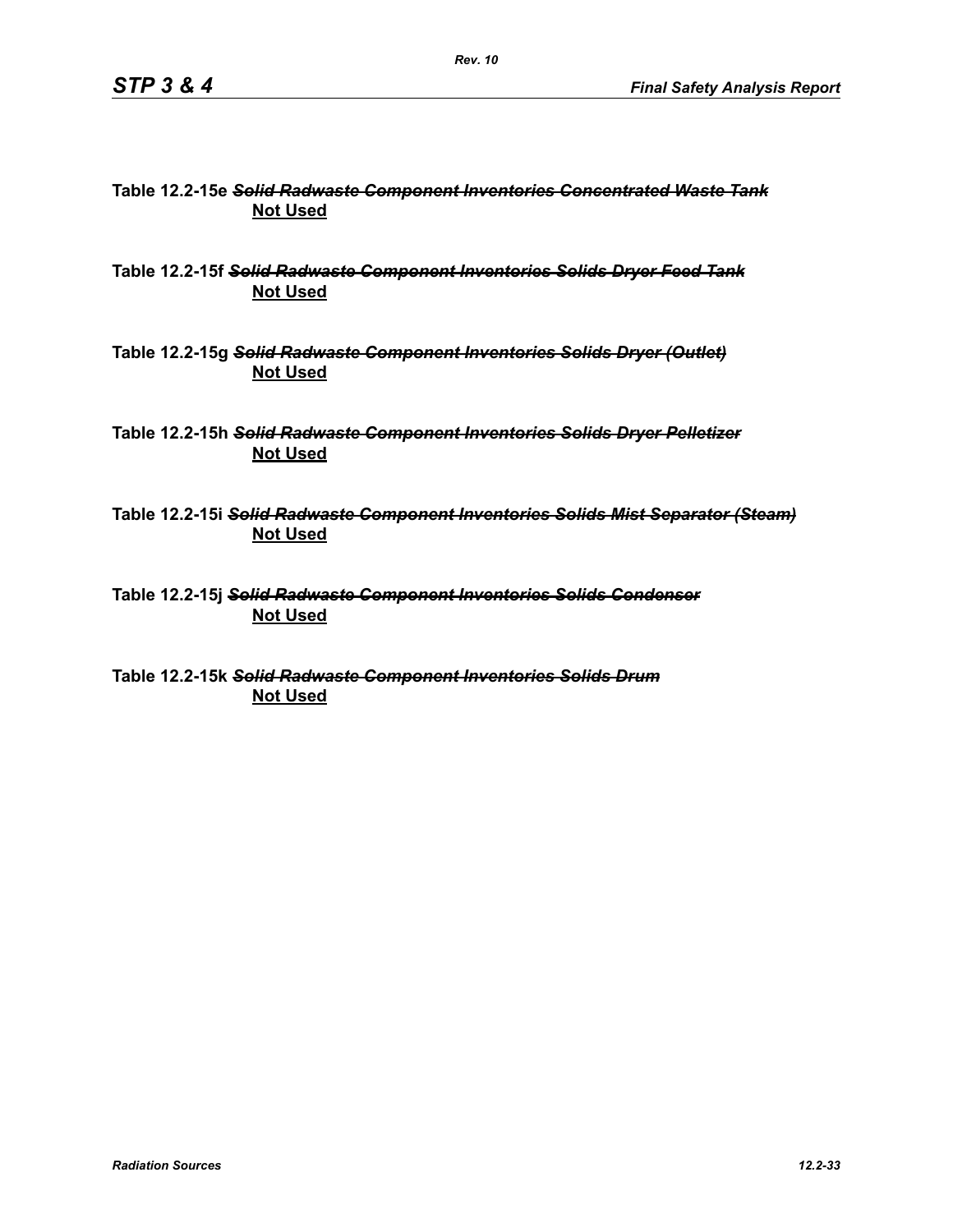|                       | Source volume = $50m3$ |                |                        |                |                          |                |                   |
|-----------------------|------------------------|----------------|------------------------|----------------|--------------------------|----------------|-------------------|
|                       |                        |                |                        |                |                          |                |                   |
| Total MBq = $2.33E+6$ |                        |                |                        |                |                          |                |                   |
|                       | <b>Halogens</b>        |                | <b>Soluble fission</b> |                | <b>Insoluble fission</b> |                | <b>Activation</b> |
|                       |                        |                | <b>Products</b>        |                | <b>Products</b>          |                | <b>Products</b>   |
| Isotope               | <b>MBq</b>             | <b>Isotope</b> | <b>MBq</b>             | Isotope        | <b>MBq</b>               | <b>Isotope</b> | <b>MBq</b>        |
| $I - 131$             | 1.36E+05               | <b>Rb-89</b>   | 8.72E+01               | $Y-91$         | 1.92E+04                 | <b>Na-24</b>   | 9.75E+03          |
| $I-132$               | 5.40E+03               | <b>Sr-89</b>   | 2.31E+04               | $Y-92$         | 3.22E+03                 | P-32           | 1.23E+04          |
| $I - 133$             | 4.51E+04               | <b>Sr-90</b>   | $3.65E + 03$           | $Y-93$         | $2.83E + 03$             | $Cr-51$        | 8.47E+05          |
| $I-134$               | 3.39E+03               | $Y-90$         | 3.65E+03               | $Zr-95$        | 2.42E+03                 | Mn-54          | 3.46E+04          |
| $I-135$               | 1.74E+04               | <b>Sr-91</b>   | 2.40E+03               | <b>Nb-95</b>   | 3.42E+03                 | <b>Mn-56</b>   | 8.54E+03          |
|                       |                        | <b>Sr-92</b>   | $1.71E + 03$           | <b>Ru-103</b>  | 4.19E+03                 | $Co-58$        | $6.27E + 04$      |
|                       |                        | Mo-99          | $1.16E + 04$           | <b>Rh-103m</b> | 4.20E+03                 | $Co-60$        | 2.25E+05          |
|                       |                        | <b>Tc-99m</b>  | $1.12E + 04$           | <b>Ru-106</b>  | 1.55E+03                 | Fe-55          | 5.43E+05          |
|                       |                        | Te-129m        | 6.57E+03               | <b>Rh-106</b>  | 1.56E+03                 | Fe-59          | 7.16E+03          |
|                       |                        | Te-131m        | $2.02E + 02$           | La-140         | 2.44E+04                 | <b>Ni-63</b>   | 5.84E+02          |
|                       |                        | Te-132         | 7.20E+01               | Ce-141         | 5.50E+03                 | <b>Cu-64</b>   | 2.33E+04          |
|                       |                        | <b>Cs-134</b>  | 8.68E+03               | Ce-144         | $1.50E + 03$             | $Zn-65$        | 8.52E+04          |
|                       |                        | <b>Cs-136</b>  | 6.80E+02               | Pr-144         | 1.50E+03                 | Ag-110m        | 4.62E+02          |
|                       |                        | <b>Cs-137</b>  | $2.52E + 04$           |                |                          | W-187          | 5.31E+02          |
|                       |                        | <b>Ba-137m</b> | 2.35E+04               |                |                          |                |                   |
|                       |                        | <b>Cs-138</b>  | 3.56E+02               |                |                          |                |                   |
|                       |                        | <b>Ba-140</b>  | $2.11E + 04$           |                |                          |                |                   |
|                       |                        | <b>Np-239</b>  | 3.86E+04               |                |                          |                |                   |
| <b>Total</b>          | 2.08E+05               | <b>Total</b>   | 1.82E+05               | <b>Total</b>   | 7.55E+04                 | <b>Total</b>   | 1.86E+06          |
|                       |                        |                |                        |                |                          |                |                   |

### **Table 12.2-15l Solid Radwaste Component Inventories LW Backwash Receiving Tank**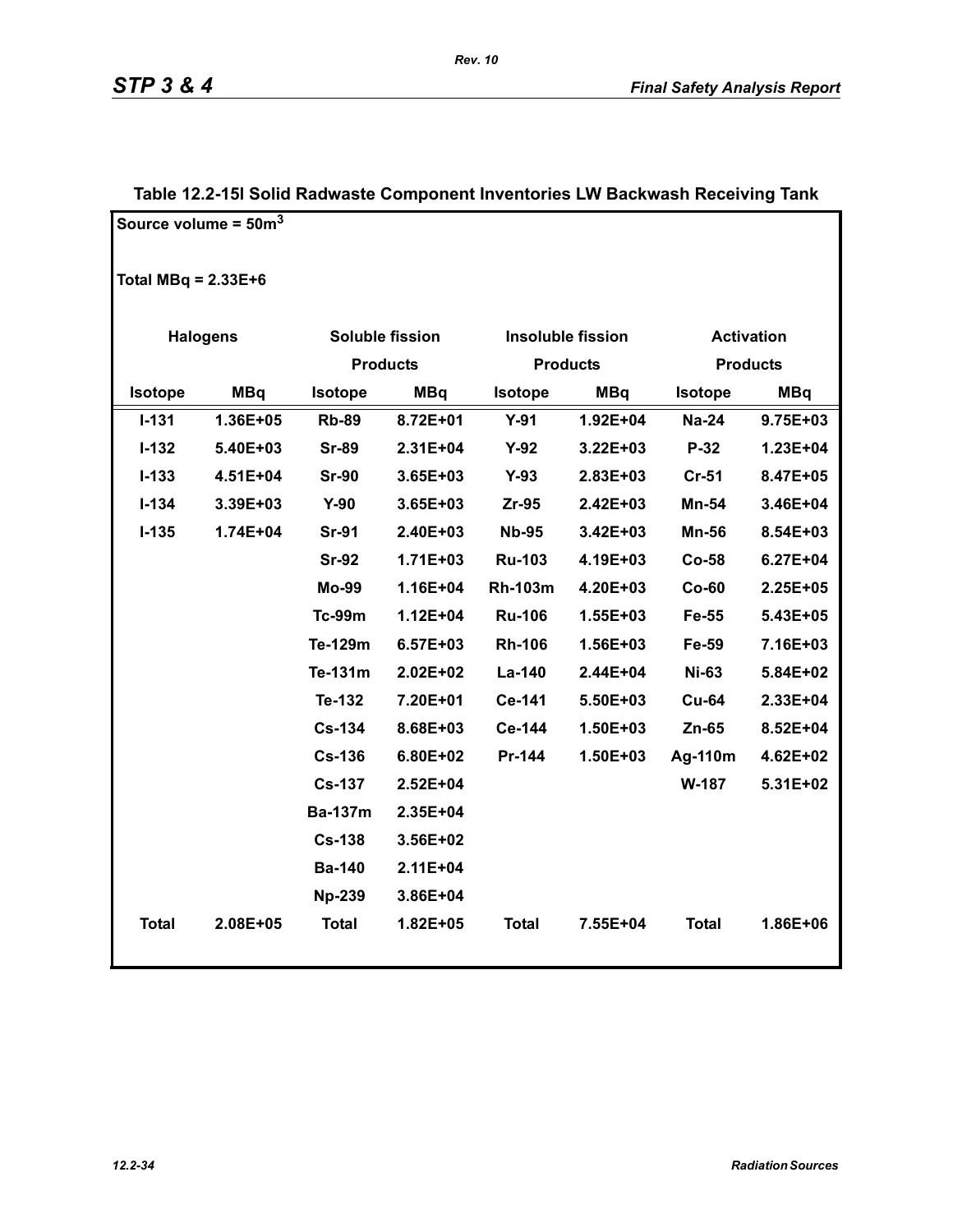|                 | Annual Average Airborne per Unit<br>(Site-specific) |                      | <b>Site Wide</b>    |
|-----------------|-----------------------------------------------------|----------------------|---------------------|
|                 | <b>Release</b>                                      | <b>Concentration</b> | 10CFR20 Limits      |
| <b>Nuclides</b> | MBq/yr                                              | MBq/cm <sup>3</sup>  | MBq/cm <sup>3</sup> |
| Kr-83m          | 3.10E+01                                            | 1.28E-17             | 1.85E-06            |
| <b>Kr-85m</b>   | 7.80E+05                                            | 3.22E-13             | 3.70E-09            |
| <b>Kr-85</b>    | 2.10E+07                                            | 8.66E-12             | 2.59E-08            |
| <b>Kr-87</b>    | 9.30E+05                                            | 3.83E-13             | 7.40E-10            |
| <b>Kr-88</b>    | 1.40E+06                                            | 5.77E-13             | 3.33E-10            |
| <b>Kr-89</b>    | 8.90E+06                                            | 3.67E-12             |                     |
| <b>Kr-90</b>    | 1.20E+01                                            | 4.95E-18             |                     |
| Xe-131m         | 1.90E+06                                            | 7.83E-13             | 7.40E-08            |
| Xe-133m         | 3.20E+03                                            | 1.32E-15             | 2.22E-08            |
| Xe-133          | 8.90E+07                                            | 3.67E-11             | 1.85E-08            |
| Xe-135m         | 1.50E+07                                            | 6.18E-12             | 1.48E-09            |
| Xe-135          | 1.70E+07                                            | 7.01E-12             | 2.59E-09            |
| Xe-137          | 1.90E+07                                            | 7.83E-12             |                     |
| Xe-138          | 1.60E+07                                            | 6.60E-12             | 7.40E-10            |
| Xe-139          | 1.50E+01                                            | 6.18E-18             |                     |
| $I-131$         | 9.60E+03                                            | 3.96E-15             | 7.40E-12            |
| $I-132$         | 8.10E+04                                            | 3.34E-14             | 7.40E-10            |
| $I-133$         | 6.30E+04                                            | 2.60E-14             | 3.70E-11            |
| $I - 134$       | 1.40E+05                                            | 5.77E-14             | 2.22E-09            |
| $I-135$         | 8.90E+04                                            | 3.67E-14             | 2.22E-10            |
| $H-3$           | 2.70E+06                                            | $1.11E-12$           | 3.70E-09            |
| $C-14$          | 3.40E+05                                            | 1.40E-13             | $1.11E-10$          |
| Na-24           | 1.50E+02                                            | 6.18E-17             | 2.59E-10            |
| $P-32$          | 3.40E+01                                            | 1.40E-17             | 3.70E-11            |
| Ar-41           | 2.50E+05                                            | 1.03E-13             | 3.70E-10            |
| $Cr-51$         | 1.30E+03                                            | 5.36E-16             | 1.11E-09            |
| Mn-54           | 2.00E+02                                            | 8.24E-17             | 3.70E-11            |
| Mn-56           | 1.30E+02                                            | 5.36E-17             | 7.40E-10            |
| Fe-55           | 2.40E+02                                            | 9.89E-17             | $1.11E-10$          |

### **Table 12.2-20 Airborne Concentrations**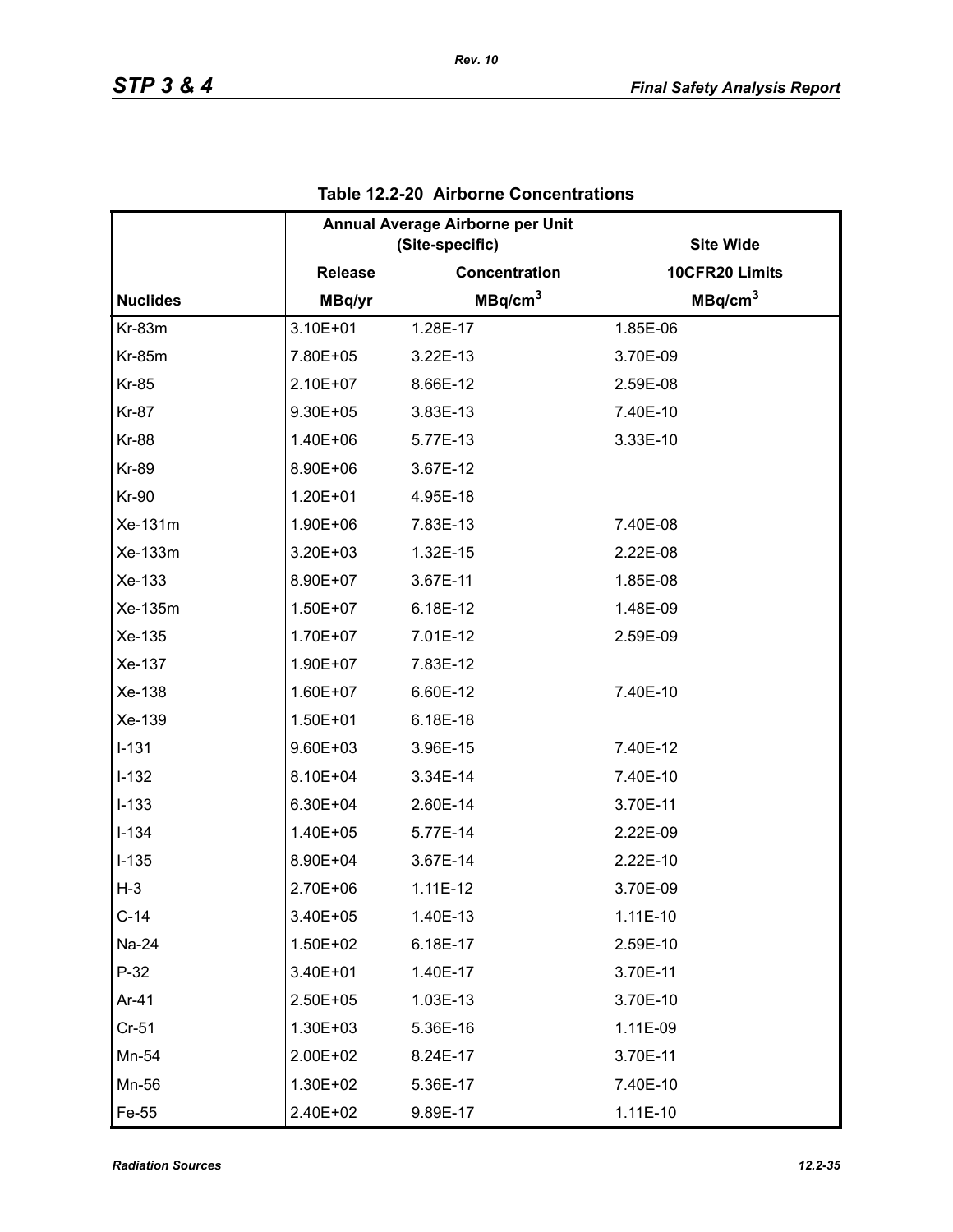|                 |                | Annual Average Airborne per Unit<br>(Site-specific) | <b>Site Wide</b>    |
|-----------------|----------------|-----------------------------------------------------|---------------------|
|                 | <b>Release</b> | <b>Concentration</b>                                | 10CFR20 Limits      |
| <b>Nuclides</b> | MBq/yr         | MBq/cm <sup>3</sup>                                 | MBq/cm <sup>3</sup> |
| Fe-59           | 3.00E+01       | 1.24E-17                                            | 1.85E-11            |
| $Co-58$         | 8.90E+01       | 3.67E-17                                            | 3.70E-11            |
| $Co-60$         | 4.80E+02       | 1.98E-16                                            | 1.85E-12            |
| Ni-63           | 2.40E-01       | 9.89E-20                                            | 3.70E-11            |
| Cu-64           | 3.70E+02       | 1.53E-16                                            | 1.11E-09            |
| $Zn-65$         | 4.10E+02       | 1.69E-16                                            | 1.48E-11            |
| <b>Rb-89</b>    | 1.60E+00       | 6.60E-19                                            | 7.40E-09            |
| <b>Sr-89</b>    | 2.10E+02       | 8.66E-17                                            | 3.70E-11            |
| <b>Sr-90</b>    | 2.60E+00       | 1.07E-18                                            | 2.22E-13            |
| $Y-90$          | 1.70E+00       | 7.01E-19                                            | 3.33E-11            |
| Sr-91           | 3.70E+01       | 1.53E-17                                            | 1.85E-10            |
| Sr-92           | 2.90E+01       | 1.20E-17                                            | 3.33E-10            |
| $Y-91$          | 8.90E+00       | 3.67E-18                                            | 7.40E-12            |
| $Y-92$          | 2.30E+01       | 9.48E-18                                            | 3.70E-10            |
| $Y-93$          | 4.10E+01       | 1.69E-17                                            | 1.11E-10            |
| $Zr-95$         | 5.90E+01       | 2.43E-17                                            | 1.48E-11            |
| <b>Nb-95</b>    | 3.10E+02       | 1.28E-16                                            | 7.40E-11            |
| Mo-99           | 2.20E+03       | 9.07E-16                                            | 1.48E-10            |
| $Tc-99m$        | 1.10E+01       | 4.53E-18                                            | 7.40E-09            |
| Ru-103          | 1.30E+02       | 5.36E-17                                            | 3.33E-11            |
| Rh-103m         | 4.10E+00       | 1.69E-18                                            | 7.40E-08            |
| Ru-106          | 7.00E-01       | 2.89E-19                                            | 3.70E-12            |
| Rh-106          | 7.00E-01       | 2.89E-19                                            | 1.48E-09            |
| Ag-110m         | 7.40E-02       | 3.05E-20                                            | 3.70E-12            |
| Sb-124          | 6.70E+00       | 2.76E-18                                            | $1.11E-11$          |
| Te-129m         | 8.10E+00       | 3.34E-18                                            | 3.33E-11            |
| Te-131m         | 2.80E+00       | 1.15E-18                                            | 3.70E-11            |
| Te-132          | 7.00E-01       | 2.89E-19                                            | 3.70E-11            |
| Cs-134          | 2.30E+02       | 9.48E-17                                            | 7.40E-12            |

| Table 12.2-20 Airborne Concentrations (Continued) |
|---------------------------------------------------|
|---------------------------------------------------|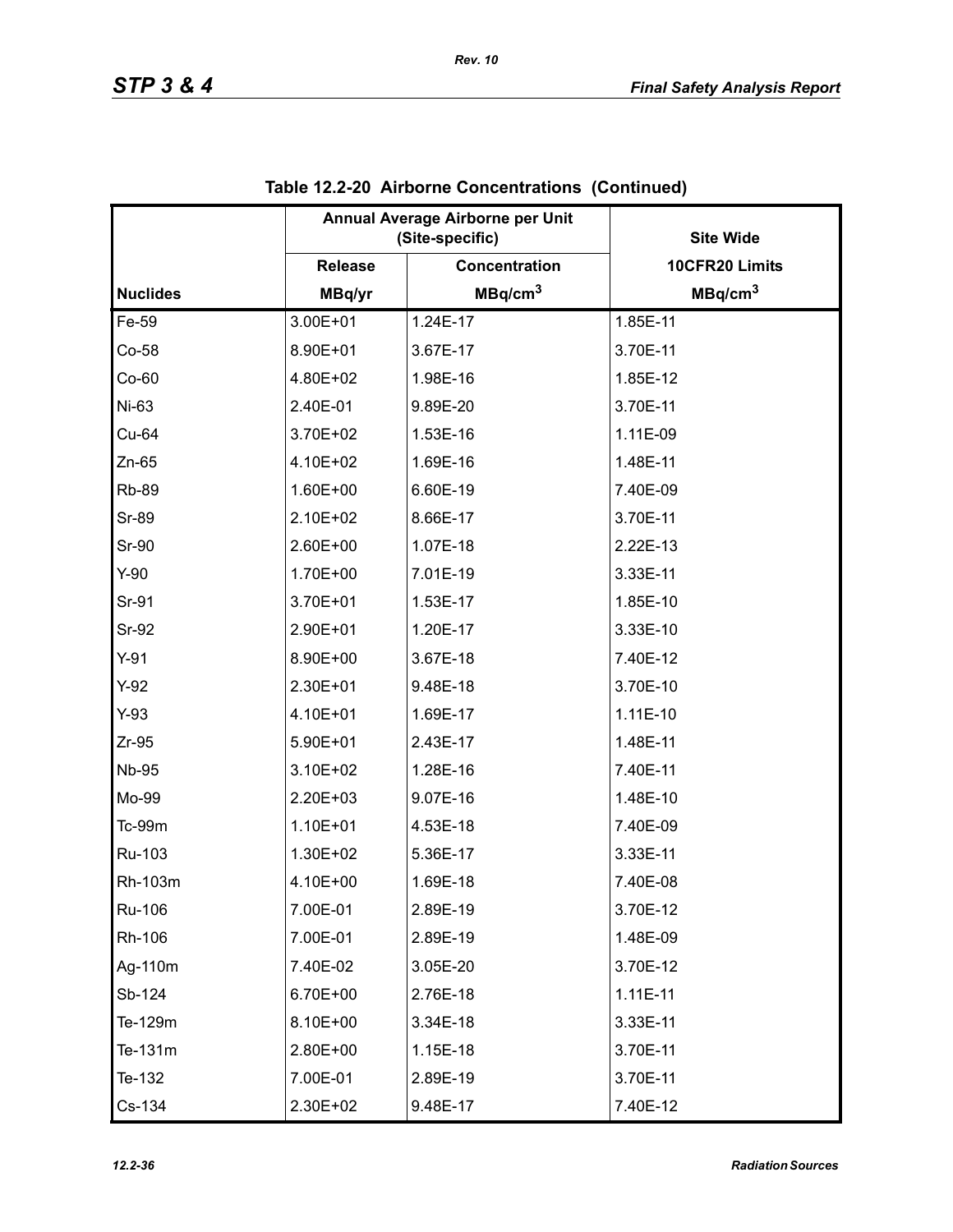|                 | Annual Average Airborne per Unit<br>(Site-specific) |                      | <b>Site Wide</b>    |
|-----------------|-----------------------------------------------------|----------------------|---------------------|
|                 | <b>Release</b>                                      | <b>Concentration</b> | 10CFR20 Limits      |
| <b>Nuclides</b> | MBq/yr                                              | MBq/cm <sup>3</sup>  | MBq/cm <sup>3</sup> |
| $Cs-136$        | $2.20E + 01$                                        | 9.07E-18             | 3.33E-11            |
| Cs-137          | $3.50E + 02$                                        | $1.44E-16$           | 7.40E-12            |
| Cs-138          | 6.30E+00                                            | 2.60E-18             | 2.69E-09            |
| Ba-140          | $1.00E + 03$                                        | 4.12E-16             | 7.40E-11            |
| La-140          | 6.70E+01                                            | 2.76E-17             | 7.40E-11            |
| Ce-141          | $3.40E + 02$                                        | 1.40E-16             | 3.70E-11            |
| Ce-144          | 7.00E-01                                            | 2.89E-19             | 1.48E-12            |
| Pr-144          | 7.00E-01                                            | 2.89E-19             | 7.40E-09            |
| W-187           | 7.00E+00                                            | 2.89E-18             | 3.70E-10            |
| Np-239          | 4.40E+02                                            | 1.81E-16             | $1.11E-10$          |

**Table 12.2-20 Airborne Concentrations (Continued)**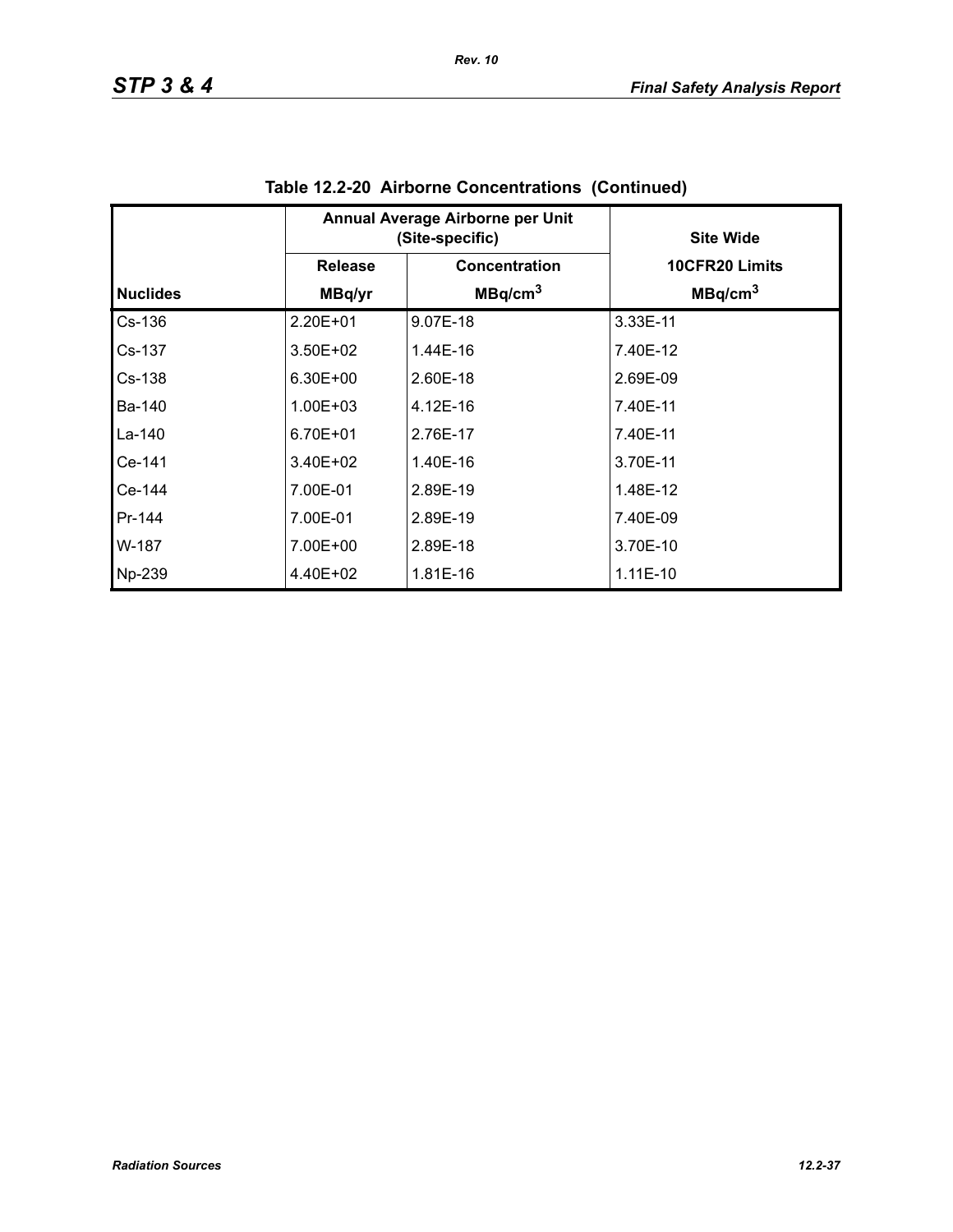| PATHWAY                                                      | T.BODY            | <b>GI-TRACT</b>     | <b>BONE</b> | <b>LIVER</b>                        | <b>KIDNEY</b>              | <b>THYROID</b><br>$[4] % \includegraphics[width=0.9\columnwidth]{images/TrDiM1.png} % \caption{The figure shows the results of the estimators in the left and right.} \label{TrDiM2} %$ | LUNG       | <b>SKIN</b>       |
|--------------------------------------------------------------|-------------------|---------------------|-------------|-------------------------------------|----------------------------|-----------------------------------------------------------------------------------------------------------------------------------------------------------------------------------------|------------|-------------------|
| <b>PLUME</b>                                                 | 1.67E-01 1.67E-01 |                     |             | 1.67E-01 1.67E-01 1.67E-01          |                            | 8.63E-02                                                                                                                                                                                |            | 1.70E-01 4.62E-01 |
| <b>GROUND</b>                                                |                   | 2.36E-02 2.36E-02   |             | 2.36E-02 2.36E-02 2.36E-02 2.84E-02 |                            |                                                                                                                                                                                         |            | 2.36E-02 2.77E-02 |
| <b>VEGETABLE</b>                                             |                   |                     |             |                                     |                            |                                                                                                                                                                                         |            |                   |
| ADULT <sub>[2]</sub>                                         |                   | 4.09E-02 4.03E-02   |             | 1.76E-01 4.41E-02 4.03E-02 8.31E-01 |                            |                                                                                                                                                                                         |            | 3.43E-02 3.34E-02 |
| <b>TEEN [2]</b>                                              |                   | 6.14E-02 6.13E-02   | 2.84E-01    | 7.00E-02                            | 6.38E-02                   | 1.05E+00                                                                                                                                                                                |            | 5.55E-02 5.40E-02 |
| <b>CHILD</b>                                                 |                   | 1.38E-01 1.35E-01   | 6.84E-01    | $1.55E-01$                          | 1.44E-01                   | 1.99E+00                                                                                                                                                                                | $1.31E-01$ | 1.29E-01          |
| <b>MEAT</b>                                                  |                   |                     |             |                                     |                            |                                                                                                                                                                                         |            |                   |
| <b>ADULT</b>                                                 |                   | 1.33E-02 1.81E-02   | 6.18E-02    |                                     | 1.38E-02 1.32E-02 3.99E-02 |                                                                                                                                                                                         |            | 1.24E-02 1.23E-02 |
| <b>TEEN</b>                                                  | 1.10E-02          | 1.36E-02            | 5.21E-02    | 1.15E-02                            | 1.10E-02                   | 2.97E-02                                                                                                                                                                                | 1.05E-02   | 1.04E-02          |
| <b>CHILD</b>                                                 | $2.01E-02$        | $2.11E-02$          | 9.79E-02    | 2.09E-02                            | 2.02E-02                   | 4.67E-02                                                                                                                                                                                | 1.95E-02   | 1.94E-02          |
| <b>COW MILK [2]</b>                                          |                   |                     |             |                                     |                            |                                                                                                                                                                                         |            |                   |
| ADULT                                                        |                   | 2.08E-02 1.65E-02   |             | 7.36E-02 2.49E-02 2.17E-02 9.77E-01 |                            |                                                                                                                                                                                         |            | 1.43E-02 1.36E-02 |
| <b>TEEN</b>                                                  |                   | 3.35E-02 2.84E-02   | 1.36E-01    | 4.45E-02                            | 3.90E-02                   | 1.55E+00                                                                                                                                                                                |            | 2.64E-02 2.49E-02 |
| <b>CHILD</b>                                                 |                   | 7.21E-02 6.34E-02   | 3.31E-01    |                                     | 9.34E-02 8.39E-02          | 3.10E+00                                                                                                                                                                                |            | 6.31E-02 6.09E-02 |
| <b>INFANT [2]</b>                                            |                   | 1.43E-01 1.35E-01   | 6.43E-01    |                                     |                            | 1.93E-01   1.64E-01   7.52E+00                                                                                                                                                          |            | 1.31E-01 1.27E-01 |
| <b>GOAT MILK [3]</b>                                         |                   |                     |             |                                     |                            |                                                                                                                                                                                         |            |                   |
| <b>ADULT</b>                                                 |                   | 3.10E-02 1.60E-02   | 8.26E-02    |                                     | 3.83E-02 2.70E-02          | $1.28E+00$                                                                                                                                                                              |            | 1.63E-02 1.40E-02 |
| <b>TEEN</b>                                                  | 4.33E-02          | 2.80E-02            | 1.51E-01    | 6.79E-02                            | 4.81E-02                   | 2.03E+00                                                                                                                                                                                | 3.01E-02   | 2.55E-02          |
| <b>CHILD</b>                                                 | 7.89E-02          | 6.37E-02            | 3.71E-01    | 1.33E-01                            | $9.88E-02$                 | 4.05E+00                                                                                                                                                                                | 6.86E-02   | 6.17E-02          |
| <b>INFANT</b>                                                |                   | 1.50E-01   1.31E-01 | 7.08E-01    | 2.70E-01                            | 1.89E-01                   | $9.82E + 00$                                                                                                                                                                            | 1.40E-01   | 1.28E-01          |
| <b>INHAL</b>                                                 |                   |                     |             |                                     |                            |                                                                                                                                                                                         |            |                   |
| <b>ADULT</b>                                                 |                   | 1.62E-03 2.14E-03   |             | 8.13E-04 2.41E-03                   | 3.06E-03 7.46E-02          |                                                                                                                                                                                         |            | 3.67E-03 1.03E-03 |
| <b>TEEN</b>                                                  |                   | 1.75E-03 2.33E-03   | 1.13E-03    | 2.92E-03                            | 3.79E-03                   | 9.76E-02                                                                                                                                                                                | 5.04E-03   | 1.04E-03          |
| <b>CHILD</b>                                                 |                   | 1.67E-03 1.76E-03   |             | 1.52E-03 2.72E-03 3.46E-03          |                            | $1.21E-01$                                                                                                                                                                              |            | 4.25E-03 9.18E-04 |
| <b>INFANT</b>                                                |                   | 1.03E-03 9.57E-04   |             | $1.13E-03$ 2.10E-03                 | 2.17E-03                   | 1.10E-01                                                                                                                                                                                | 3.05E-03   | 5.28E-04          |
| <b>SUM OF</b><br><b>VIABLE</b><br><b>PATHWAYS</b><br>(CHILD) |                   | 3.50E-01 3.48E-01   |             | 9.74E-01 3.69E-01                   | 3.58E-01                   | $2.27E+00$                                                                                                                                                                              | 3.49E-01   | $6.39E-01$        |

### **Table 12.2-21 Gaseous Pathway Doses for Maximally Exposed Individual [1] One Unit (millirem per year)**

[1] Site-specific maximally exposed individual for total body and all organs except thyroid is child resident, 2.18 miles WSW of STP3/4.

[2] Adult, teen and infant doses are presented as additional information.

[3] Cow milk and goat milk pathway doses are hypothetical for this location and are presented as additional information only; no milk animals are located within 5 miles of the plant.

[4] Maximally exposed individual for thyroid. Child resident 3.03 miles NNW.

Ground level releases assumed.

Source: GASPAR II calculated pathway doses for locations indicated in footnotes [1] and [4]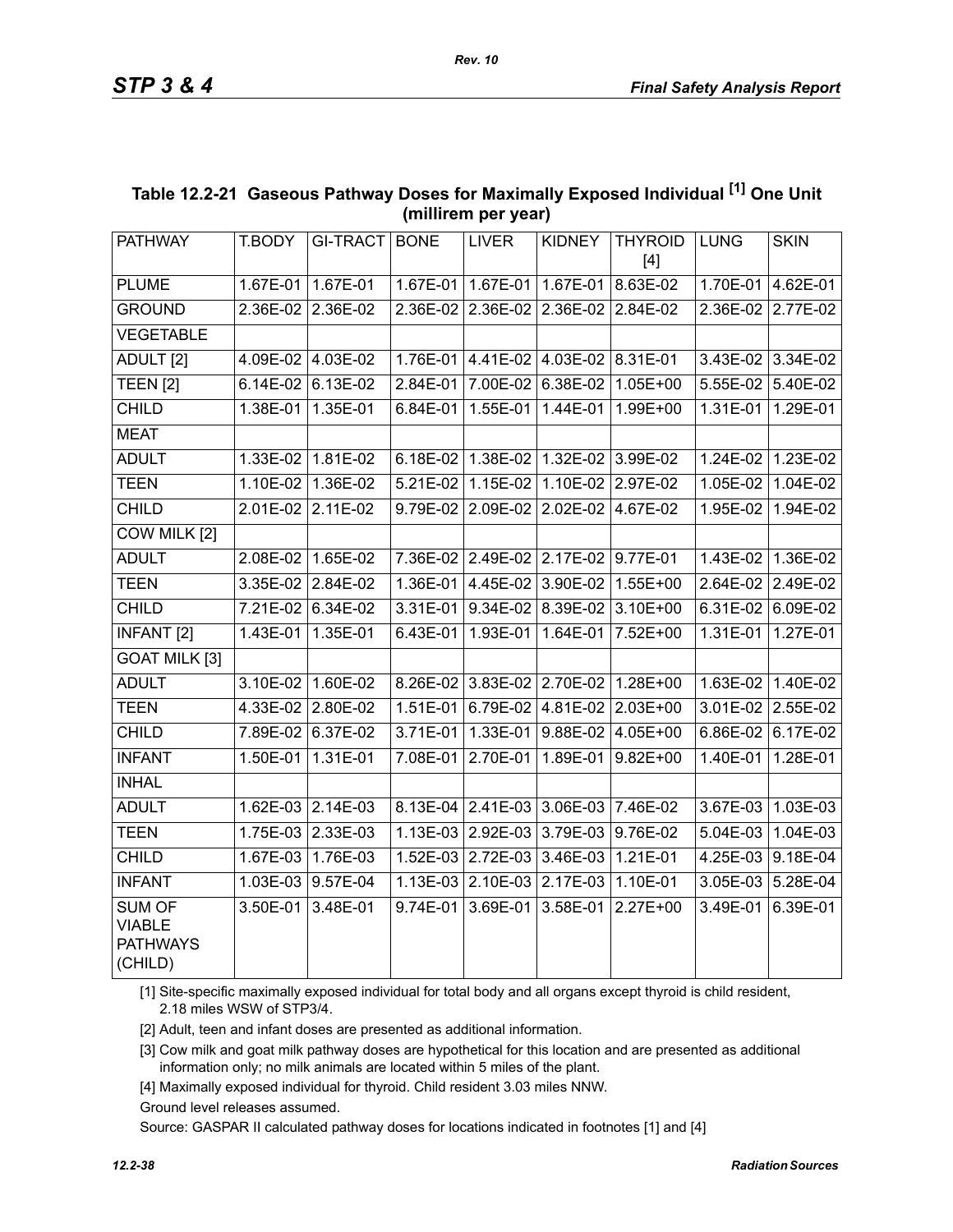|                | <b>Annual Release</b><br>(Site-specific) | Concentration<br>(Site-specific) |
|----------------|------------------------------------------|----------------------------------|
| <b>Nuclide</b> | MBq/yr                                   | MBq/ml                           |
| $I-131$        | 3.35E+02                                 | 1.75E-13                         |
| $I-132$        | 7.15E+01                                 | 3.75E-14                         |
| $I-133$        | 1.38E+03                                 | 7.23E-13                         |
| $I-134$        | 4.22E+00                                 | 2.21E-15                         |
| $I-135$        | 4.03E+02                                 | 2.11E-13                         |
| $H-3$          | 2.96E+05                                 | 1.55E-10                         |
| $C-14$         | $0.00E + 00$                             | $0.00E + 00$                     |
| Na-24          | 1.87E+02                                 | 9.78E-14                         |
| $P-32$         | 2.10E+01                                 | 1.10E-14                         |
| $Cr-51$        | 6.30E+02                                 | 3.30E-13                         |
| Mn-54          | 1.47E+02                                 | 7.68E-14                         |
| Mn-56          | 7.55E+01                                 | 3.95E-14                         |
| Co-56          | $0.00E + 00$                             | $0.00E + 00$                     |
| Co-57          | $0.00E + 00$                             | $0.00E + 00$                     |
| Co-58          | 3.10E+02                                 | 1.62E-13                         |
| $Co-60$        | 5.69E+02                                 | 2.98E-13                         |
| Fe-55          | 3.50E+02                                 | 1.83E-13                         |
| Fe-59          | 8.24E+01                                 | 4.31E-14                         |
| Ni-63          | 6.29E+01                                 | 3.30E-14                         |
| Cu-64          | 4.67E+02                                 | 2.45E-13                         |
| $Zn-65$        | $1.63E + 01$                             | 8.53E-15                         |
| <b>Rb-89</b>   | $0.00E + 00$                             | $0.00E + 00$                     |
| Sr-89          | 1.16E+01                                 | 6.08E-15                         |
| Sr-90          | 9.92E-01                                 | 5.19E-16                         |
| $Y-90$         | $0.00E + 00$                             | $0.00E + 00$                     |
| Sr-91          | 4.64E+01                                 | 2.43E-14                         |
| $Y-91$         | 8.70E+00                                 | 4.55E-15                         |
| Sr-92          | $1.64E + 01$                             | 8.58E-15                         |
| $Y-92$         | $6.27E + 01$                             | 3.28E-14                         |
| $Y-93$         | $5.05E + 01$                             | 2.64E-14                         |
| $Zr-95$        | 4.10E+01                                 | 2.14E-14                         |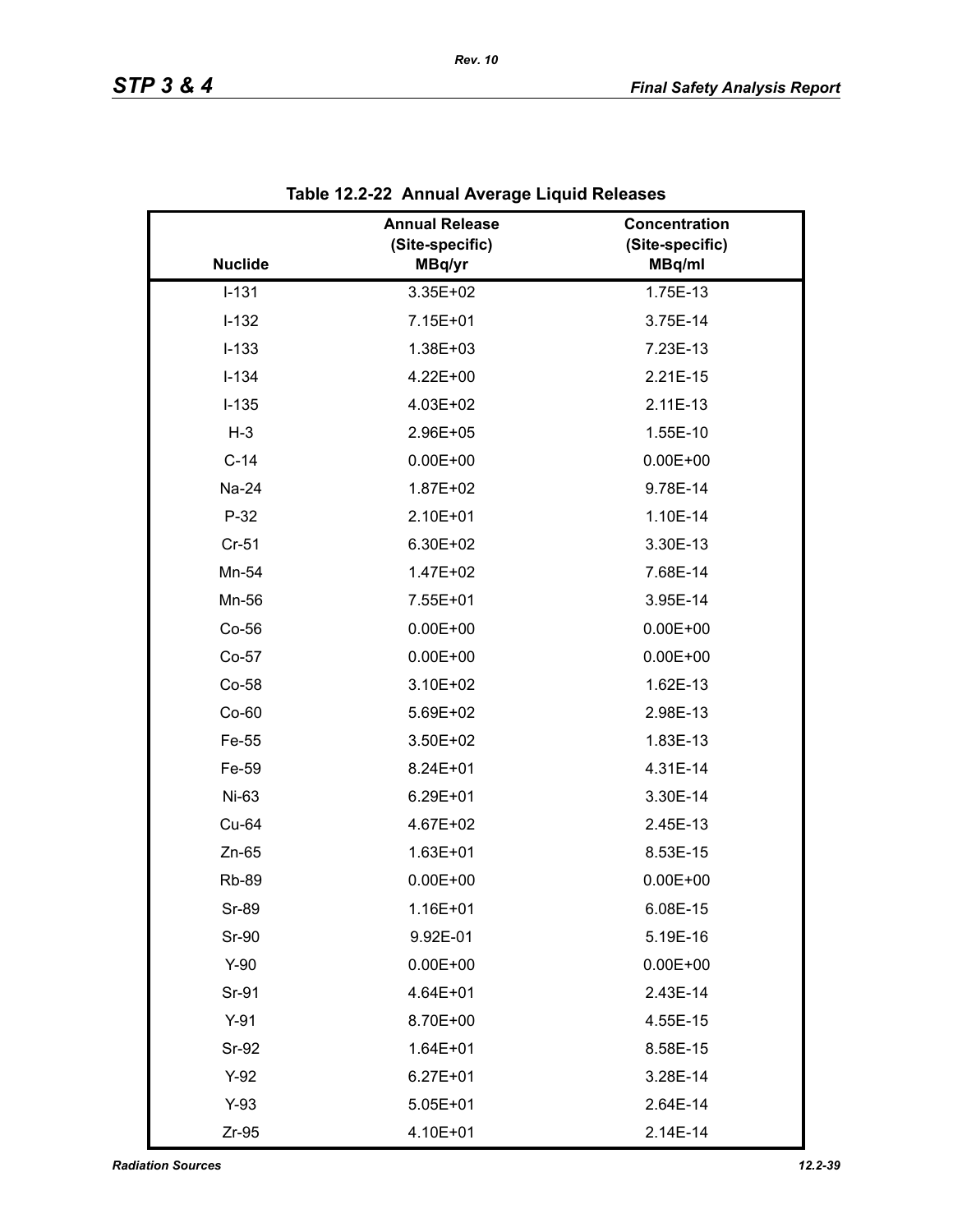|                | <b>Annual Release</b><br>(Site-specific) | Concentration<br>(Site-specific) |
|----------------|------------------------------------------|----------------------------------|
| <b>Nuclide</b> | MBq/yr                                   | MBq/ml                           |
| <b>Nb-95</b>   | 1.16E+01                                 | 6.08E-15                         |
| Mo-99          | $9.66E + 01$                             | 5.06E-14                         |
| Tc-99m         | 2.10E+02                                 | 1.10E-13                         |
| Ru-103         | $1.21E + 01$                             | 6.34E-15                         |
| Rh-103m        | $0.00E + 00$                             | $0.00E + 00$                     |
| Ru-106         | 3.29E+02                                 | 1.72E-13                         |
| Rh-106         | $0.00E + 00$                             | $0.00E + 00$                     |
| Ag-110m        | 4.44E+01                                 | 2.32E-14                         |
| Sb-124         | $0.00E + 00$                             | $0.00E + 00$                     |
| Te-129m        | $3.12E + 00$                             | 1.63E-15                         |
| Te-131m        | 3.10E+00                                 | 1.63E-15                         |
| Te-132         | 5.00E-01                                 | 2.62E-16                         |
| Cs-134         | 4.18E+02                                 | 2.19E-13                         |
| Cs-136         | 2.78E+01                                 | 1.46E-14                         |
| Cs-137         | $6.57E + 02$                             | 3.44E-13                         |
| Cs-138         | 2.96E-02                                 | 1.55E-17                         |
| Ba-140         | $6.23E + 01$                             | 3.26E-14                         |
| La-140         | $0.00E + 00$                             | $0.00E + 00$                     |
| Ce-141         | $1.10E + 01$                             | 5.74E-15                         |
| Ce-144         | 1.44E+02                                 | 7.56E-14                         |
| Pr-144         | 3.00E+00                                 | 1.57E-15                         |
| Nd-147         | 7.40E-02                                 | 3.87E-17                         |
| W-187          | 8.24E+00                                 | 4.32E-15                         |
| Np-239         | $3.51E + 02$                             | 1.84E-13                         |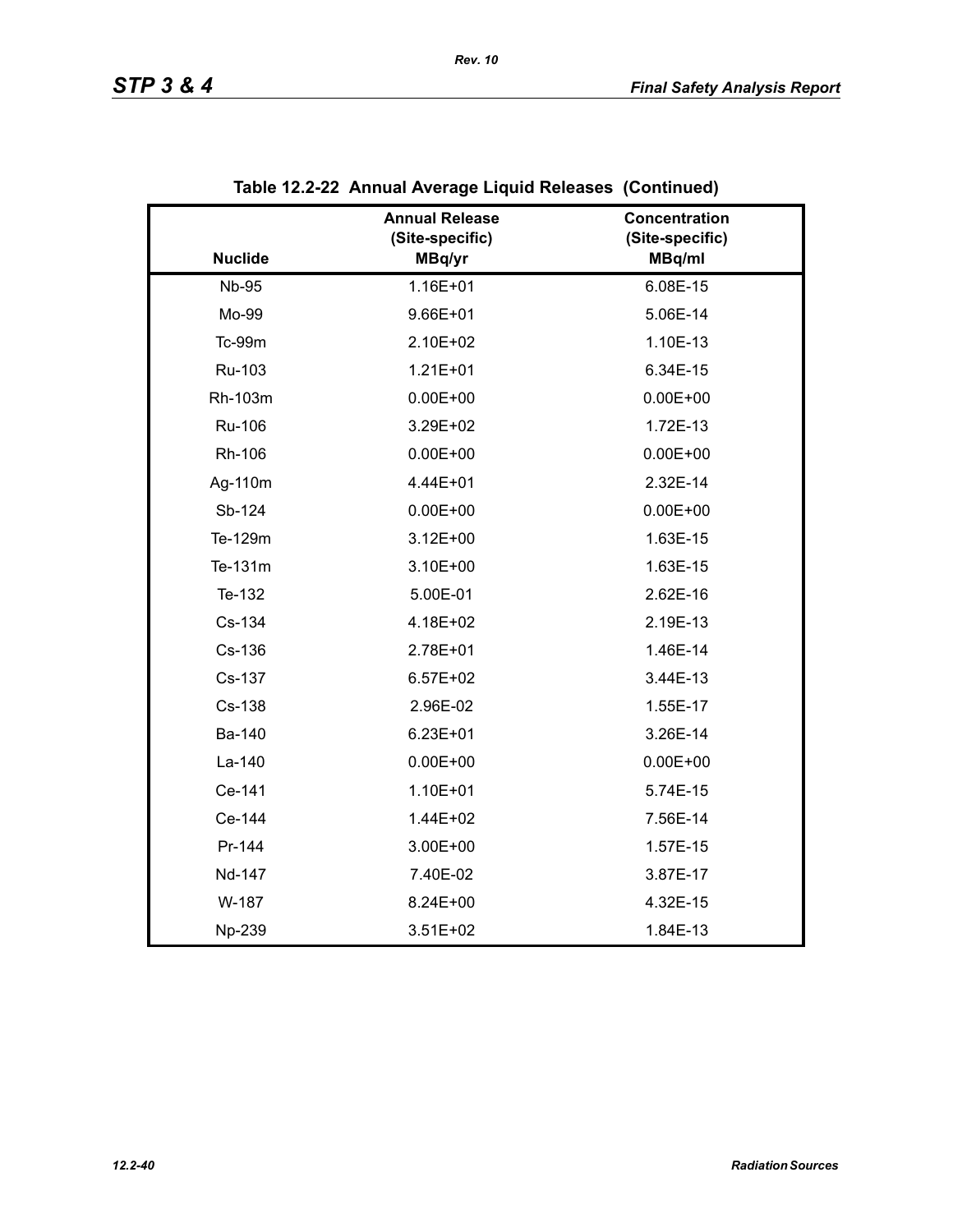| Skin     | <b>Bone</b> | Liver   | Total Body | Thyroid  | Kidney  | Lung     | <b>GI-LLI</b> [2] |
|----------|-------------|---------|------------|----------|---------|----------|-------------------|
| 2.12 E-4 | 1.15 $E-3$  | 2.92E-4 | 2.63E-4    | 2.03 E-4 | 2.13E-4 | 2.05 E-4 | 4.34 E-4          |

**Table 12.2-23 Liquid Pathway Dose Analysis[1] (millirem per year) (One Unit)**

[1] Site-specific liquid pathway MEI is a teenager ingesting fresh water sport fish and receiving shoreline exposure from the Little Robbins Slough.

[2] GI-LLI = Gastrointestinal-lining of lower intestine.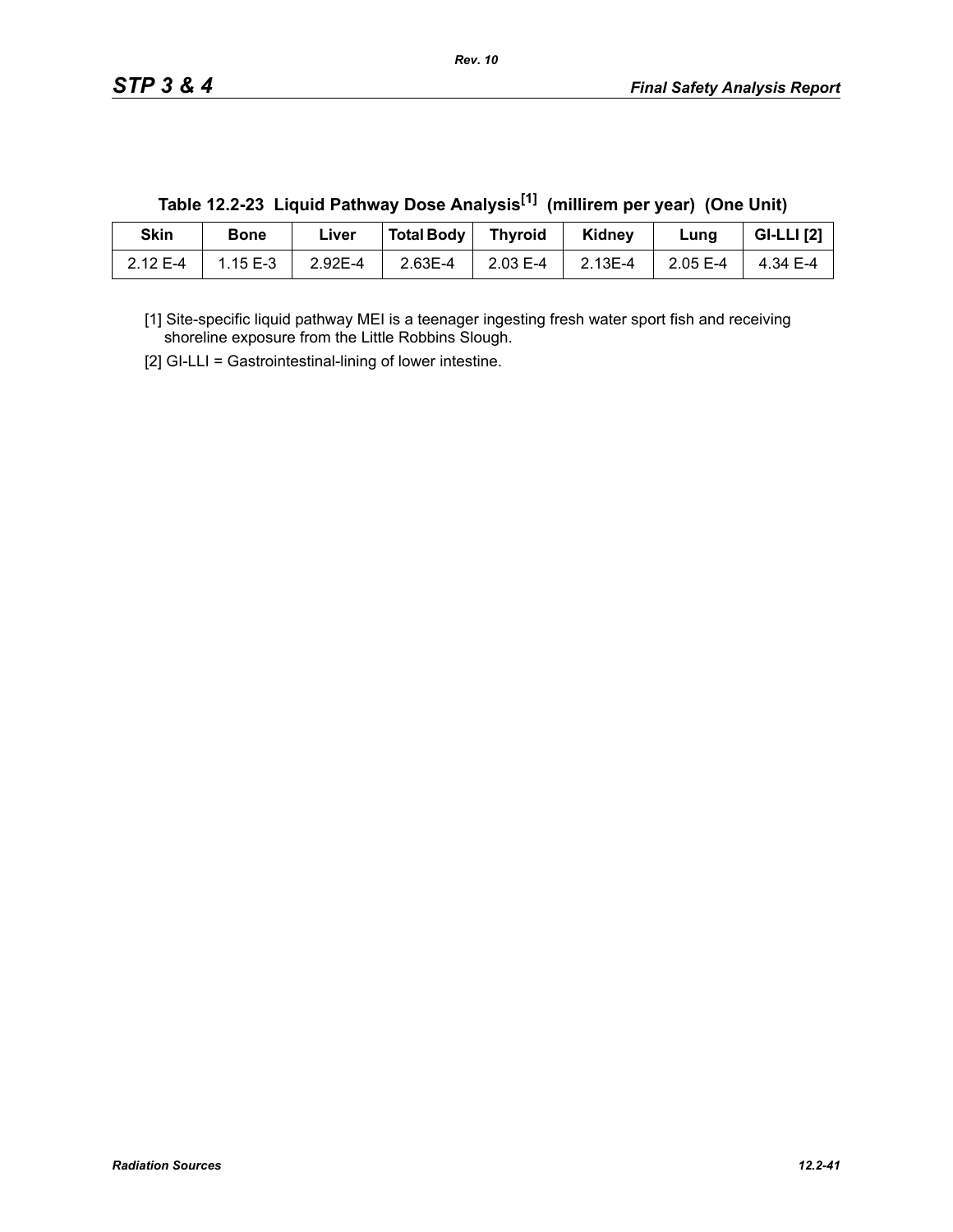| <b>Parameter</b>                                                  | Value            |
|-------------------------------------------------------------------|------------------|
| Release Source Terms                                              | Table 12.2-20    |
| Population distribution                                           | ER Table $2.5-2$ |
| Dispersion and deposition factors $(\chi/q \text{ and } d/q)$ [1] | Table 2.3S-27    |
| 50-Mile Milk Production (L/yr)                                    | $2.13E6$ [2]     |
| 50-Mile Meat Production (kg/yr)                                   | 4.05E7 [2]       |
| 50-Mile Vegetable Production (kg/yr)                              | $9.64E6$ [2]     |

### **Table 12.2-31 Gaseous Pathway Parameters**

[1] Air concentration and deposition per unit release rate.

[2] Animal and vegetable production from 2002 National Census of Agriculture. Production converted to food products using average conversion factors: 21,328 lb-milk/cow, 524 lb beef per cattle/calf, 92.2 lb pork/hog-pig, 61.1 lb meat/sheep, and 8,090 kg vegetables/acre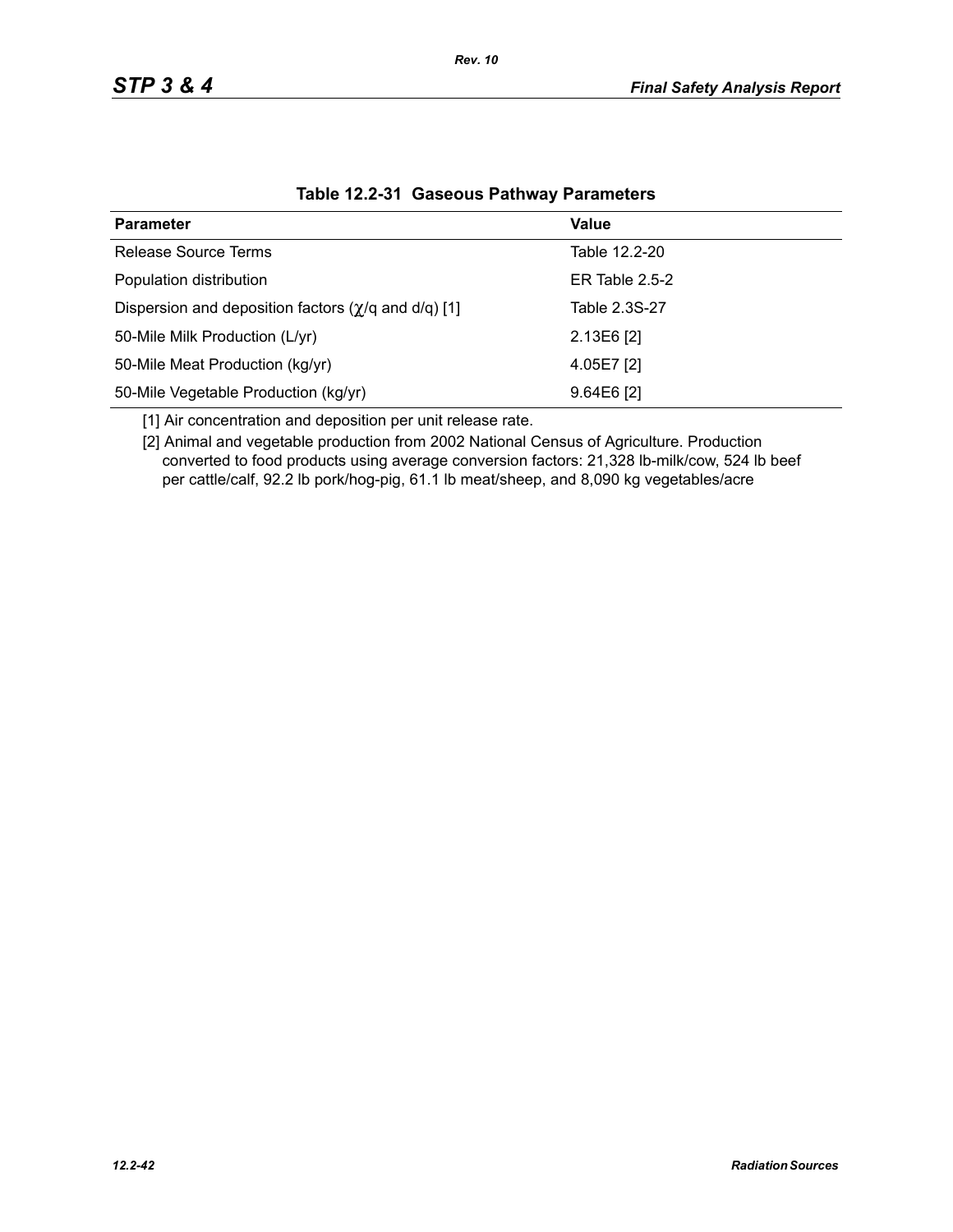|                                         | <b>Annual Rate</b> |              |      |       |  |  |
|-----------------------------------------|--------------------|--------------|------|-------|--|--|
| <b>Consumption Factor</b>               | <b>Infant</b>      | <b>Child</b> | Teen | Adult |  |  |
| Milk consumption (L/yr) [1]             | 330                | 330          | 400  | 310   |  |  |
| Meat consumption (kg/yr) [1]            | 0                  | 41           | 65   | 110   |  |  |
| Leafy vegetable consumption (kg/yr) [2] | 0                  | 26           | 42   | 64    |  |  |
| Vegetable consumption (kg/yr) [2]       | 0                  | 520          | 630  | 520   |  |  |

### **Table 12.2-32 Gaseous Pathway Consumption Factors for Maximally Exposed Individual**

Source: Reference 12.2-12

[1] Cattle are assumed on pasture for 11 months of the year.

[2] Leafy vegetables are assumed grown in the MEI's garden for 11 months of the year; the garden is assumed to supply 76% of the other vegetables ingested annually.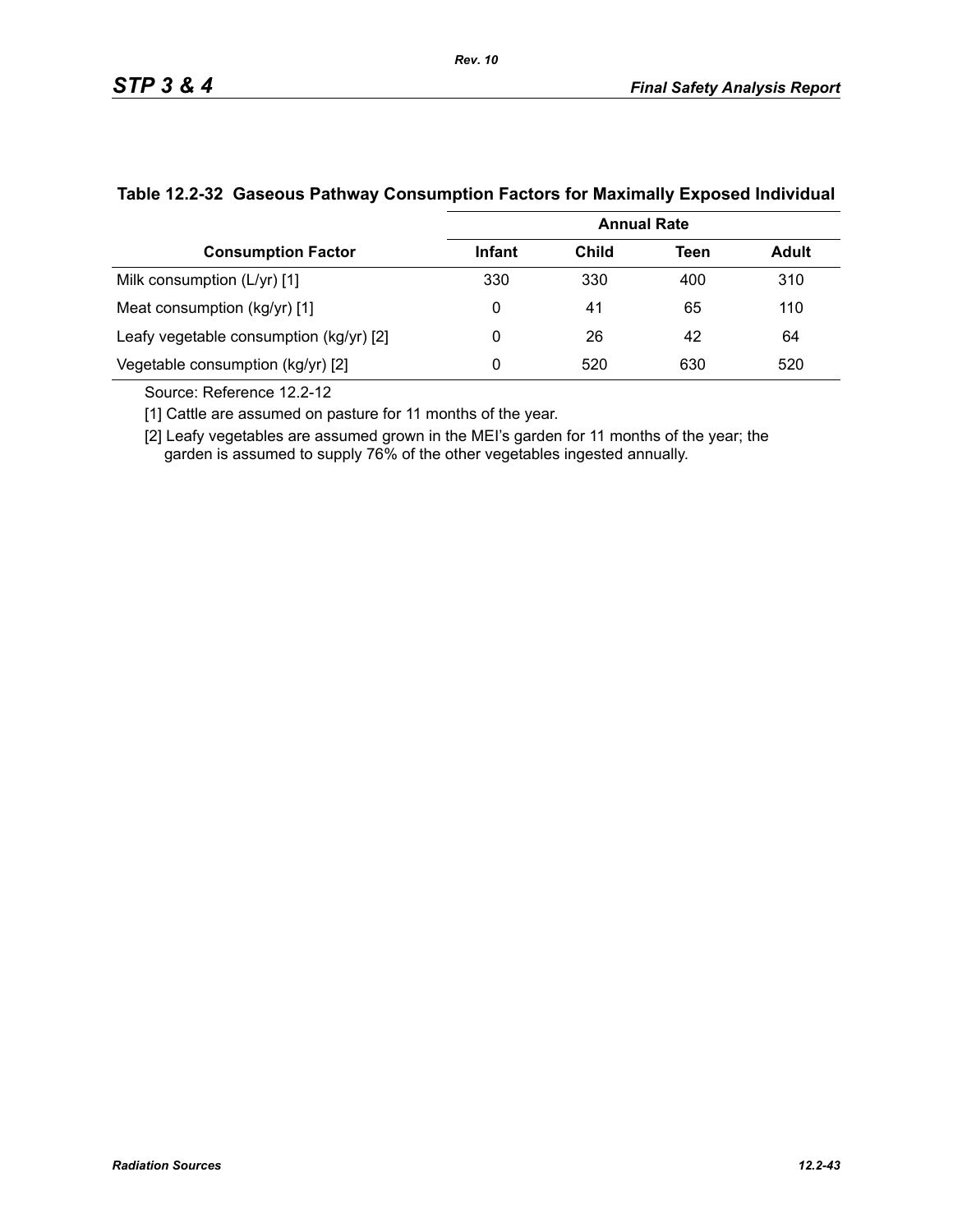|                                                                              |                  | <b>Distance</b> |
|------------------------------------------------------------------------------|------------------|-----------------|
| Receptor                                                                     | <b>Direction</b> | (miles)         |
| Site boundary                                                                | <b>NNW</b>       | 0.69            |
| Maximally exposed individual (MEI), total body and all organs but<br>thyroid | <b>WSW</b>       | 2.18            |
| MEI, thyroid                                                                 | <b>NNW</b>       | 3.03            |

### **Table 12.2-33 Gaseous Pathway Receptor Locations**

Source: from GASPAR II (Reference 12.2-12) calculations of dose at nearby receptors (receptors given in Reference 12.2-13). Locations of maximum dose reported above.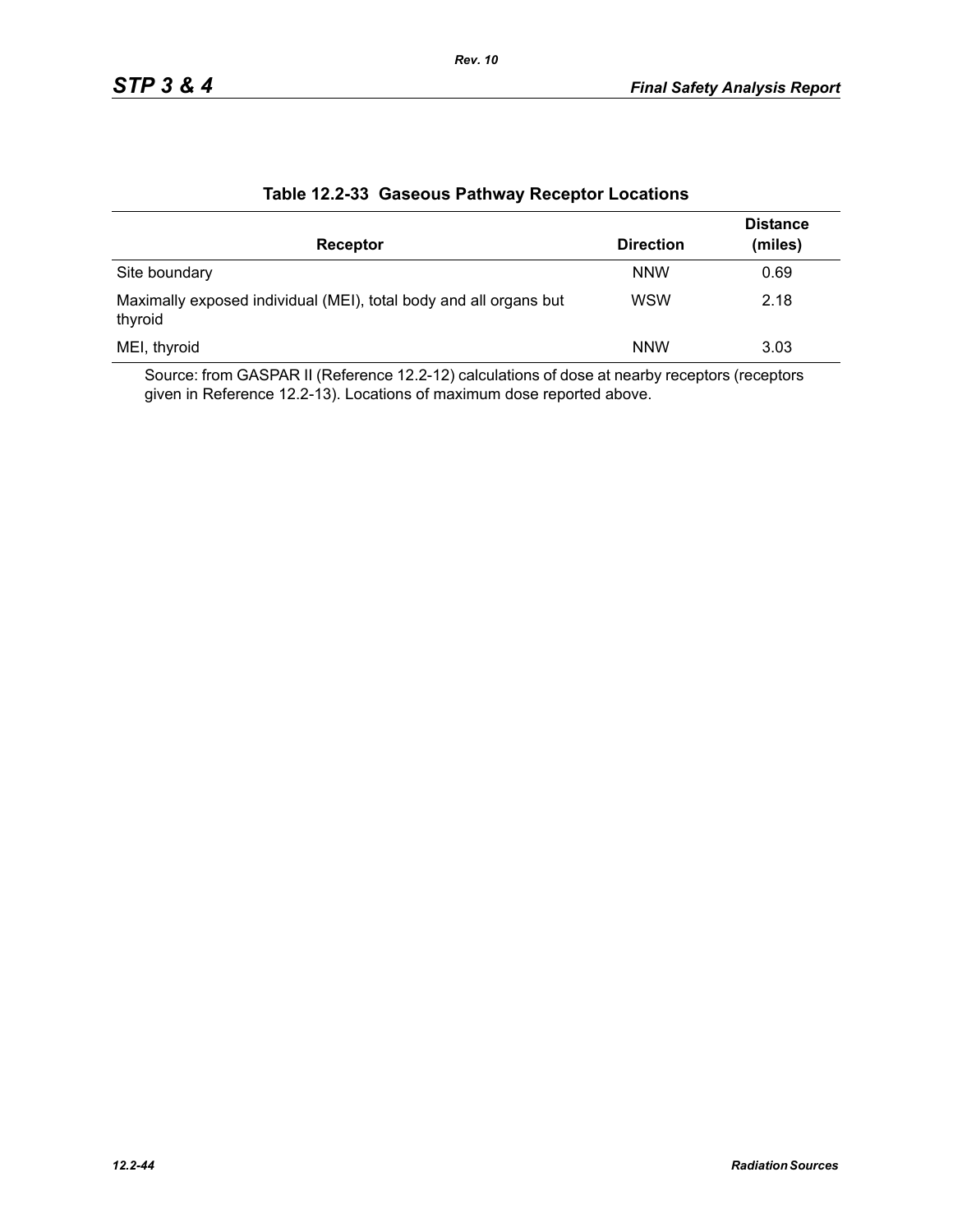| <b>Parameter</b>                          | Value                                      |
|-------------------------------------------|--------------------------------------------|
| Release source terms                      | Table 12.2-22 [1]                          |
| Water body flow                           | 600, 97800, 18.3 cubic feet per second [2] |
| Dilution factor for discharge             | 1[3]                                       |
| Transit time to receptor                  | 1 hour [4]                                 |
| Impoundment reconcentration model         | None [5]                                   |
| 50-Mile population                        | 514,003 [6]                                |
| 50-Mile sport fishing, invertebrate catch | 4.5E4, 1.8E6 kg/yr [7]                     |
| 50-Mile shoreline usage                   | 7.84E6 person-hours/yr [8]                 |
| 50-Mile swimming, boating usage           | 3.92E6 person-hours/yr [9]                 |
| Fish consumption                          | 21 kilograms per year [10]                 |
| Drinking water consumption                | None [11]                                  |

| Table 12.2-34 Liquid Pathway Parameters |  |  |  |
|-----------------------------------------|--|--|--|
|-----------------------------------------|--|--|--|

[1] Table 12.2-22 gives single unit releases to the main cooling reservoir. Sources to the Colorado River, Matagorda Bay, and Little Robbins Slough are calculated by multiplying the values in Table 12.2-22 by the factors for each water body and nuclide in Table B4-1 of Reference 12.2-13.

- [2] Dilution flow rate in Colorado River, Matagorda Bay, and Little Robbins Slough (Reference 12.2-14).
- [3] Liquid discharge assumed fully mixed with annual average dilution flows.
- [4] 1 hour assumed for transit time from reservoir discharge in all water bodies. This parameter is inconsequential because of residence time in the reservoir.
- [5] Completely mixed model used for all water bodies. Reservoir characteristics built into Reference 12.2-13 Table B4-1 factors.
- [6] Estimated 2060 population, ER Table 2.5-2.
- [7] One-half of fish catch in each of Colorado River and Matagorda Bay. All invertebrate catch in Matagorda Bay (Reference 12.2-13)
- [8] One-half at each of Colorado River and Matagorda Bay (Reference 12.2-13)
- [9] Each of swimming and boating assumed one-half of shoreline usage.
- [10] Adult MEI. 6.9 kilograms per year average (adult population) fish consumption (Reference 12.2-15)
- [11] References 12.2-13 and 12.2-14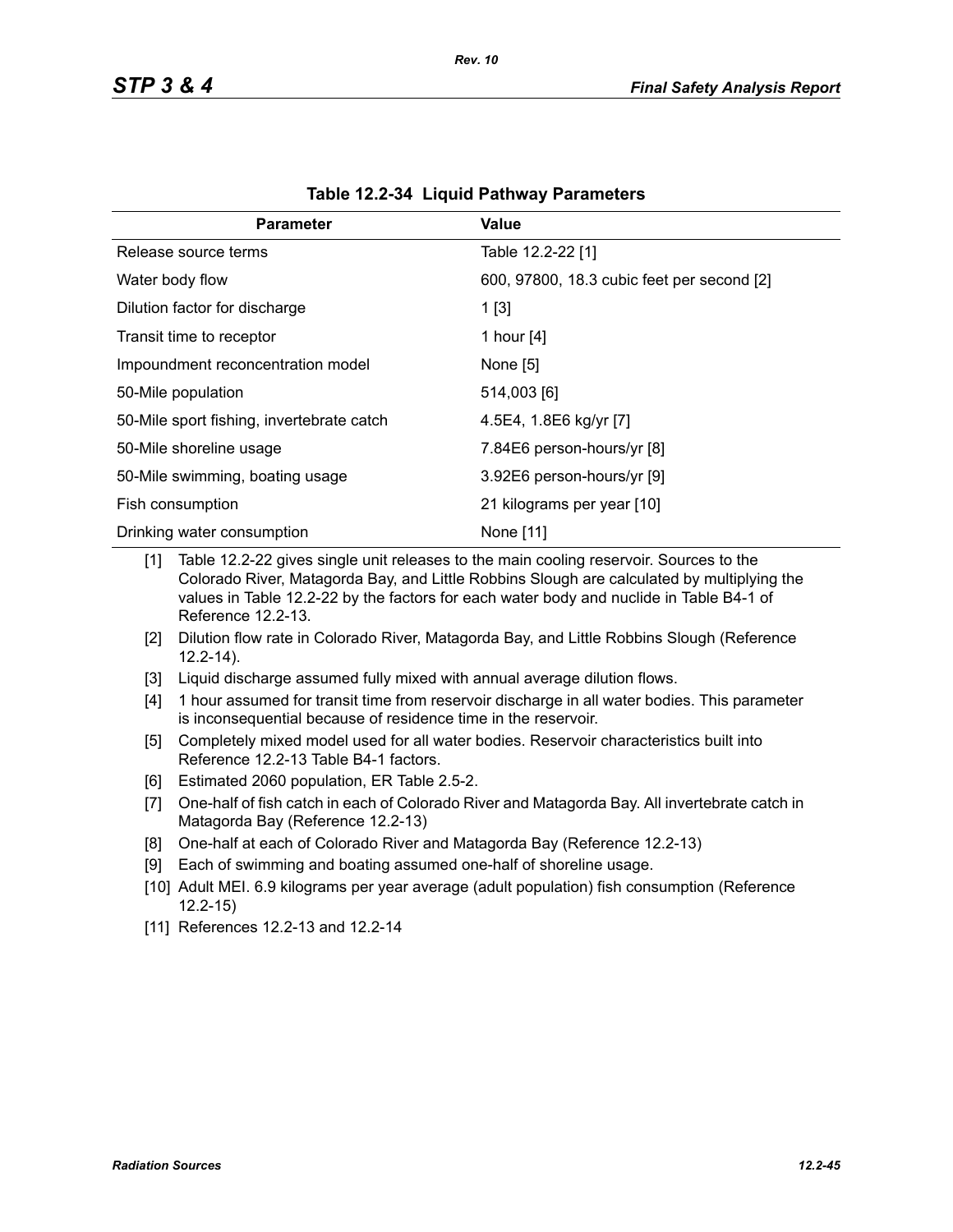|                                                     |                       | <b>Annual Dose</b> |       |
|-----------------------------------------------------|-----------------------|--------------------|-------|
|                                                     |                       | <b>ABWR</b>        |       |
| <b>Type of Dose</b>                                 | Location              | (per unit)         | Limit |
| Liquid effluent                                     | Little Robbins Slough |                    |       |
| Total body (mrem) [5]                               |                       | $2.63E-4$ [1]      | 3     |
| Maximum organ – Bone (mrem)                         |                       | 1.15E-3 [7]        | 10    |
| Gaseous effluent [2]                                | Site Boundary         |                    |       |
| Gamma air (mrad) [6]                                |                       | 3.30               | 10    |
| Beta air (mrad)                                     |                       | 4.28               | 20    |
| Total external body (mrem)                          |                       | 3.20               | 5     |
| Skin (mrem)                                         |                       | 7.25               | 15    |
| lodines and particulates [3] (gaseous<br>effluents) |                       |                    |       |
| Maximum organ – thyroid (mrem)                      | MEI                   | 2.19[4]            | 15    |

### **Table 12.2-35 Comparison of Annual Maximally Exposed Individual Doses with 10 CFR 50, Appendix I Criteria**

*Rev. 10*

[1] Teenager using Little Robbins Slough.

[2] North-northwest Site Boundary. Ground level releases assumed.

[3] Includes Tritium and Carbon-14 terrestrial food chain dose (and inhalation dose for calculation ease and conservatism), consistent with Table 1 of Reference 12.2-16.

- [4] Child eating home grown meat and vegetables. Difference between Tables 12.2-21 and 12.2-35 thyroid dose is 0.087 millirem per unit from noble gases in the plume.
- [5] One-one thousandth of a rem (roentgen equivalent man). For gamma and beta exposure, one mrem = one mrad.
- [6] One-one thousandth of a rad (radiation absorbed dose), or 0.1 ergs per gram of, biological mass.
- [7] Child using Little Robbins Slough.

Source: GASPAR II and LADTAP II calculated doses.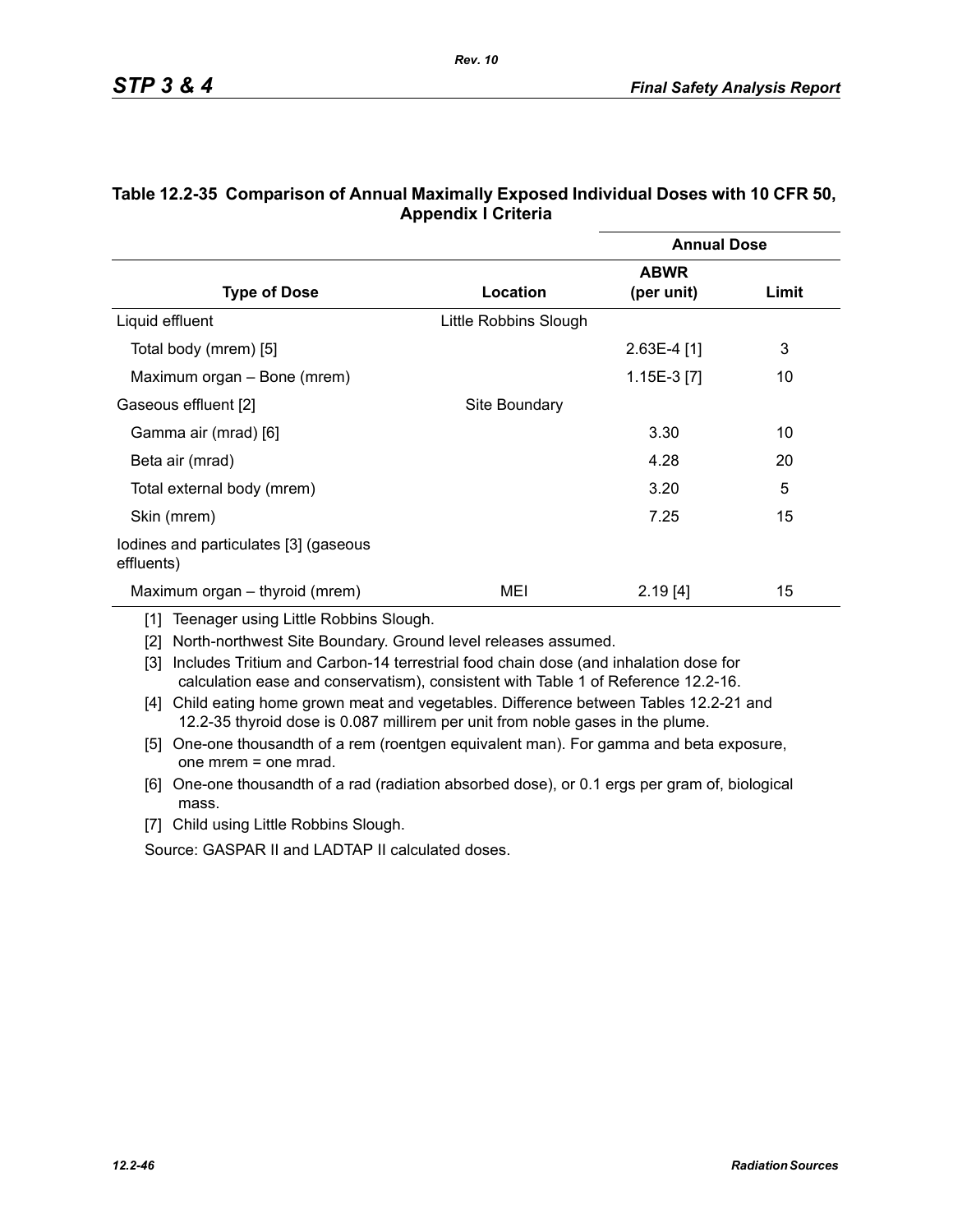|                       |                            |                                                                                                                                                                                         | Units 1 and 2 (Existing) [6]<br>Units 3 and 4 (ABWR) |              |         |                |              |                             |                            |
|-----------------------|----------------------------|-----------------------------------------------------------------------------------------------------------------------------------------------------------------------------------------|------------------------------------------------------|--------------|---------|----------------|--------------|-----------------------------|----------------------------|
|                       | <b>Direct</b><br>Radiation | Liquid                                                                                                                                                                                  | <b>Gaseous</b>                                       | <b>Total</b> | Liquid  | <b>Gaseous</b> | <b>Total</b> | <b>Site</b><br><b>Total</b> | <b>Regulatory</b><br>Limit |
| Total body            | 5.0                        | $0.00053$ [2]                                                                                                                                                                           | 0.70[4]                                              | 5.70         | 0.0042  | 0.0080         | 0.012        | 5.71                        | 25                         |
| <b>Thyroid</b>        | <b>NA</b>                  | $0.00041$ [2]                                                                                                                                                                           | 4.54[5]                                              | 4.54         | 0.0041  | 0.0097         | 0.014        | 4.55                        | 75                         |
| Other organ -<br>bone | <b>NA</b>                  | $0.0023$ [3]                                                                                                                                                                            | 1.94 [4]                                             | 1.94         | 0.00077 | 0.0011         | 0.0019       | 1.94                        | 25                         |
|                       |                            | [5] Residence with meat animal and vegetable garden, dose to child, 3.03 miles NNW of new units.<br>[6] References 12.2-12, 12.2-14, and 12.2-15. Same receptor locations as STP 3 & 4. |                                                      |              |         |                |              |                             |                            |